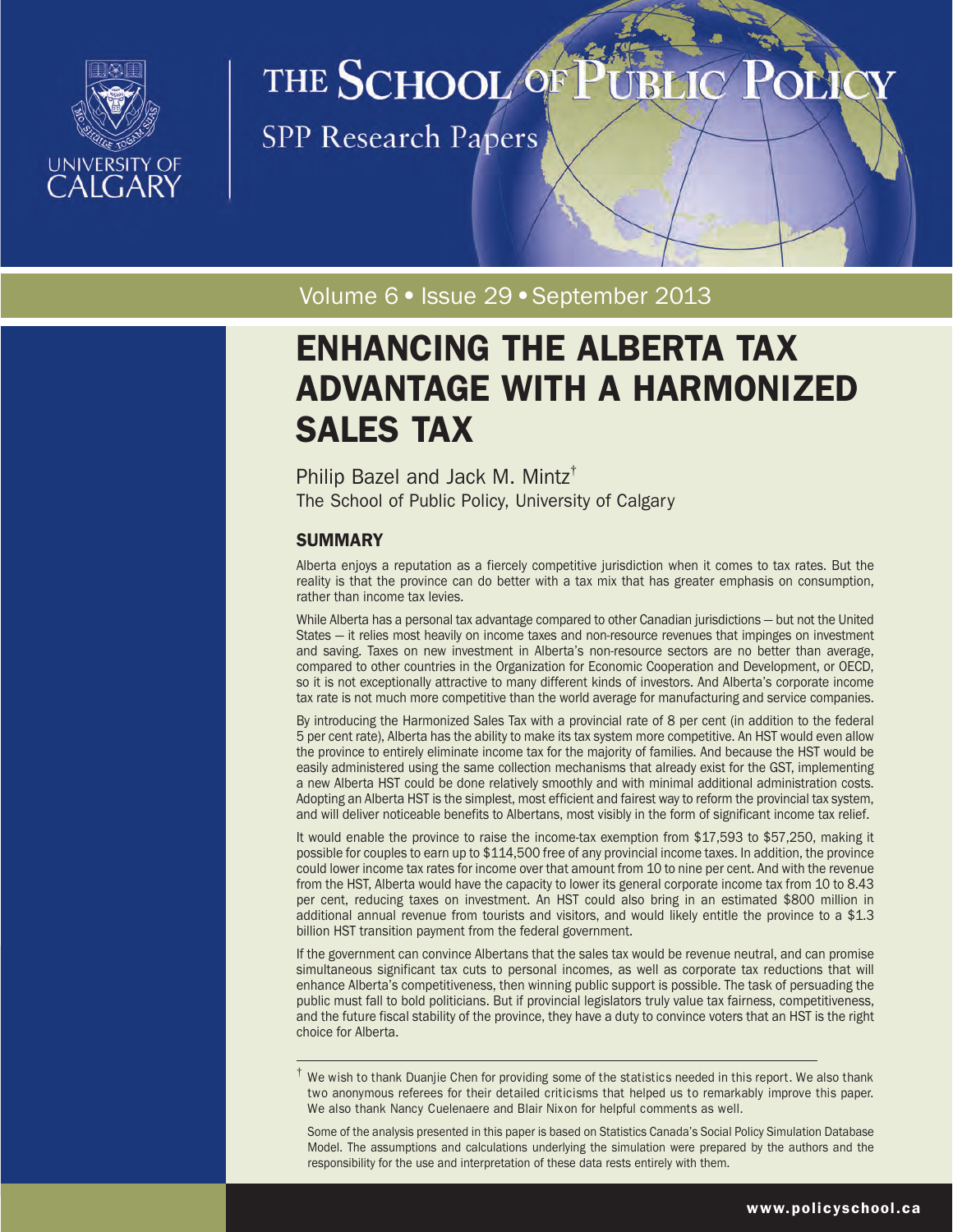# INTRODUCTION

The tax system is a contract between the government and its citizens. Taxes fund public services desired by the population. Taxes also affect how resources are distributed among Albertans, with some paying more for public services than others. Taxation is a powerful tool in affecting the development of an economy. For Alberta, which has benefited from a rich endowment of resources, taxes have historically been kept low as non-renewable resource revenues have contributed to Alberta's overall budget.

Albertans recognize the importance of their tax advantage in growing the provincial economy. As noted in the Budget of 2013–14, "Albertans continue to benefit from one of the most competitive tax systems in North America." This low level of taxation is viewed as Alberta's tax advantage.

In this research study, we focus on issues related to Alberta's mix of taxes, or its tax structure. Given a certain level of taxes needed to fund the provincial government's activities, Alberta has a *tax disadvantage* with a less than optimally designed tax structure. Simply put, there is too much reliance on volatile, harmful income taxation and not enough reliance on less volatile, less harmful consumption-related levies. While taxes on labour are relatively low, Alberta has little tax advantage when it comes to taxes on new investment. A shift from income taxation to a consumption tax would reduce the tax on investments and risk-taking, enhancing Alberta's tax advantage.

Albertans might think they do not pay consumption-related levies today, but this is not the case. For 2013–14, Alberta expects to collect \$2.45 billion in fuel, tobacco, insurance, freehold mineral rights, tourism and carbon levies, and \$2.2 billion in gaming and alcohol revenues. A further \$1.7 billion is expected to be collected as various user charges (levies associated with the consumption of public services). Alberta also expects to collect \$1.8 billion in an education property tax (which is related directly to the cost of education). Overall, this amounts to \$8.1 billion in consumption-related levies. Although less than the \$14.8 billion collected from personal and corporate income taxes, consumption-related levies are expected to represent 24 per cent of Alberta's own-source revenues in 2013–14. What is missing from the mix of taxes is a general sales tax.

This paper makes the case for the adoption of a Harmonized Sales Tax (HST) in Alberta as a replacement for a portion of personal and corporate income tax revenues. An HST in Alberta could be adopted at little compliance and administrative cost since it could be piggybacked on the federal Goods and Services Tax (GST), which is currently levied at five per cent. Under our proposal, the revenues would be used to reduce personal and corporate income taxes, the former through an increase in the personal income tax exemption and a reduction in the personal income tax rate. With the introduction of a low-income sales-tax credit, Albertans with low or modest incomes will be sheltered from any tax increase. An Alberta HST would increase some taxes on business inputs (financial services, for example), but our proposed reduction in corporate income tax rates will largely offset any increase in business-level taxes. Other options are considered, but this is our primary approach to tax reform.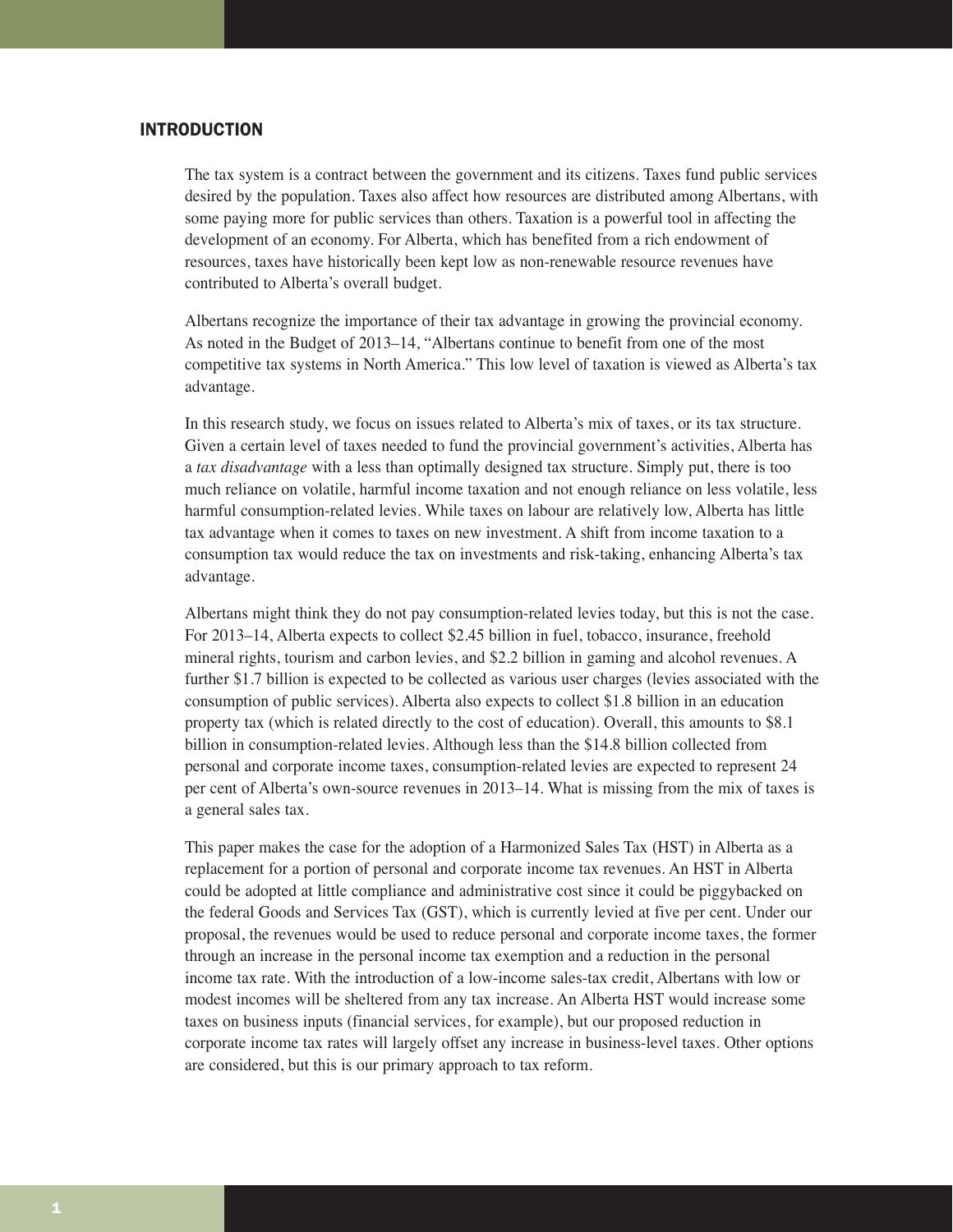The case for an HST in Alberta is presented in the next section, where we discuss the economic gains that would result from a revenue-neutral shift from income to sales taxes.*<sup>1</sup>* These gains arise from a reduction in taxes on saving, investment, risk-taking and entrepreneurship, potential diversification of Alberta's economy, as well as new levies on non-residents purchasing goods and services when visiting Alberta. The province would also rely on less volatile own-source revenues. It could also be entitled to a transition payment of \$1.3 billion from the federal government for harmonizing its sales tax with the federal GST.*<sup>2</sup>*

This discussion is then followed by our basic proposal of a 13 per cent HST (five points would be the federal rate and eight points would be the provincial rate). The Alberta portion of the HST would raise roughly \$8 billion of revenue in 2013. The general corporate income tax rate would be reduced from 10 to 8.43 per cent,<sup>3</sup> the personal income tax exemption would increase from \$17,593 to \$57,250, and the personal income tax rate would be reduced from 10 to nine per cent. In addition, we recommend a low-income refundable sales-tax credit that would reduce taxes on lower-income Albertans. This reform would be distributionally neutral, maintaining a progressive personal- and sales-tax structure.

Our basic proposal is just one of many that would need to be discussed in more detail by Albertans. We examine several options:

- Whether the Alberta rate under the HST should be two per cent or five per cent, rather than eight per cent as in our basic proposal.
- Whether the personal income tax rate should be graduated by reducing the tax rate for only some income groups, maintaining or increasing the top rate for high-income earners (thereby moving away from the flat-rate personal income tax with two rates being adopted).
- Whether a tax reform should be revenue-neutral, revenue-increasing or revenue-decreasing in its impact (the adoption of the flat personal income tax in Alberta in 1999 resulted in a reduction of tax revenues), taking into account current deficits and the lack of saving of natural-resource levies, which are instead spent on existing public services and infrastructure.

The final section concludes our discussion with a plea for Albertans to discuss tax reform with evidence-based analysis to improve growth prospects in the future.

*<sup>1</sup>* An earlier argument for a sales tax in Alberta written before Ontario's harmonization with the federal GST was provided by K. McKenzie, *Replacing the Alberta Personal Income Tax with a Sales Tax in Alberta: Not Heresy but Good Economic Sense*, Canada West Foundation, Calgary, Alberta, 2000. An important difference between our proposal and that of Professor McKenzie is that we would not fully replace the personal income tax with a sales tax since we believe that it is important to continue the use of personal tax revenues to fund public services. We are also explicit in recommending the adoption of the HST in Alberta.

<sup>&</sup>lt;sup>2</sup> Ontario received \$4.6 billion in federal transition funding over two years. B.C. received \$1.6 billion, which was later repaid upon repeal of the HST.

<sup>&</sup>lt;sup>3</sup> The provincial dividend tax credit would be adjusted to reflect a lower Alberta corporate income tax rate.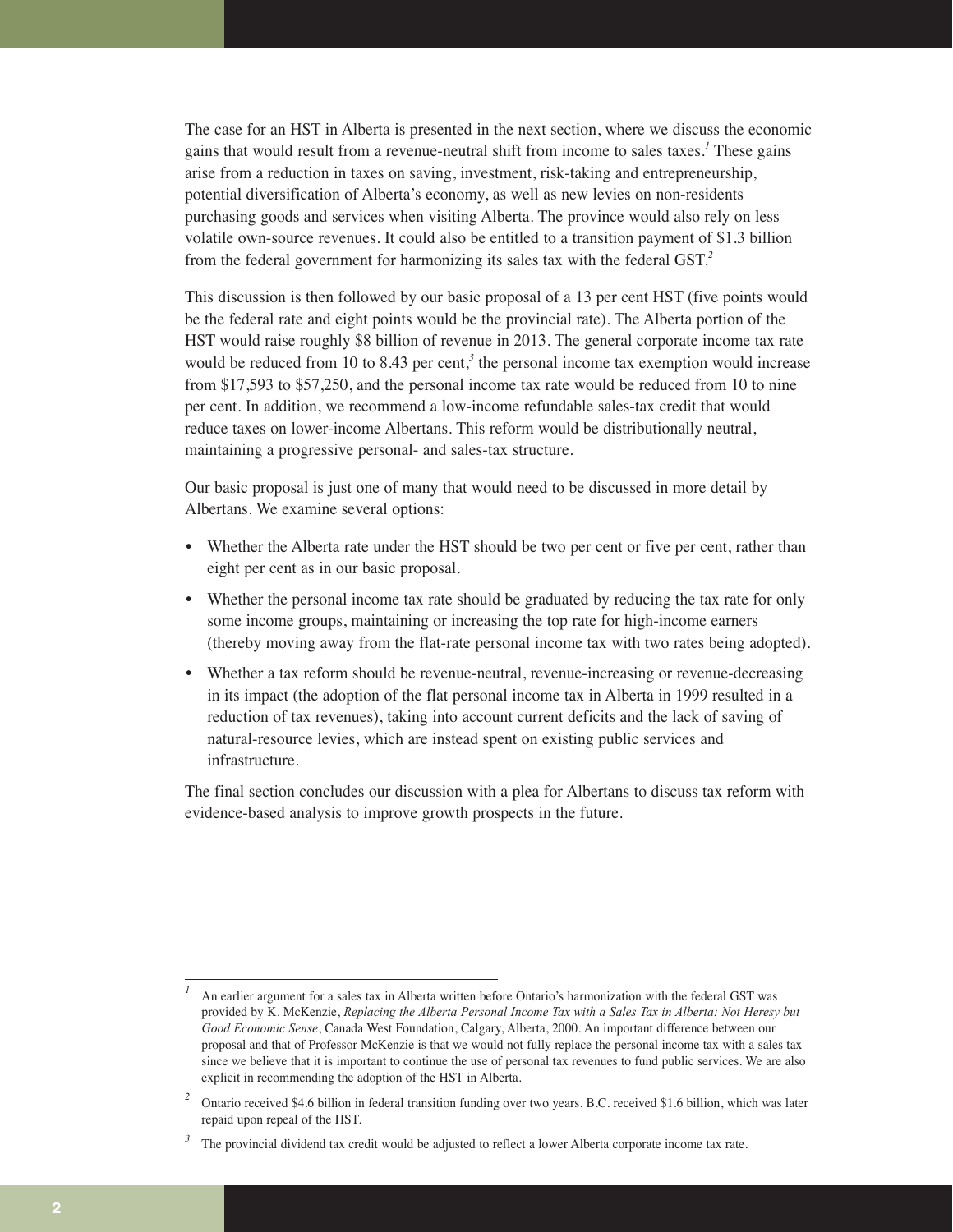# EXISTING ALBERTA OWN-REVENUE STRUCTURE

The Alberta government relies on four primary own-source revenue streams: personal and corporate revenues, other tax revenues including excise taxes and user fees, natural-resource revenues, and investment income from funds and Crown corporations. The breakdown of major own-source revenues in accordance with the 2012–13 budget (and estimates for 2013–14) is presented in Table 1.

| <b>Own-Source Revenue</b><br>(millions of dollars) | $2012 - 13$<br>As of March 2013 |        | $2013 - 14$<br>Estimates |        |  |
|----------------------------------------------------|---------------------------------|--------|--------------------------|--------|--|
| <b>Income Taxes</b>                                | \$14,599                        | 44.14% | \$14,824                 | 44.25% |  |
| Personal Income Tax                                | \$9,627                         | 29.11% | \$10,001                 | 29.86% |  |
| Corporate Income Tax                               | \$4,972                         | 15.03% | \$4,823                  | 14.40% |  |
| <b>Consumption Taxes - Private Good Related</b>    | \$4,557                         | 13.78% | \$4,652                  | 13.89% |  |
| <b>Tobacco Tax</b>                                 | \$910                           | 2.75%  | \$920                    | 2.75%  |  |
| <b>Fuel Tax</b>                                    | \$890                           | 2.69%  | \$900                    | 2.69%  |  |
| Tourism Levy                                       | \$80                            | 0.24%  | \$85                     | 0.25%  |  |
| <b>Insurance Tax</b>                               | \$312                           | 0.94%  | \$333                    | 0.99%  |  |
| Freehold Mineral Rights Tax                        | \$135                           | 0.41%  | \$152                    | 0.45%  |  |
| Alberta Gaming and Liquor Commission - Gaming      | \$1,446                         | 4.37%  | \$1,484                  | 4.43%  |  |
| Alberta Gaming and Liquor Commission - Liquor      | \$714                           | 2.16%  | \$718                    | 2.14%  |  |
| Climate Change and Emissions Management            | \$70                            | 0.21%  | \$60                     | 0.18%  |  |
| <b>Consumption Taxes - Public Good Related</b>     | \$3,265                         | 9.87%  | \$3,407                  | 10.17% |  |
| <b>Education Property Tax</b>                      | \$1,762                         | 5.33%  | \$1,835                  | 5.48%  |  |
| Motor Vehicle Licences                             | \$471                           | 1.42%  | \$485                    | 1.45%  |  |
| Crop, Hail and Livestock Insurance Premiums        | \$312                           | 0.94%  | \$313                    | 0.93%  |  |
| <b>Energy Industry Levies</b>                      | \$161                           | 0.49%  | \$203                    | 0.61%  |  |
| <b>Land Titles</b>                                 | \$82                            | 0.25%  | \$85                     | 0.25%  |  |
| Land and Grazing                                   | \$68                            | 0.21%  | \$69                     | 0.21%  |  |
| Supplementary Health Benefits Premiums             | \$54                            | 0.16%  | \$53                     | 0.16%  |  |
| 'Other' - Premiums, Fees and Licences              | \$355                           | 1.07%  | \$364                    | 1.09%  |  |
|                                                    |                                 |        |                          |        |  |
| <b>Non-Renewable Resource Revenue</b>              | \$7,171                         | 21.68% | \$7,250                  | 21.64% |  |
| <b>Investment Income</b>                           | \$2,322                         | 7.02%  | \$2,145                  | 6.40%  |  |
| <b>Other</b>                                       | \$1,158                         | 3.50%  | \$1,219                  | 3.64%  |  |
| <b>TOTAL</b>                                       | \$33,072                        |        | \$33,497                 |        |  |

### **TABLE 1: CURRENT ALBERTA TAX MIX FOR OWN-SOURCE REVENUES FOR 2012–13 AND 2013–14**

*Source: Alberta Budget 2013.*

As noted by the table, the Alberta government collects two types of consumption-related revenues.*<sup>4</sup>* Some are levies associated with private consumption including excise taxes on tobacco and fuel, gambling and alcohol revenues. Other levies are associated with the consumption of public services: user charges for the provision of public services. The latter is perhaps exemplified by the former health premium and the provincial education property tax, which is explicitly related to program costs.

*<sup>4</sup>* Table 1 is constructed from own-source values in the 2013 Alberta budget. The unique presentation, which makes a distinction between consumption levies for public and private goods, is intended to illustrate the contrast between public and private goods, and identify the revenues that flow from each type of consumption.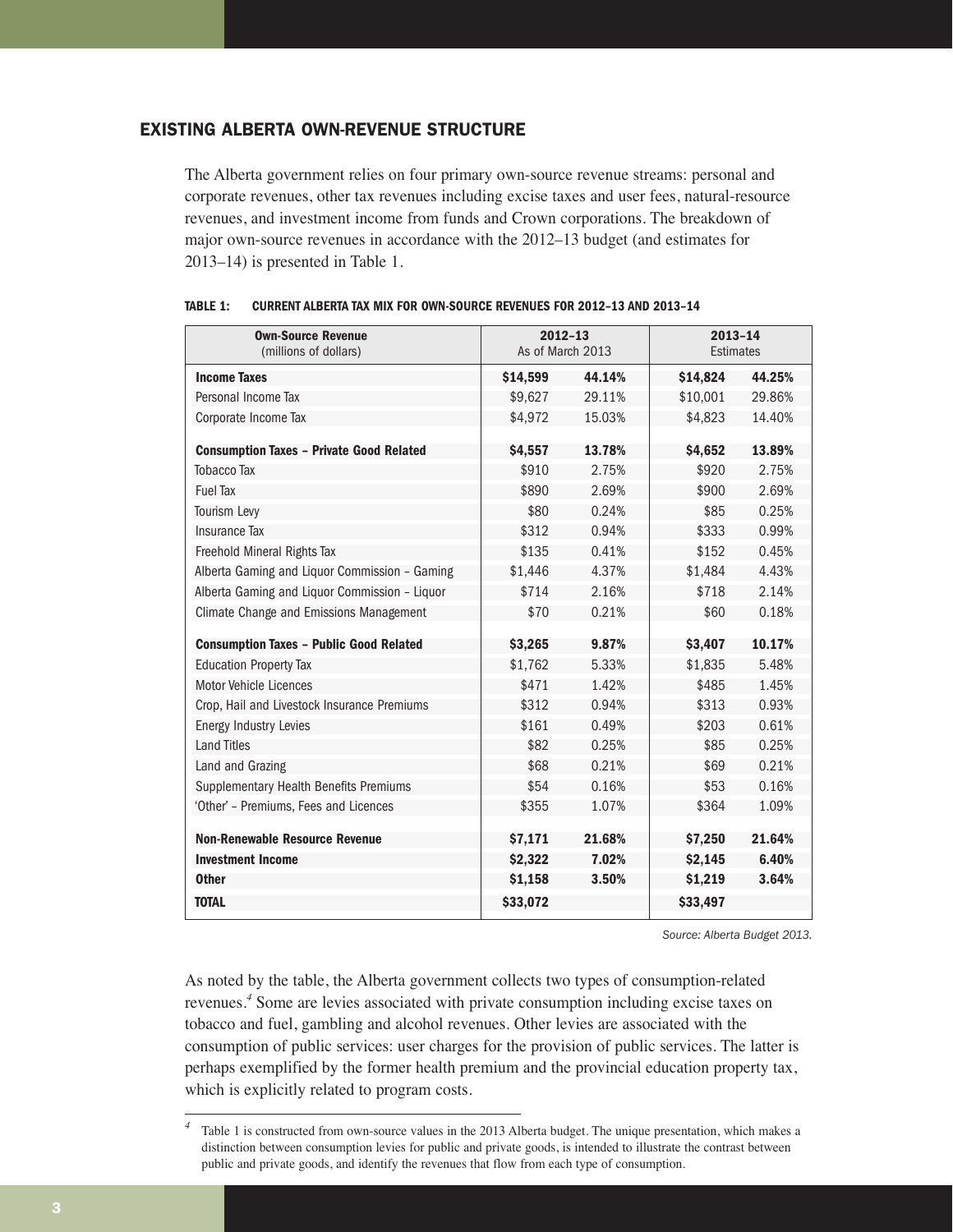Thus, there are alternative methods by which a jurisdiction such as Alberta could increase consumption-related levies besides imposing a general sales tax. This issue is discussed below under alternative approaches to a general sales tax.

# ALBERTA'S FLAT PERSONAL INCOME TAX

Before we delve into intricacies of a shift in the tax mix for Alberta from income to consumption taxes, it would be helpful to explain as background the current Alberta personal income tax with respect to its incidence  $-$  i.e., who pays the tax.

Alberta has a unique personal income tax whereby a single rate of 10 per cent is applied to income in excess of a personal exemption (currently \$17,593 per individual). Although Alberta's personal tax system is widely referred to as a "flat tax," it really has two rates of taxation: zero for incomes below the exemption and 10 per cent on the excess. This makes the Alberta personal tax a progressive one in the sense that the tax paid as a share of income rises with income.

Alberta has relatively more high-income households than other provinces, as shown in Figure 1A through to 1D.

As shown in Figure 1A, 10.8 per cent of households have incomes above \$200,000, and pay 47 per cent of personal income tax revenues. Under the Alberta flat tax, 33.6 per cent of households with incomes below \$60,000 pay just over three per cent of income taxes. Households with two adults (with or without children) are the most common types of taxpayers (Figure 1B). The elderly currently account for over a fifth of the population but only pay about one-tenth of total personal income taxes. In the future, the elderly population is projected to more than double by 2031.<sup>5</sup> As the elder part of the population increases in Alberta relative to the working population, there will be some downward pressure on personal tax collections.

As Figure 1C indicates, Alberta has more households with incomes above \$200,000 than do other provinces. Alberta also has the lowest top federal-provincial marginal tax rate among all provinces (39 per cent) and has a much higher share of households with more than \$500,000 total income compared to other provinces (Figure 1D).

*<sup>5</sup>* See: Alberta Health Services, Demographic Planning Commission, "Embracing an Aging Population," 2008, http://www.health.alberta.ca/seniors/aging-population.html.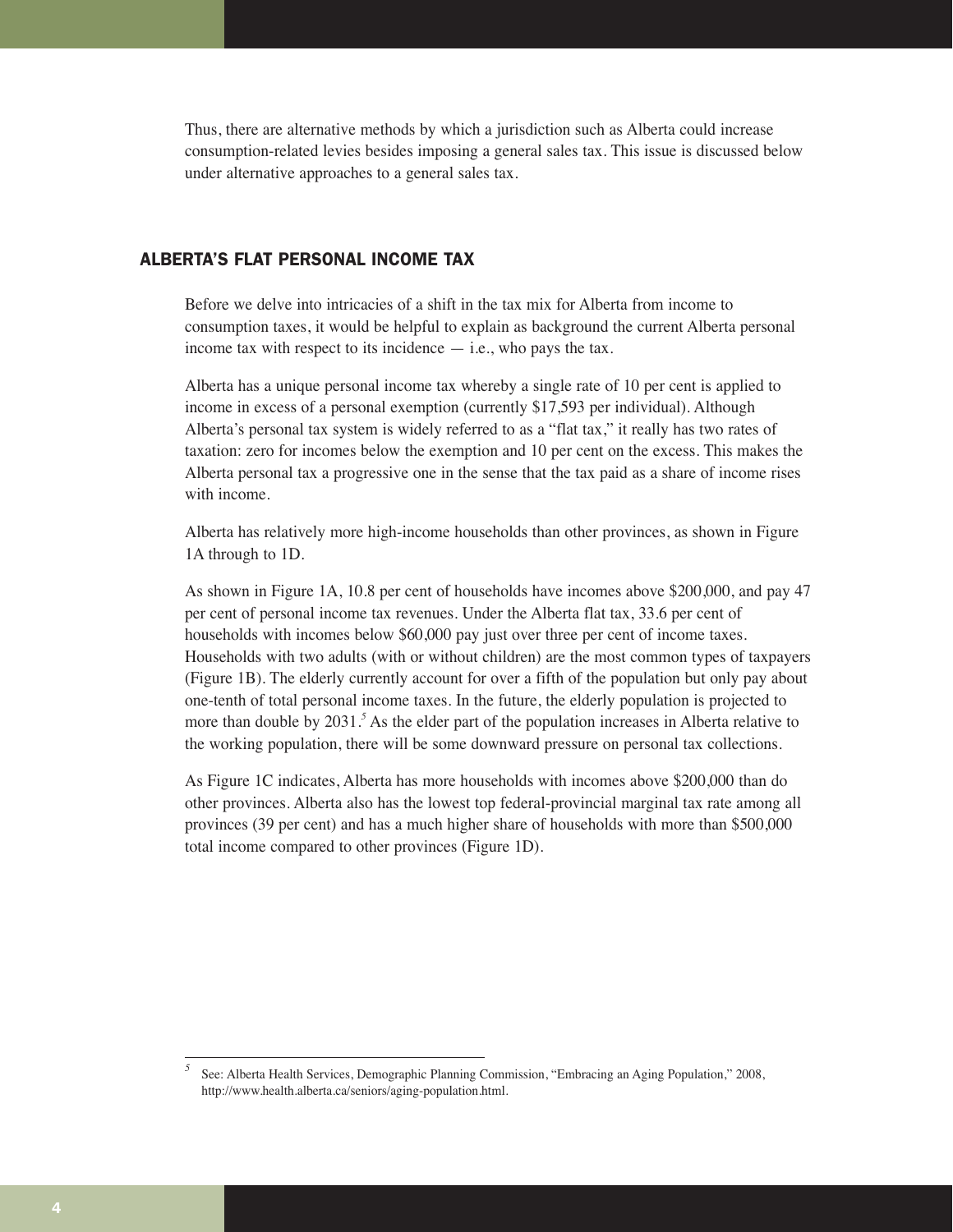

**FIGURE 1A: DISTRIBUTION OF PERSONAL INCOME TAXES IN ALBERTA BY HOUSEHOLD INCOME (2013)**

*Source: Statistics Canada model SPSD/M.*



**FIGURE 1B: DISTRIBUTION OF PERSONAL INCOME TAXES IN ALBERTA BY HOUSEHOLD TYPE (2013)**

*Source: Statistics Canada model SPSD/M.*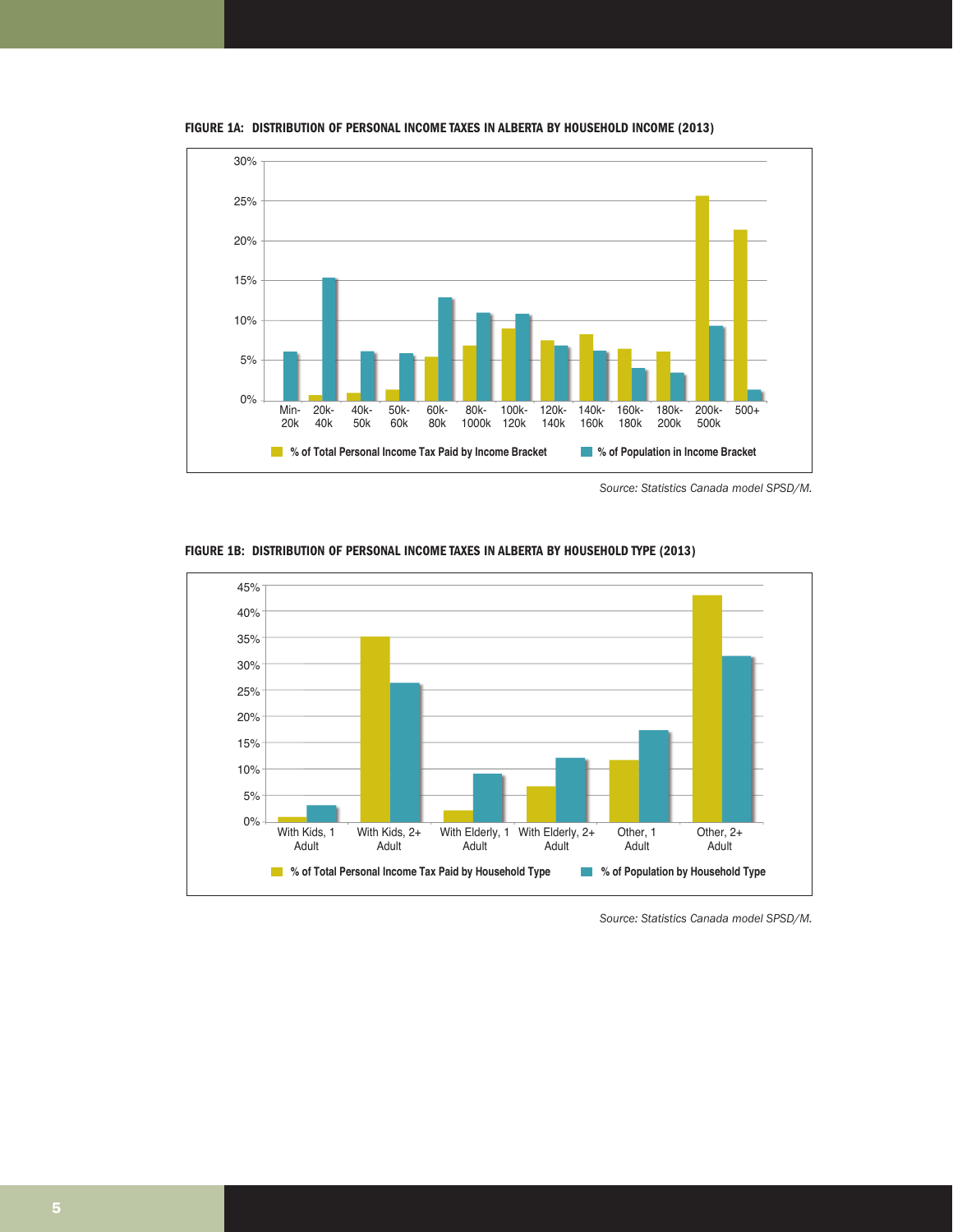

FIGURE 1C: HOUSEHOLDS WITH INCOME \$200K +: AS A PERCENTAGE OF TOTAL PROVINCIAL POPULATION AND **TOTAL PROVINCIAL PERSONAL INCOME TAX (2013)** 

*Source: Statistics Canada model SPSD/M.*





*Source: Statistics Canada model SPSD/M.*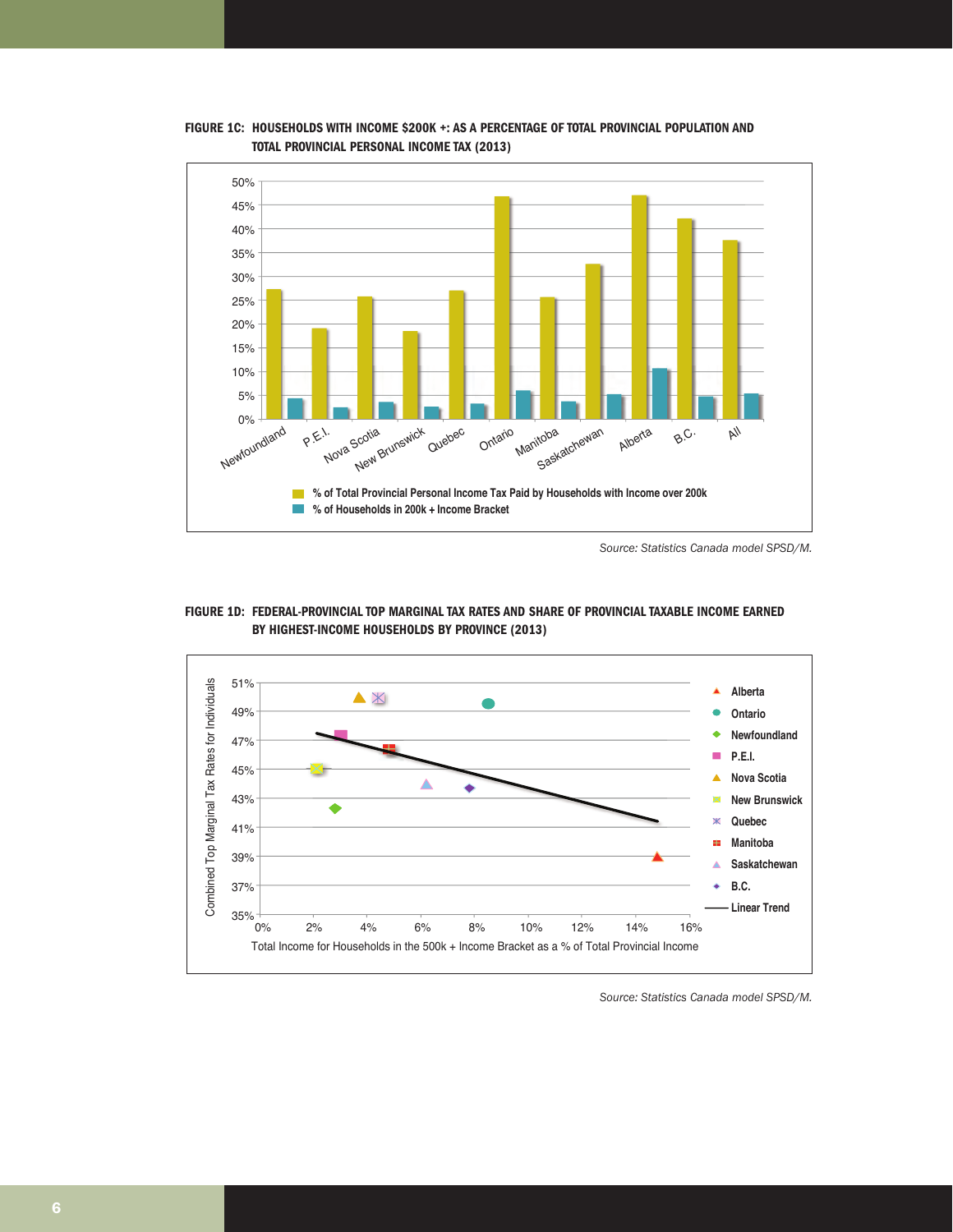# THE CASE FOR AN HST AS A REPLACEMENT FOR A PORTION OF INCOME TAXES IN ALBERTA

Like other governments, Alberta is faced with the question of how best to raise taxes. The latter question was well articulated by the French minister of finance, Jean Baptist Colbert, three-and-a-half centuries ago: the art of taxation is plucking the largest amount of feathers from the goose with least amount of hissing. No tax is without cost to the economy, so the tax structure, not just the level of taxation, is important public policy.

In this section, we lay out seven reasons for the adoption of an HST as a general sales tax in Alberta with the revenues used to reduce income taxes. These include (a) reducing tax distortions that impose economic costs, (b) encouraging wealth accumulation for future retirement and other needs, (c) reducing taxes on business investment, (d) increasing levies on non-resident consumption in Alberta to help pay for public services provided to tourists, (e) reducing the volatility of non-resource revenues to help manage treasury risk and (f) keeping compliance and administrative costs of the tax system as low as possible. We also evaluate whether a general sales tax such as the HST itself is the best form of the consumption-tax options.

#### Reducing the Economic Cost of Taxation

The case for consumption taxation to replace income tax revenues is based on both economic and fairness considerations. The issue centers on the degree to which saving and investment should be taxed.

#### PROBLEMS WITH AN IDEAL COMPREHENSIVE INCOME TAX*<sup>6</sup>*

With comprehensive income taxation, taxpayers would pay tax on income that can be consumed or added to net wealth during the taxation period. Sources of income include payments for the reward of work effort (wages, salaries, benefits and self-employed income), capital income accruing from the holding of assets (interest, dividends, rents and capital gains), and inheritances and gifts.

Comprehensive annual income is argued by some to be the best base for personal taxation since income can be spent on private goods and services, or provide resources for bequests or economic power.

However, comprehensive income taxation has been subject to a variety of criticisms: it imposes significant economic costs on the economy, it is complex, and it can be unfair. The main criticism is related to the higher taxation of investment and saving compared to consumption.

*<sup>6</sup>* This discussion is based on Larry Chapman and Jack Mintz, "Personal Income Taxation," in *Tax Policy in Canada*, ed. Heather Kerr, Ken McKenzie and Jack Mintz, Canadian Tax Foundation, Toronto, 2012.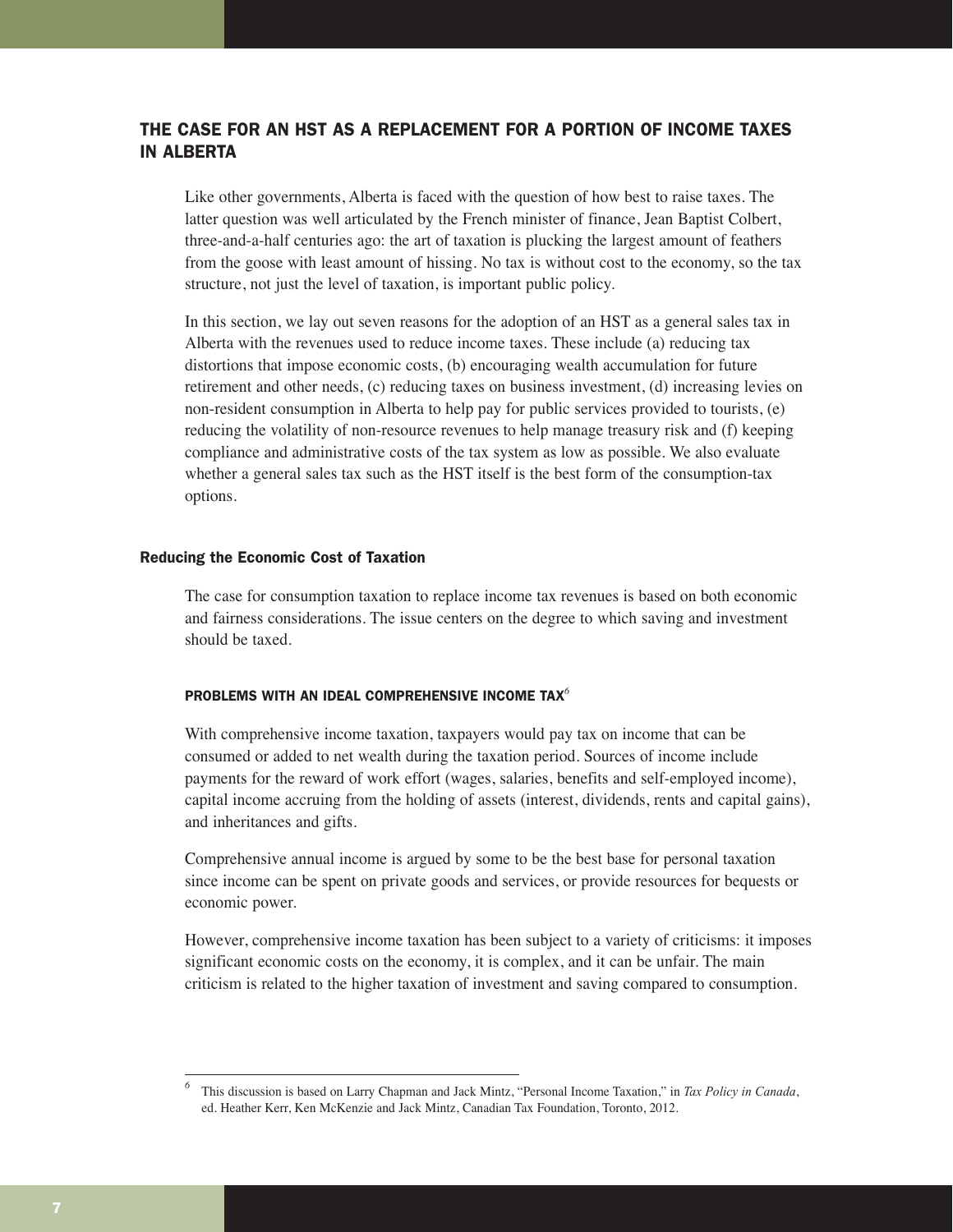The first proponent of consumption taxation was Sir Nicholas Kaldor,*<sup>7</sup>* who argued in favour of the taxation of consumption or expenditure rather than income. David Bradford of Princeton University and the U.K.'s Meade report further developed the arguments as follows.*<sup>8</sup>* As illustrated in Table 2 below, a saver with the same lifetime earnings as a consumer pays more tax on a lifetime basis. The reason is that saving is a postponement of consumption into the future. A household that consumes its entire earnings in a year will only pay tax on those earnings once. However, if some of the money is saved, such savings are taxed twice: once when labour income is earned and again when interest income is earned. The interest rate is the price at which people convert current into future consumption — taxing interest and investment income more generally, increases the price of future consumption relative to current consumption.

**Year 1** | \$20,000 | \$20,000 | \$5,000.00| \$5,000.00| \$5,000.00| \$5,000.00| \$5,000.00 **Year 2** | \$20,000 | \$20,000 | \$5,000.00| \$4,545.45| \$20,500| \$5,125.00| \$4,659.09 **Year 3**  $\vert$  \$10,000  $\vert$  \$10,000  $\vert$  \$2,500.00 \$2,066.12  $\vert$  \$10,550 \$2,637.50 \$2,179.75 **Taxes Paid (Undiscounted)**  $\left| \begin{array}{ccc} \text{ $12,500.00} \end{array} \right|$   $\left| \begin{array}{ccc} \text{ $12,762.50} \end{array} \right|$ **Time Value of Taxes Paid (2)** \$11,611.57 \$11,838.84 **Year Annual Consumer's Consumer's Consumer's Saver's Tax Paid Savers's Earnings Tax Base Tax Paid Tax Time Tax by Saver Tax Time for Both at 25% Value Base (1) Value Individuals (discounted) (discounted)**

**TABLE 2: COMPREHENSIVE INCOME TAXES: IMPACT ON CONSUMERS AND SAVERS**

*Notes:*

*(1) Assumes that the saver consumes only \$15,000 in Year 1 (saves \$5,000) and earns a 10-per-cent annual return on savings. In the third year, the saver consumes all of his earnings and the principal and interest saved over two years is withdrawn from the bank account and consumed. Interest earned on \$5,000 x 10 per cent = \$500 in the second year. Assuming there is no withdrawal (the interest is reinvested in the account), the interest earned in the second year is \$5,500 x 10 per cent = \$550. The savings account has accumulated \$6,050 by Year 3. Interest is taxed each year at 25 per cent.*

*(2) Time value of taxes paid is the Year 1 equivalent of money. A saver is willing to postpone consumption to the future by giving up consumption in Year 1 in return for interest paid on savings. Thus, \$1 is of the same value if paid \$1.10 in Year 2. So, for example, \$1 of income available in Year 2 is worth 1 / 1.1 = 90.9 cents in Year 1. And \$1 of income in Year 3 is worth \$1 / 1.12 = 82.6 cents in Year 1.* 

Under a comprehensive income tax, a saver is more heavily taxed than a consumer, which raises a fundamental question of both efficiency (unequal taxation of current and future consumption) and fairness (those who desire more consumption in future years are more heavily taxed).

Other criticisms have been made of comprehensive income taxation, focusing more on its implementation as opposed to a point of principle. These issues have included the difficulties in measuring investment income, taking into account non-traded assets, capital gains and losses, financial derivatives, depreciation of assets and inflation adjustments. No country has satisfactorily implemented an ideal comprehensive income tax with equal burdens on all sources of income. It is just too complex to do so.

*<sup>7</sup>* Nicholas Kaldor, *An Expenditure Tax* (London: George Allen and Unwin, 1956).

*<sup>8</sup>* See: D. Bradford, *Untangling the Income Tax* (Cambridge, Mass.: Harvard University Press, 1984); and U.S. Treasury Report, Basic Blueprint for Income Tax Design (Washington, D.C.: U.S. Government Printing Office, 1977). See also Institute for Fiscal Studies, *The Structure and Reform of Direct Taxation: Report of a Committee Chaired by Professor J. E. Meade* (London: Allen and Unwin, 1978).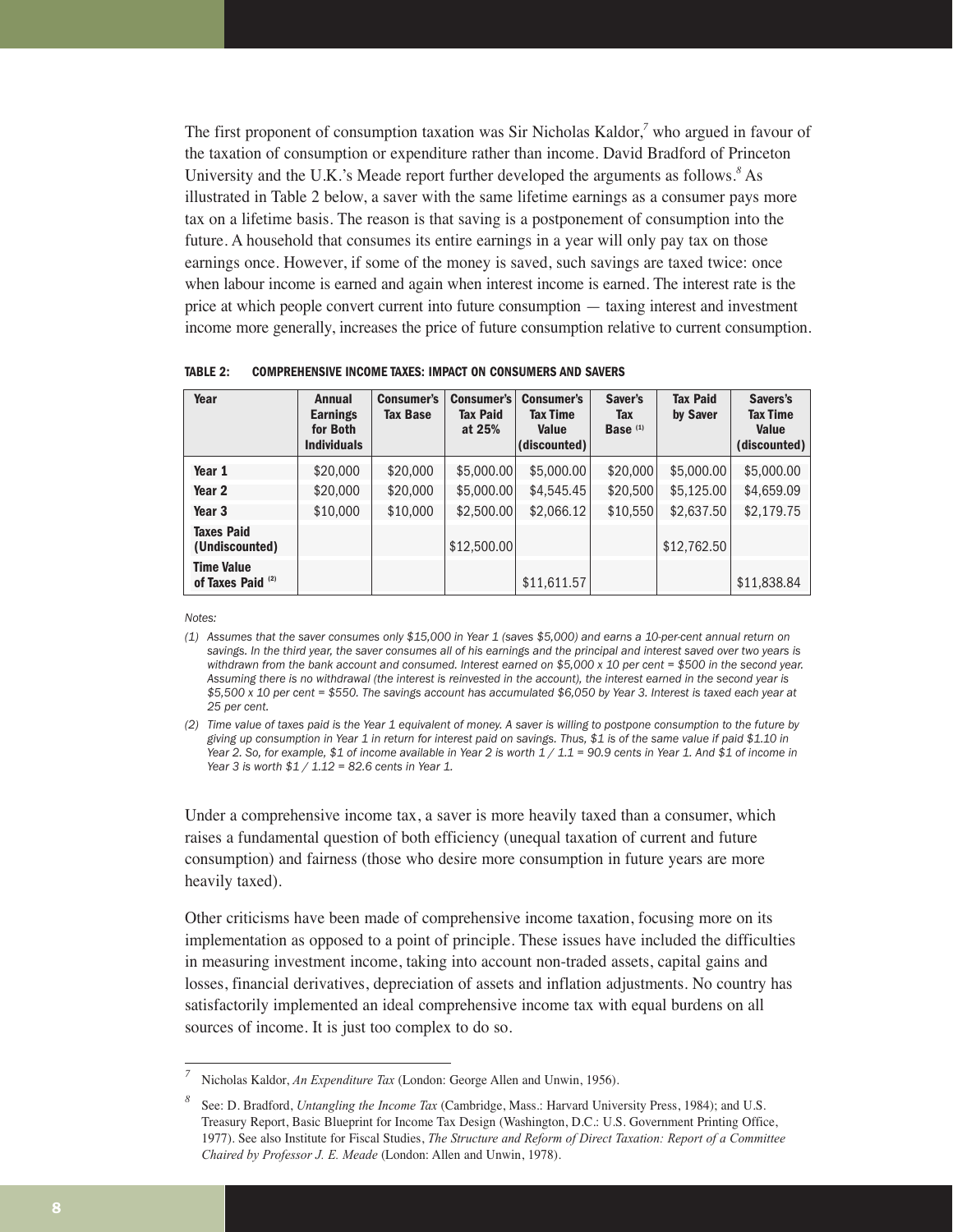#### CONSUMPTION TAXATION

Consumption taxes differ from the income tax by exempting the return on saving in some form.*<sup>9</sup>* For example, taxpayers can deduct saving from their income (consumption is income less saving) and be taxed on withdrawal of interest and principal from savings accounts (this approach to consumption taxation is used for RRSPs and pension-saving in Canada under the personal income tax). Another approach is to exempt the return on saving (this applies to consumer durables and tax-free savings accounts in Canada). A third approach is a *general sales tax*, whereby businesses collect taxes charged on sales to consumers with no tax paid on sales to other businesses. The GST is an example of a sales tax that is levied on goods and services sold to consumers, with little tax on business-to-business sales when the business claims a credit for any taxes paid on purchases from other businesses charging GST on the invoice.

Regardless of the approach to consumption taxation, consumers and savers pay the same tax on a lifetime basis (Table 3). A consumer pays tax on goods and services purchased from consumed earnings in the first period (earnings net of saving). When saving is used in the future to buy goods and services, sales taxes are paid on goods and services bought with earnings and any savings account withdrawals used for consumption.

|                       | <b>Earnings</b> | <b>Saving</b><br>(negative)<br>implies a<br>withdrawal) | <b>Income Available</b><br>to Pay for<br><b>Consumption by</b><br><b>Saver</b> | <b>Sales Tax</b><br>Paid by<br>a Saver | <b>Sales Tax</b><br>Paid by<br><b>Consumer</b><br>(no saving) |  |
|-----------------------|-----------------|---------------------------------------------------------|--------------------------------------------------------------------------------|----------------------------------------|---------------------------------------------------------------|--|
| Year 1                | \$20,000        | \$5,000                                                 | \$15,000                                                                       | \$3,750                                | \$5,000                                                       |  |
| Year <sub>2</sub>     | \$20,000        | $-$ \$5.500                                             | \$25,500                                                                       | \$6,375                                | \$5,000                                                       |  |
| <b>Undiscounted</b>   |                 |                                                         |                                                                                | \$10,125                               | \$10,000                                                      |  |
| <b>Discounted Tax</b> |                 |                                                         |                                                                                | \$9.545                                | \$9,545                                                       |  |

**TABLE 3: PERSONAL TAXES UNDER THE CONSUMPTION TAX**

*Notes:* 

*In this table, either a person saves \$5,000 during Year 1 and uses the savings plus interest (paid at a rate of 10 per cent) to consume in Year 2, or the person saves nothing at all (spending \$20,000 each year). The consumption tax rate is 33 per cent on goods and services (this is equivalent to a 25-per-cent consumption tax on earnings used to buy goods and services subject to sales taxation). In the first year, the tax base is only \$15,000 since \$5,000 is contributed to a registered account. The taxpayer pays only \$3,750 in consumption tax in Year 1. In Year 2, the tax base is much larger — \$25,500 — as it is assumed that the taxpayer withdraws all the principal and interest that year (\$5,500) which is added to \$20,000 in earnings. The total tax paid in Year 2 is \$6,375. On an undiscounted basis, the tax paid in the two years is \$10,125. The discounted value (discount Year 2 by 10 per cent) is \$9,545. Note if a person does not save, using \$20,000 to buy taxed goods and services in both years, the sales tax paid in each year is \$5,000. While the timing of taxes differs from the previous approach, the discounted tax paid (at an interest rate of 10 per cent) is the same under both approaches: \$9,545 in total.* 

An alternative approach to consumption taxes is to adjust the personal tax base to reflect expenditure rather than income. One adjustment is to collect the tax on earnings net of saving (contributions to retirement-savings plans are fully deducted from earnings, no tax is imposed on investment income earned in the plan, and withdrawals from accounts for consumption are fully taxed as in the case of registered pension plans and RRSPs). Another approach is to apply no tax on investment income earned, as in the case of tax-free savings accounts. In both cases, borrowed financing costs incurred to fund investments are not deductible. We discuss these approaches to consumption taxes below with regard to alternatives to a general sales tax.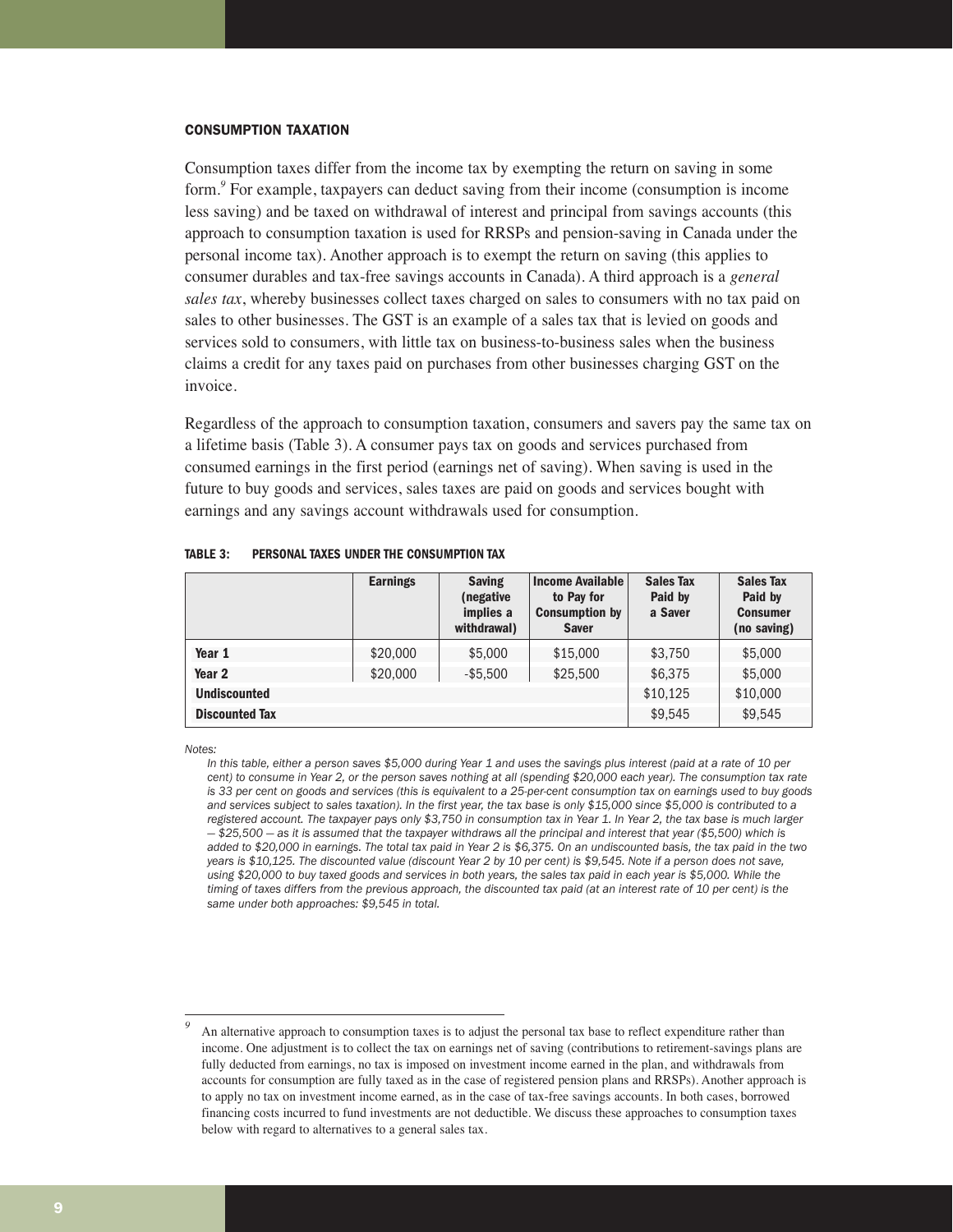Consumption taxation, of which the GST is a variant, has a number of distinct advantages. Perhaps, the most important is the argument that people's enjoyment of current and future consumption is an appropriate measure for taxation. Certainly, a consumption tax does not discriminate between savers and consumers. This minimizes the harmful effect of taxation that discourages wealth accumulation for future consumption as well as achieving horizontal equity (equal treatment of consumers and savers). An annual income tax discriminates against future consumption since capital income earned to generate future consumption is taxed in addition to earnings resulting in the double-taxation of savings.

Further, for those who argue that individuals may not anticipate future needs and insufficiently save for the future, a consumption tax is preferable to an income tax by removing the tax on the return to saving.

Many of the hard-to-make calculations under the comprehensive income tax are avoided, such as indexation for inflation, asset depreciation, imputed income from consumer durables and capital gains. Given the difficulties inherent with annual income taxation, sales taxation is simpler even though businesses must comply with the sales-tax rules and regulations that give rise to other complexities.*<sup>10</sup>*

While these advantages to sales taxation are important, several criticisms have been made against using consumption solely as a tax base. One criticism is that not all saving is used for future consumption, but rather, is left as a bequest for heirs. Thus, sales taxation does not tax fully such consumption. For this reason, some have argued for a special tax on estate and gift transfers to ensure that consumption of this sort is also taxed. Alternatively, wealth accumulations should be subject to personal income taxes for high-income households.

Another criticism is that consumption taxes apply to a narrower tax base than annual income by exempting saving. This requires the sales tax to be assessed at a higher rate than an income tax to raise the same revenue, thereby discouraging work effort more heavily. An argument to applying some tax on investment income is that it reduces the tax distortion on work effort since the tax base could be broader.

While these critiques of expenditure taxation would provide a basis for taxing the return to saving, they do not present a clear argument in favour of comprehensive income taxation that would require both consumption and saving to be taxed at equal rates. As an observation, most countries have effectively chosen to provide some saving exemptions and lower tax rates on investment income compared to earnings. In Canada, households pay no personal income tax on investment income in the case of tax-assisted pension and retirement saving plans (RRSPs, registered pension plans and tax-free savings accounts), home ownership (principal residence) and other consumer durables. The current personal "income tax" is a hybrid of consumption and comprehensive income taxation.

<sup>&</sup>lt;sup>10</sup> For example, under the GST, financial services are exempt from the sales tax. Complex rules have been developed to delineate between taxable and tax-exempt goods and services particularly with respect the awarding of input tax credits to relieve taxes on business-to-business sales.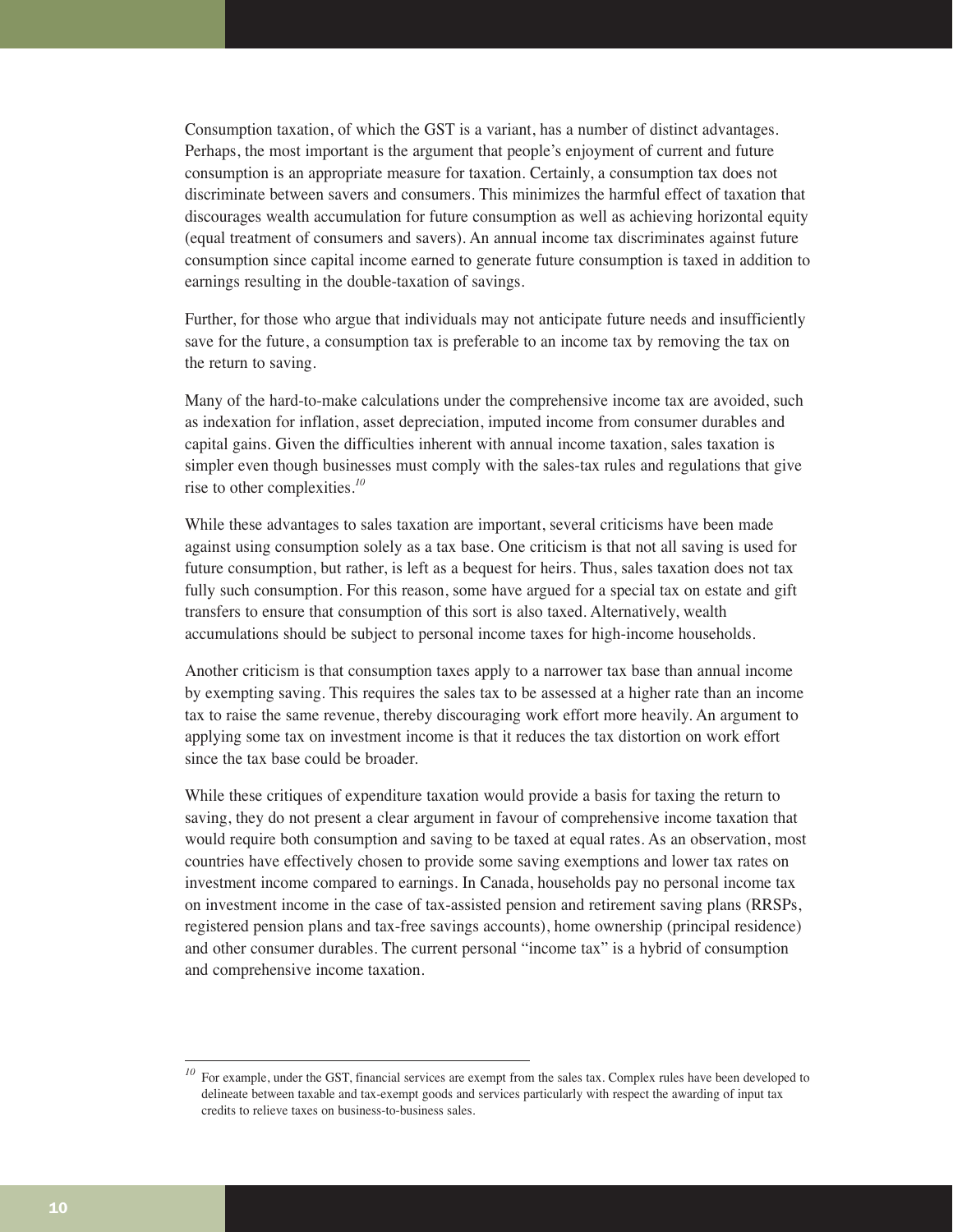#### Economic Gains to Alberta with Increased Reliance on Consumption Taxes

The specific argument for increased consumption taxes in Alberta rests on economic gains from less-harmful taxation to the economy. Economists have measured the economic cost of raising an additional dollar of revenue from a particular source. This cost is one dollar plus the economic loss arising from discouraging work effort, investment or risk-taking. The key point is that the economic cost of raising incremental tax revenues increases with the size of the tax rate as well as its impact on reducing the tax base.

Dahlby and Ferede<sup>11</sup> have estimated the marginal cost of raising sales, personal and corporate taxes in Canada for the federal and provincial governments. The marginal cost of a tax, or MCF, is the marginal economic cost in dollars for every dollar of tax revenue raised. The economic cost arises from reducing economic activity due to taxation. Their results for Alberta are quite striking. Taking into account the economic distortions of raising taxes, the long-run marginal cost of raising a dollar is \$81.61 for corporate income taxes*<sup>12</sup>* and \$1.44 for personal income taxes in 2011. The marginal cost of raising a dollar of a general sales tax in Alberta is lowest at \$1.00, due to its current absence.

Other estimates of the dynamic cost of corporate taxation are smaller than the Dahlby-Ferede results since they are focused on corporate taxation at the national level and typically exclude the impact of profit-shifting that reduces the amount of revenue raised when corporate income tax rates are raised. These other studies suggest that the dynamic economic cost is at least \$1.40 for each dollar of corporate taxes raised by governments.*<sup>13</sup>*

No tax is without some cost, but consumption taxes have a smaller economic effect. Although sales taxes raise consumer prices, thereby reducing the amount of goods and services that can be purchased by Albertans with their earnings from work effort, sales taxes apply equally to current and future consumption, thereby imposing no tax on saving. Unlike income taxes, consumption taxes do not reduce the yield people receive on their investments, thereby allowing Albertans to more quickly accumulate wealth for the future. It is therefore not surprising that many jurisdictions around the world have shifted to consumption-based taxation, especially the value-added tax, in the past half century.

*<sup>11</sup>* B. Dahlby and E. Ferede, "The Marginal Cost of Raising Tax Revenue: Implications for Tax Policy Options in Alberta," prepared for *Imagining Alberta: Symposium on Alberta's Economic Future*, University of Alberta, 2011.

<sup>&</sup>lt;sup>12</sup> Dahlby and Ferede take into account profit-shifting by companies when the corporate income tax is raised. For a province, the increased revenue from additional corporate taxation is much smaller when such profit-shifting is included in revenue estimates. Thus, a small increase in the corporate income tax rate reduces investment but raises only some revenue.

*<sup>13</sup>* See: B. Hamilton, J. Mintz and J. Whalley, "Decomposing the Welfare Costs of Capital Tax Distortions: The Importance of Risk Assumptions," National Bureau of Economic Research, Working Paper No. 3628, 1991; D. Jorgenson, and K-Y Yun, *Investment Volume 3: Lifting the Burden: Tax Reform, the Cost of Capital and U.S. Economic Growth* (Cambridge, Mass.: The MIT Press, 2002); and M. Baylor, and L. Beauséjour, "Taxation and Economic Efficiency: Results from a Canadian CGE Model," Working Paper 2004-10, Department of Finance, Ottawa, 2004.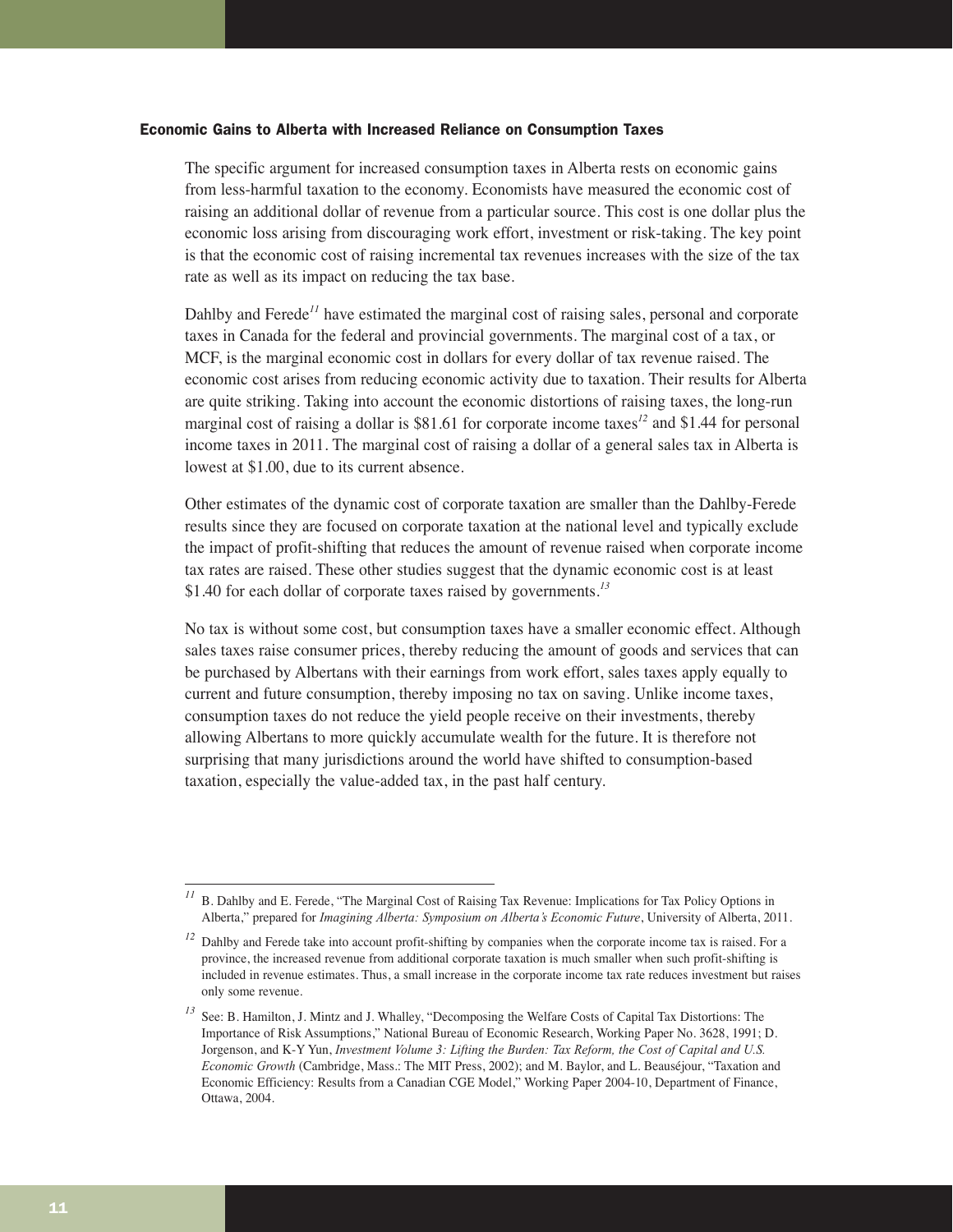A clear economic gain arising from increased reliance on consumption over income taxes is the reduction of levies on savings and capital investment. The inter-temporal distortion — the tax affecting future consumption relative to current consumption — imposes a significant economic cost on the economy. A revenue-neutral shift from income to consumption taxes, however, could increase the tax rate on work effort and therefore increase distortions in the labour market. However, labour income is less sensitive to tax changes than is investment and saving overall, the economy gains by shifting to a greater reliance on consumption taxes.*<sup>14</sup>*

#### Impact on Personal Saving and Portfolio Decisions

Albertans save for their personal needs, such as ensuring adequate retirement and covering unexpected contingencies. To maximize the return on saving, Albertans will invest in a portfolio of assets that provide a maximal return given the risk that they wish to tolerate. Many entrepreneurial Albertans also invest in their own businesses to provide a livelihood for themselves and those who work for the business.

In recent years, the federal and Alberta governments have reduced taxes on saving with a more generous treatment of retirement saving through expanded limits and the introduction of the tax-free savings account. Thus, a significant amount of saving, to the extent that funds are invested in tax-assisted investments, is not subject to tax. Nonetheless, despite the availability of tax-assisted plans, incremental saving is subject to personal income taxation at most income levels since households are not always able to shelter saving from tax due to the lack of liquidity, shelter limits,*<sup>15</sup>* or rather because they expect that withdrawals from tax-assisted saving plans will be taxed at high rates in the future.

As shown in Table 4, a significant share of household income (dividends, capital gains and other investment income) is derived from taxable investments that have not been invested in tax-exempt savings plans. Even for low-income households, almost five per cent of household income includes taxable investment income. Thus, a shift on income to sales taxes would benefit those taxpayers whose incremental saving is subject to taxation.

| <b>TABLE 4:</b> | HOUSEHOLD INVESTMENT INCOME (DIVIDENDS, CAPITAL GAINS AND OTHER INVESTMENT INCOME) SUBJECT |
|-----------------|--------------------------------------------------------------------------------------------|
|                 | TO PERSONAL INCOME TAXATION IN ALBERTA (2013)                                              |

| <b>Income Brackets</b> | Investment Income (\$ million) | <b>Proportion of Household</b><br><b>Income</b> |
|------------------------|--------------------------------|-------------------------------------------------|
| \$20,000-40,000        | \$363                          | 5.03%                                           |
| \$40,000-60,000        | \$485                          | 5.18%                                           |
| \$60,000-80,000        | \$476                          | 3.37%                                           |
| \$80,000-100,000       | \$906                          | 5.82%                                           |
| \$100,000-200,000      | \$3,472                        | 5.05%                                           |
| \$200,000+             | \$11,555                       | 17.29%                                          |
| All                    | \$17,268                       | 9.43%                                           |

*Source: Statistics Canada model SPSD/M.*

See M. Baylor and Louis Beauséjour, "Taxation and Economic Efficiency: Results from a Canadian CGE Model," Working Paper 2004-10, Finance Canada, Ottawa, November 2004.

<sup>&</sup>lt;sup>15</sup> One important limit is with respect to "earned income": A taxpayer cannot deduct contributions to RRSPs if contributions are more than 18 per cent of employment and self-employed income. This can be important when a taxpayer receives a gift or inheritance, for example.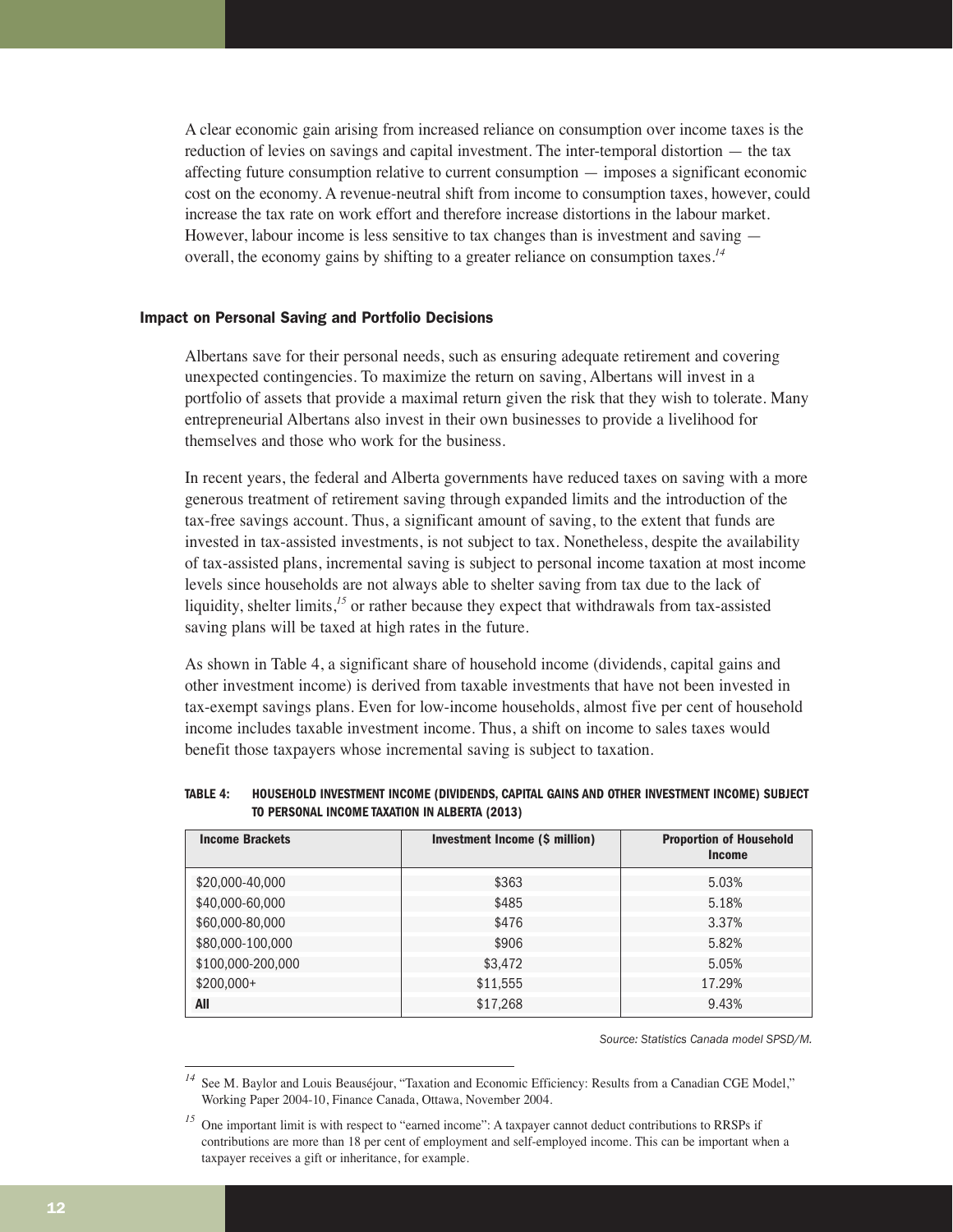The existing income tax system also distorts portfolio decisions made by investors, choosing between investments in equities or bonds. Income earned from investments in bonds is fully taxed at prevailing rates. Dividends and capital gains are taxed at low rates with the purpose of offsetting corporate-profit taxes that reduce income available for distributions to shareholders or reinvestment (such reinvestment gives rise to capital gains on shares from increased valuation). Given that capital gains are assessed only when an investor disposes of assets, the capital gains tax also results in a "lock-in effect" whereby individuals hold assets for a longer period to avoid triggering taxes.

As shown in Table 5 below, the combined federal-provincial corporate and top personal statutory tax rates on income derived from equity and ordinary income (such as interest on bonds) varies substantially, thereby distorting portfolio choices. Ordinary income at the top federal-Alberta personal income tax rate is subject to a rate of 39 per cent. Dividends and capital gains derived from equity investments in large- and medium-sized corporations is roughly taxed at the same rate, taking into account both corporate income taxes (a tax rate of 25 per cent on profits)*<sup>16</sup>* plus personal taxes on dividends and capital gain realizations.*<sup>17</sup>* For equity investments held in small businesses, corporate and personal income tax rates are least for capital gains, which are most favourably treated.

**TABLE 5: COMBINED CORPORATE AND PERSONAL INCOME TAX RATES ON EQUITY AND OTHER INVESTMENT INCOME IN ALBERTA (TOP RATE AS OF 2013)**

|                      | <b>Dividends</b><br>(Large Corp) | <b>Capital Gains</b><br>(Large Corp) | <b>Dividends</b><br>(Small Corp) | <b>Capital Gains</b><br>(Small Corp) | <b>Ordinary</b><br><b>Income</b> |
|----------------------|----------------------------------|--------------------------------------|----------------------------------|--------------------------------------|----------------------------------|
| <b>Profit</b>        | \$100                            | \$100                                | \$100                            | \$100                                | $$100^{(a)}$                     |
| <b>Corporate Tax</b> | \$25                             | \$25                                 | \$14                             | \$14                                 | \$0                              |
| <b>Net Payment</b>   | \$75                             | \$75                                 | \$86                             | \$86                                 | \$100                            |
| <b>Personal Tax</b>  | $$14.5^{(b)}$                    | $$14.6$$ (d)                         | $$23$ (c)                        | $$16.8$ (d)                          | \$39                             |
| After-tax Income     | \$60.5                           | \$60.4                               | \$62.2                           | \$69.2                               | \$61                             |

*Notes:* 

*<sup>(</sup>a) Refers to interest, salary, rents or royalty paid by corporation to an investor. Such payments are deductible from corporate profits and are not taxable at the corporate level.*

*<sup>(</sup>b) The tax rate on eligible dividends is calculated as personal tax rate on taxable dividends (grossed-up value of actual dividends received) minus the dividend tax credit. For eligible dividends (corporate income taxed at high corporate rate), taxable dividends are grossed up by 38 per cent. The federal-provincial combined dividend tax credit is 25.02 per cent of taxable dividends. The effective personal tax rate on eligible dividends is 19.29 per cent in Alberta for an investor taxed at the top personal tax rate of 39 per cent.* 

*<sup>(</sup>c) For ineligible dividends (dividends paid by Canadian-controlled private corporations from profits less than \$500,000), the federal-provincial dividend tax credit is 16.83 per cent of taxable dividends. The effective federal-provincial personal income tax rate on ineligible dividends is 27.71 per cent for investors at a 39-per-cent personal tax rate.* 

*<sup>(</sup>d) Capital gains arising from the disposal of shares are taxed at half the personal tax rate for both large and small firms (for calculations it is assumed one dollar of reinvested profits results in one dollar of capital gain income).* 

<sup>&</sup>lt;sup>16</sup> The average corporate tax rate on profits could be more or less than 25 per cent after taking into account differences between taxable income and accounting income of the corporation. We take the statutory tax rate to be equal to the effective average tax rate.

<sup>&</sup>lt;sup>17</sup> Note that the effective capital gains tax is less than the capital gains tax on realizations after accounting for the deferral of capital gains taxes when assets are held for longer than a year. For example, taking into account deferral, an effective (accrual-equivalent) capital gains tax rate would be roughly half of the capital gains tax on realizations if the discount rate is 10 per cent and the time period for shares held by an investor is 20 years.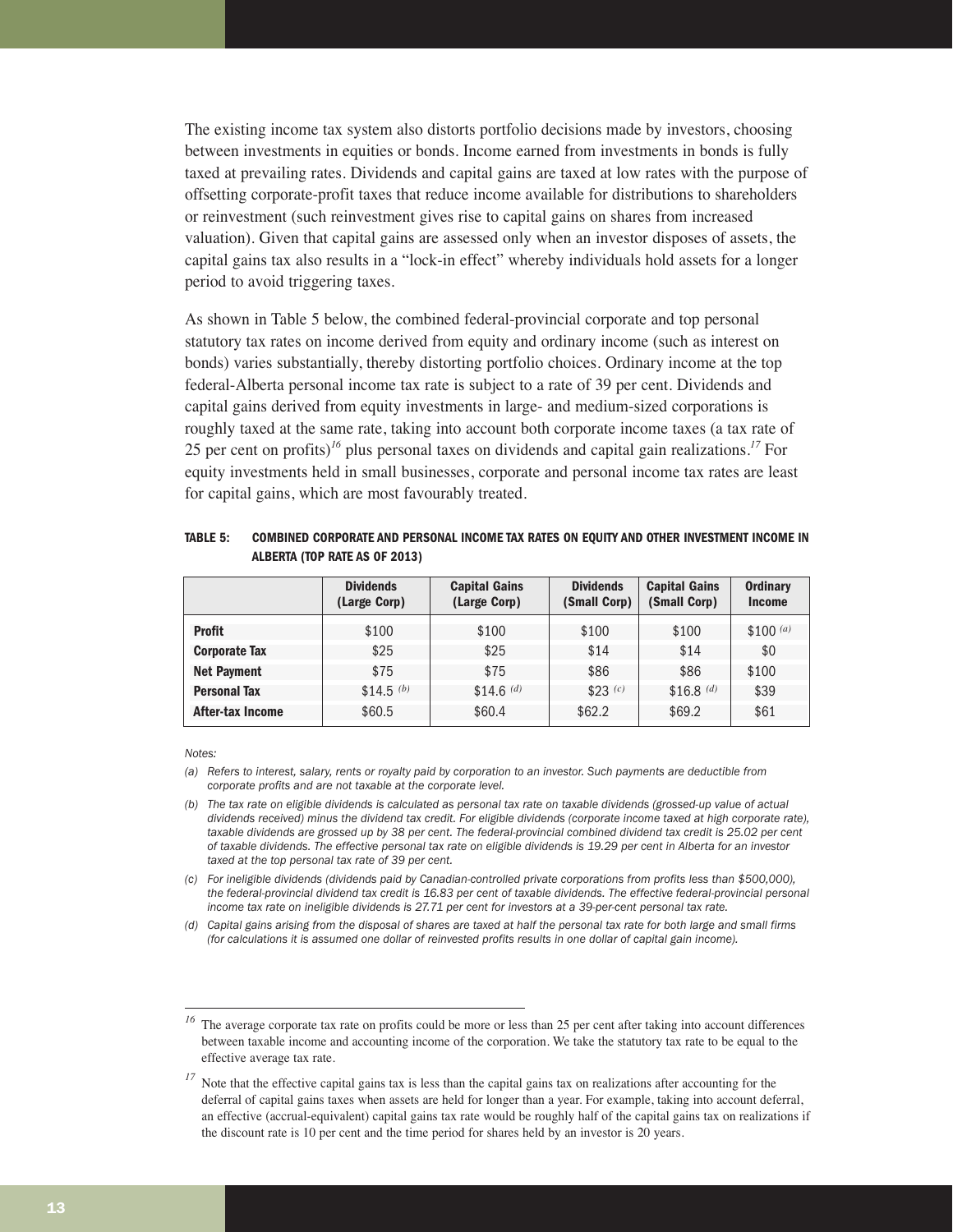The implications drawn from Table 5 is that the income tax system imposes some important distortions on portfolio choices made by Albertans. Shares with low dividend yields are taxed least, after taking into account the deferral of capital gain taxes. Dividend income derived from large- and medium-sized businesses are roughly taxed at the same rate after accounting for both corporate and personal income taxes. Adding to this list of distortions is the lock-in effect of capital gains taxes that impedes Albertans from reallocating their portfolios from poor to better investments.

Overall, a case can be made for a shift from income to consumption taxes to reduce the inherent distortions in the personal income tax system with respect to the treatment of capital income. Although one could try to improve taxation of portfolio-investment income to establish a more equal playing field, it is not easy to do so given the near impossibility of taxing comprehensive income fully, as discussed above.

#### Impact on Business Investment

As discussed above, the corporate tax is the most economically harmful tax due its impact on investment and the loss of revenues when companies shift profits out of Alberta.

When it comes to the taxation of business investments, Alberta has little tax advantage in attracting capital. Effective tax rates on new investment in Alberta's non-resource sectors are in the middle of the pack among OECD jurisdictions.*<sup>18</sup>* Once accounting for the distortionary impacts of oil and gas royalties, the oil and gas industry is more heavily taxed on marginal projects than are other industries in Alberta, including oil sands investments.*<sup>19</sup>*

Table 6 shows that Alberta's effective tax rate on new investments in non-resource sectors is about the same as the OECD average in 2012, taking into account corporate income taxes, sales tax on capital purchases and other capital-related taxes such as taxes on fixed assets. Alberta has the 22nd highest effective tax rate on new investment among 44 OECD countries and Canadian provinces. The Atlantic provinces and Quebec have lower effective tax rates on new investment compared to Alberta due to the federal Atlantic Investment Tax Credit and provincial tax incentives primarily aimed at forestry and manufacturing. Ontario's is not that much above that of Alberta. Overall, Alberta is neither high- nor low-tax with regard to attracting capital from other Canadian or international jurisdictions.

Further, the corporate income tax rate in Alberta is 25 per cent for large- and medium-sized businesses. The corporate income tax rate, not much different than the world average for manufacturing and service companies, not only increases the tax cost of investment but also the degree to which companies will structure their financing and transfer prices to affect the amount of corporate tax paid in different jurisdictions. Companies shift profits from jurisdictions with high corporate income tax rates to those with lower corporate income tax rates without necessarily changing their capital and production decisions. As other countries, such as the United Kingdom and Denmark, have been reducing their corporate tax rates closer to 20 per cent, multinationals have an incentive to shift corporate profits from Alberta to

<sup>&</sup>lt;sup>18</sup> See D. Chen and J. Mintz, " 2012 Annual Global Tax Competitiveness Ranking: A Canadian Good News Story," University of Calgary, School of Public Policy, *SPP Research Papers* 5, 28 (2012).

See J. Mintz and D. Chen, "Capturing Economic Rents of Resources Through Royalties and Taxes," University of Calgary, School of Public Policy, *SPP Research Papers* 5, 30 (October 2012).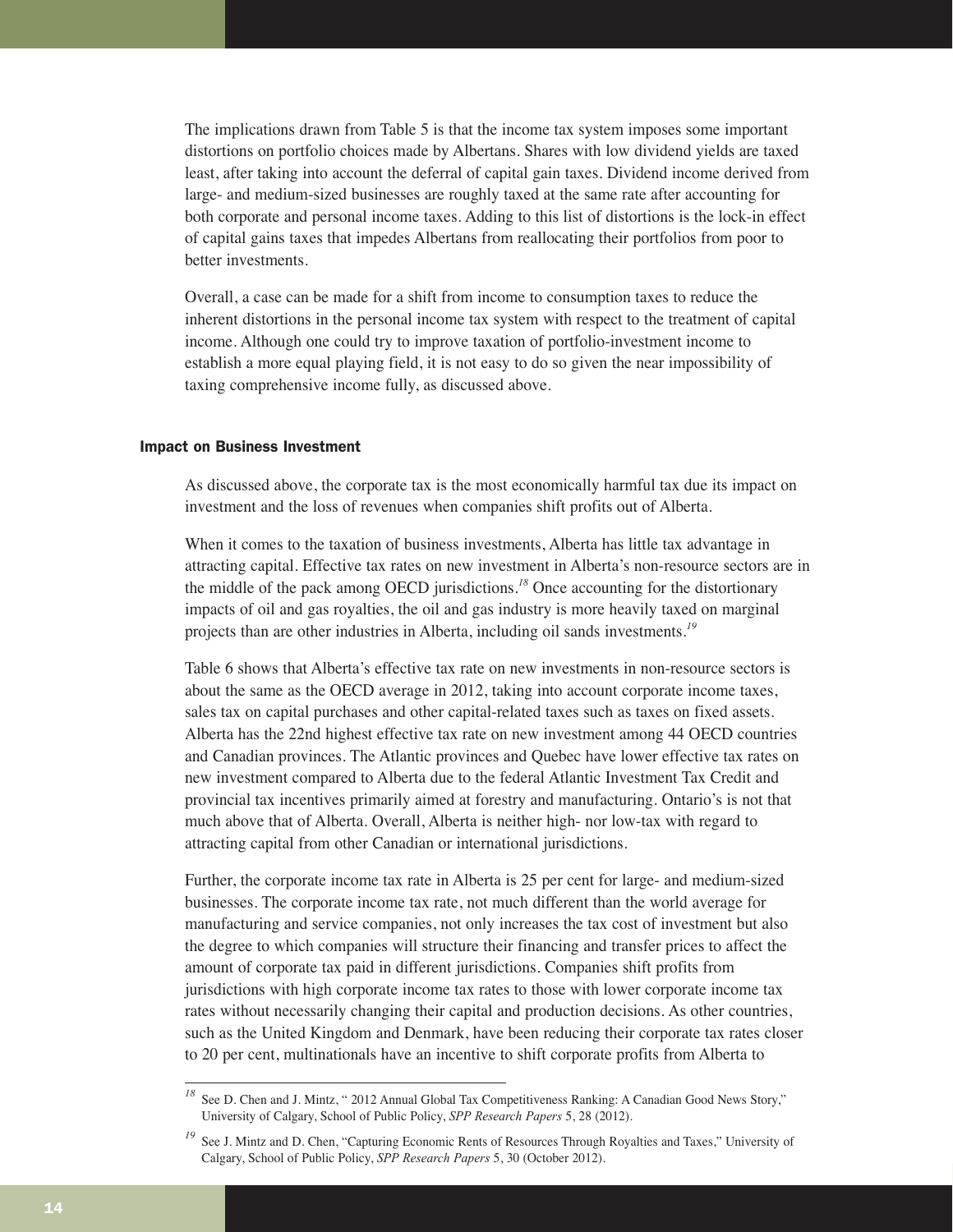foreign jurisdictions with lower statutory corporate income tax rates. Therefore, when the corporate income tax rate is reduced in Alberta, not only is investment encouraged, but revenue cost is also lessened when fewer profits are shifted out of Alberta.*<sup>20</sup>*

|                 | <b>Effective Tax Rate on Capital</b> |      |      |      |      |      |      |      |                |
|-----------------|--------------------------------------|------|------|------|------|------|------|------|----------------|
|                 | 2012                                 | 2011 | 2010 | 2009 | 2008 | 2007 | 2006 | 2005 | <b>Ranking</b> |
| US              | 35.6                                 | 35.6 | 35.6 | 35.9 | 35.9 | 35.9 | 36.2 | 36.2 | $\mathbf{1}$   |
| France          | 35.1                                 | 35.1 | 33.9 | 35   | 35   | 35   | 35   | 35.4 | $\overline{2}$ |
| Japan           | 30.4                                 | 31.9 | 31.9 | 31.9 | 31.9 | 31.9 | 31.9 | 31.9 | 3              |
| Korea           | 29.9                                 | 29.9 | 29.9 | 29.9 | 32.6 | 32.6 | 32.6 | 32.6 | $\sqrt{4}$     |
| BC*             | 27.7                                 | 18.5 | 19.4 | 28.9 | 29.4 | 31.9 | 35   | 39.1 | 5              |
| Manitoba        | 27.1                                 | 27   | 29.7 | 31   | 33   | 36.2 | 40.6 | 39.5 | $6\,$          |
| UK              | 26.7                                 | 26.9 | 28.8 | 28.7 | 28.5 | 29.7 | 29.7 | 29.7 | $\overline{7}$ |
| Spain           | 26.3                                 | 26.3 | 26.3 | 26.3 | 26.3 | 28.4 | 30.6 | 30.6 | $\,8\,$        |
| Australia       | 26.2                                 | 26.2 | 26.2 | 26.2 | 26.2 | 26.2 | 26.2 | 26.2 | 9              |
| Austria         | 26                                   | 26   | 26   | 26   | 26   | 26   | 26   | 26   | 10             |
| Saskatchewan    | 25.2                                 | 25   | 25.7 | 26   | 26.5 | 31.1 | 38.2 | 43.9 | 11             |
| Germany         | 24.6                                 | 24.6 | 24.6 | 24.6 | 24.6 | 34.2 | 34.2 | 34.2 | 12             |
| Norway          | 24.5                                 | 24.5 | 24.5 | 24.5 | 24.5 | 24.5 | 24.5 | 24.5 | 13             |
| Italy           | 23.2                                 | 27.7 | 27.7 | 27.7 | 27.8 | 33.1 | 33.1 | 33.1 | 14             |
| Portugal        | 23                                   | 21   | 21   | 18.9 | 18.9 | 18.9 | 19.8 | 19.8 | 15             |
| New Zealand     | 21.7                                 | 21.7 | 18.3 | 18.3 | 18.3 | 20.6 | 20.6 | 20.6 | 16             |
| Sweden          | 19.9                                 | 19.9 | 19.9 | 19.9 | 21.3 | 21.3 | 21.3 | 21.3 | 17             |
| <b>Canada</b>   | 19.9                                 | 18.2 | 19.2 | 27   | 27.8 | 30.6 | 36.1 | 38.8 | 18             |
| Ontario         | 19.8                                 | 18.7 | 19.7 | 32.8 | 33.1 | 35   | 40.6 | 43.4 | 19             |
| Denmark         | 18.9                                 | 18.9 | 18.9 | 18.9 | 18.9 | 18.9 | 21.4 | 21.4 | 20             |
| Finland         | 18.5                                 | 18.5 | 18.5 | 18.5 | 18.5 | 18.5 | 18.5 | 18.5 | 21             |
| <b>Alberta</b>  | 17.9                                 | 17.7 | 18.4 | 19.4 | 20   | 22.3 | 26   | 31.4 | 22             |
| Switzerland     | 17.8                                 | 17.8 | 17.8 | 17.8 | 17.8 | 18.2 | 18.2 | 18.2 | 23             |
| Mexico          | 17.5                                 | 17.5 | 17.5 | 16.1 | 16.1 | 16.1 | 16.8 | 17.5 | 24             |
| Netherlands     | 17.3                                 | 17.3 | 17.3 | 17.3 | 17.3 | 17.3 | 20.5 | 22.1 | 25             |
| Belgium         | 17.1                                 | 17.1 | 17.1 | 17.1 | 17.1 | 16.5 | 16.5 | 23.3 | 26             |
| Luxembourg      | 17.1                                 | 17.1 | 16.9 | 16.9 | 18.5 | 19.4 | 19.4 | 19.9 | 27             |
| Quebec          | 16.9                                 | 16.9 | 17.8 | 19.3 | 20.6 | 25.9 | 33.6 | 36.2 | 28             |
| <b>Hungary</b>  | 16.6                                 | 16.6 | 16.6 | 17.1 | 17.1 | 17.1 | 15.7 | 15.1 | 29             |
| Israel          | 15                                   | 14.3 | 15   | 15.7 | 16.4 | 17.9 | 19.4 | 19.4 | 30             |
| Poland          | 14.5                                 | 14.5 | 14.5 | 14.5 | 14.5 | 14.5 | 14.5 | 14.5 | 31             |
| Iceland         | 14.2                                 | 14.2 | 12.7 | 10.5 | 10.5 | 12.7 | 12.7 | 18   | 32             |
| Slovak Republic | 12.8                                 | 12.8 | 12.8 | 12.8 | 12.8 | 12.8 | 12.8 | 12.8 | 33             |
| Czech Rep       | 12.7                                 | 12.7 | 12.7 | 13.5 | 14.2 | 16.5 | 16.5 | 18   | 34             |
| Slovenia        | 11.9                                 | 11.9 | 11.9 | 12.6 | 13.3 | 14   | 14.7 | 15.4 | 35             |
| Estonia         | 11.4                                 | 11.4 | 11.4 | 11.4 | 11.4 | 11.9 | 12.5 | 13   | 36             |
| Greece          | 11.3                                 | 11.3 | 13.2 | 13.7 | 13.7 | 13.7 | 15.9 | 17.6 | 37             |

**TABLE 6: EFFECTIVE TAX RATES ON CAPITAL FOR CANADIAN PROVINCES, RANKED AMONG THE OECD COUNTRIES 2005–12**

<sup>&</sup>lt;sup>20</sup> See the discussion on income-shifting studies and corporate tax revenues that have remained constant as a share of GDP in Canada despite corporate income tax rate reductions since 2000. B. Dahlby and E. Ferede, "The Marginal Cost of Raising Tax Revenue: Implications for Tax Policy Options in Alberta," prepared for *Imagining Alberta: Symposium on Alberta's Economic Future*, University of Alberta, 2011.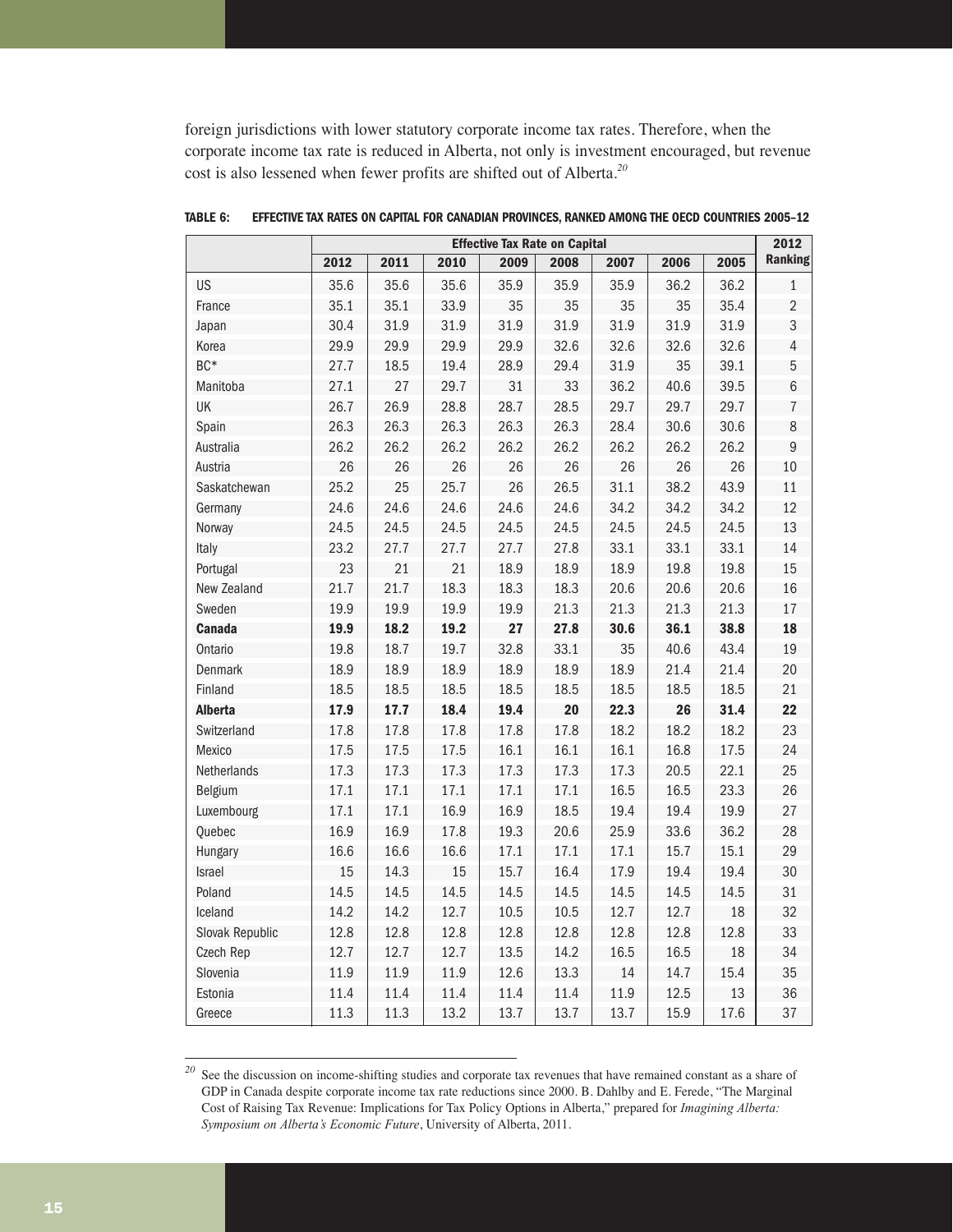|               | <b>Effective Tax Rate on Capital</b> |      |      |      |      |      |      |      |                |  |
|---------------|--------------------------------------|------|------|------|------|------|------|------|----------------|--|
|               | 2012                                 | 2011 | 2010 | 2009 | 2008 | 2007 | 2006 | 2005 | <b>Ranking</b> |  |
| Ireland       | 11.2                                 | 11.2 | 11.2 | 11.2 | 11.2 | 11.2 | 11.2 | 11.2 | 38             |  |
| Newfoundland  | 11.2                                 | 11   | 11.9 | 13.6 | 14.4 | 17.3 | 21.1 | 20.3 | 39             |  |
| PEI*          | 10.8                                 | 28.8 | 29.5 | 30.3 | 30.8 | 32.9 | 36.6 | 37.3 | 40             |  |
| Nova Scotia   | 7.7                                  | 8    | 10.1 | 18.6 | 20.1 | 23.3 | 28.6 | 27.5 | 41             |  |
| Chile         | 7.2                                  | 7.8  | 6.7  | 6.7  | 6.9  | 7.2  | 7.3  | 7.3  | 42             |  |
| Turkey        | 5.7                                  | 5.7  | 5.7  | 5.7  | 5.7  | 5.7  | 5.7  | 10.9 | 43             |  |
| New Brunswick | 4.6                                  | 2.9  | 4.9  | 7.2  | 16   | 20.2 | 26.5 | 21.4 | 44             |  |

#### **TABLE 6: EFFECTIVE TAX RATES ON CAPITAL FOR CANADIAN PROVINCES, RANKED AMONG THE OECD COUNTRIES 2012–13 (cont'd)**

Assumes legislated changes after 2012 are incorporated in 2012 investment decisions.

*Source: D. Chen, Walton Tax and Economic Growth Program, The School of Public Policy.*

Although Alberta does not stray far from worldwide practice, its corporate tax is quite distortionary with tax rates sharply varying by asset, size of firm and industry, as illustrated in Table 7. New investments in construction and services, including utilities, communications, transportation and other services, are more highly taxed than agriculture, forestry and manufacturing in Alberta. Businesses that are more intensive in their use of inventories and machinery capital bear more tax. Medium-sized and large businesses are more heavily taxed than small businesses due to differences in corporate income tax rates.

Reducing differences in tax burdens across business would contribute to better productivity with a more neutral treatment of business activities. Even just a reduction in the general corporate income tax rate of 10 per cent reduces the disparity in effective tax rates across industries, assets and different-sized firms. A level-playing field among businesses would result in a shift of resources to sectors with higher pre-tax returns on investments away from those with lower ones.

|                                   | <b>Agriculture</b> | <b>Forestry</b> | <b>Electrical</b><br>Power, Gas | Construc-<br>tion | Manufac-<br>turing | Wholesale<br><b>Trade</b> | <b>Retail</b><br><b>Trade</b> | <b>Transport</b><br>and | Commu-<br>nication | <b>Other</b><br><b>Services</b> | <b>Aggregate</b> |
|-----------------------------------|--------------------|-----------------|---------------------------------|-------------------|--------------------|---------------------------|-------------------------------|-------------------------|--------------------|---------------------------------|------------------|
|                                   |                    |                 | & Water                         |                   |                    |                           |                               | <b>Storage</b>          |                    |                                 |                  |
| <b>LARGE AND</b><br><b>MEDIUM</b> |                    |                 |                                 |                   |                    |                           |                               |                         |                    |                                 |                  |
| <b>Buildings</b>                  | 18.6%              | 22.8%           | 18.3%                           | 18.9%             | 26.5%              | 20.9%                     | 21.7%                         | 16.6%                   | 20.1%              | 20.1%                           | 21.0%            |
| <b>Machinery</b>                  | 20.0%              | $-2.9%$         | 19.9%                           | 20.5%             | $-2.6%$            | 16.6%                     | 19.6%                         | 17.2%                   | 19.0%              | 19.9%                           | 14.5%            |
| Land                              | 10.1%              | 10.1%           | 10.1%                           | 10.1%             | 10.1%              | 10.1%                     | 10.1%                         | 10.1%                   | 10.1%              | 10.1%                           | 10.1%            |
| <b>Inventory</b>                  | 10.1%              | 23.2%           | 23.2%                           | 23.2%             | 23.2%              | 23.2%                     | 23.2%                         | 23.2%                   | 23.2%              | 23.2%                           | 23.2%            |
| Aggregate                         | 16.6%              | 9.6%            | 17.2%                           | 21.0%             | 13.1%              | 20.1%                     | 20.4%                         | 16.6%                   | 18.8%              | 18.7%                           | 17.0%            |
| <b>SMALL</b>                      |                    |                 |                                 |                   |                    |                           |                               |                         |                    |                                 |                  |
| <b>Buildings</b>                  | 14.0%              | 15.1%           | 16.2%                           | 12.5%             | 16.8%              | 13.7%                     | 14.6%                         | 11.7%                   | 13.5%              | 13.3%                           | 13.6%            |
| <b>Machinery</b>                  | 12.0%              | 7.0%            | 14.9%                           | 14.3%             | 4.0%               | 12.0%                     | 13.7%                         | 12.3%                   | 13.8%              | 11.1%                           | 11.4%            |
| Land                              | 6.9%               | 6.9%            | 6.9%                            | 6.9%              | 6.9%               | 6.9%                      | 6.9%                          | 6.9%                    | 6.9%               | 6.9%                            | 6.9%             |
| <b>Inventory</b>                  | 6.9%               | 15.3%           | 15.3%                           | 15.3%             | 15.3%              | 15.3%                     | 15.3%                         | 15.3%                   | 15.3%              | 15.3%                           | 15.1%            |
| Aggregate                         | 11.1%              | 9.0%            | 13.8%                           | 14.3%             | 9.8%               | 13.8%                     | 13.8%                         | 10.8%                   | 13.7%              | 11.3%                           | 12.1%            |

**TABLE 7: EFFECTIVE TAX RATES ON NEW INVESTMENT BY INDUSTRY, ASSETS AND SIZE FOR 2013**

*Source: D. Chen, Walton Tax and Economic Growth Program, The School of Public Policy.*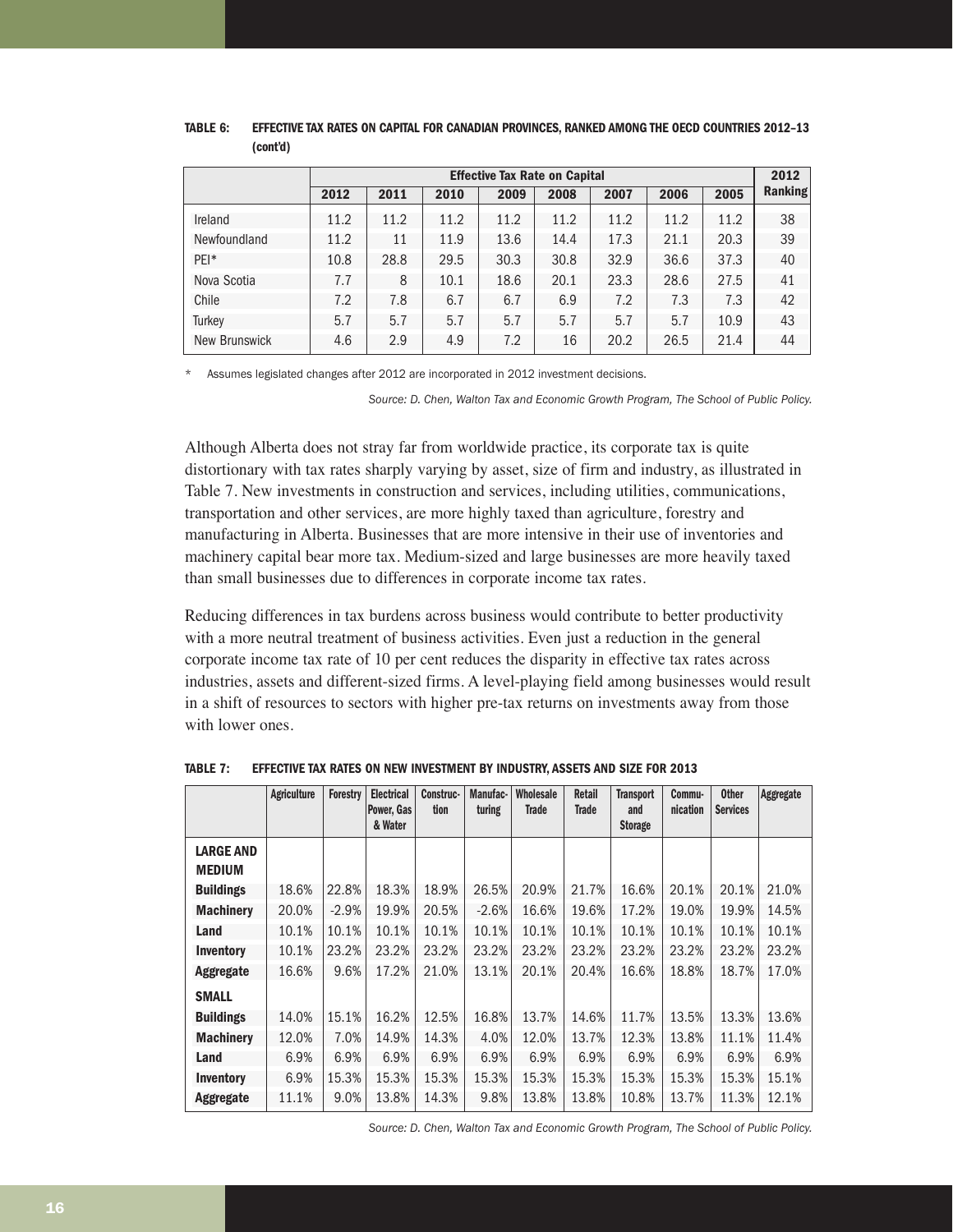Overall, economic studies suggest some significant gains by achieving a more level playing field among businesses. Corporate taxes distort decision-making with respect to the choice of assets, industries and form of organization (static effects) and, as discussed above, investment (dynamic effects). As a rough guide based on global studies, the static economic cost of corporate taxation (leaving aside important inter-temporal distortions) is in the range of 50 to 85 cents per dollar of revenue.*<sup>21</sup>*

Thus, a reduction in the corporate tax rate would reduce disparities in effective tax rates across business activities and result in a more productive economy. It would not only increase the incentive to invest in Alberta, but also help reduce the distortions in the corporate tax system. It would help retain corporate profits in Alberta, providing more revenue to the Alberta government. Lower corporate income tax rates would therefore result in both static and dynamic efficiency gains for Alberta's economy.

A shift from corporate income taxes to a sales tax would also improve economic growth. One estimate<sup>22</sup> suggests that a reduction in the corporate income tax rate by five percentage points in favour of the introduction of an Alberta HST of equal revenue would increase economic output per capita by 30 per cent within 25 years (output per capita would increase 48 per cent within a century). Thus, most of the economic gain resulting from any tax-mix shift from corporate taxes to the HST would be within two decades.

#### Collecting More Tax Revenue from Non-Residents

Many workers, family, friends and tourists come to Alberta as non-residents, enjoying the quality of infrastructure and other services provided by the Alberta government. One of the advantages of a sales tax, as opposed to personal income taxation, is that governments obtain additional revenues provided by non-residents to help fund public services, such as infrastructure, that is beneficial to non-resident consumers visiting the province.

In our analysis, we estimate that approximately 10 per cent of a general sales tax in the form of the HST would be collected from non-residents.*<sup>23</sup>* Some of the tax would be shifted forward to consumers, while some may be shifted back to tourist operators and landowners.

<sup>&</sup>lt;sup>21</sup> The static economic costs of corporate taxation can be significant due to impacts on the choice of assets, industries and organizational form. For various estimates, see: J. Gravelle and L. Kotlikoff, "The Incidence and Efficiency Cost of Corporate Taxation when Corporate and Non-Corporate Forms Produce the Same Good," WP/88/32, Washington D. C. International Monetary Fund, 1988; and B. Hamilton, J. Mintz and J. Whalley, "Decomposing the Welfare Costs of Capital Tax Distortions: The Importance of Risk Assumptions," National Bureau of Economic Research, Working Paper No. 3628, 1991; and Jorgenson and Yun, *Investment Volume 3: Lifting the Burden: Tax Reform, the Cost of Capital and U.S. Economic Growth*.

<sup>&</sup>lt;sup>22</sup> B. Dahlby and E. Ferede, "The Impact of Tax Cuts on Economic Growth: Evidence from the Canadian Provinces," *National Tax Journal* 65, 3 (2012) 563-94.

*<sup>23</sup>* We thank Duanjie Chen for these calculations. They are based on data taken from domestic tourism spending (Statistics Canada Cansim Table 4260015: Travel survey of residents of Canada, travel characteristics, by province of destination, annually (Person-trips) and Cansim Table 4260017: Travel survey of residents of Canada), reallocated expenditures, by travel characteristics, annually (Dollars). Non-resident Canadian travel to (2006–2010) is 12.9 per cent. Applying these Alberta ratios, as a proxy, to the total domestic tourism expenditures in year 2011, the resultant Alberta tourism expenditure by domestic non-Albertan travellers in Alberta is approximately \$7 billion. For allocating the tourism demand/spending by foreign visitors, Alberta's share is estimated to be 5.2 per cent of total "non-resident tourists" (Statistics Canada Cansim Table 4270004: Number of international tourists entering or returning to Canada, by province of entry, monthly (Persons)). Applying this ratio to the 2011 "tourism export," which is about \$13 billion, yields Alberta's tourism export, or foreign demand of tourism in Alberta, of \$682 million for 2011. Therefore, the total potential HST base associated with non-Albertan taxpayers is about \$7.7 billion in 2010. With the proposed provincial HST rate of eight per cent, the potential HST revenue payable by non-Albertans would be roughly above \$0.611 billion, which is about 10 per cent of 2010 HST payments.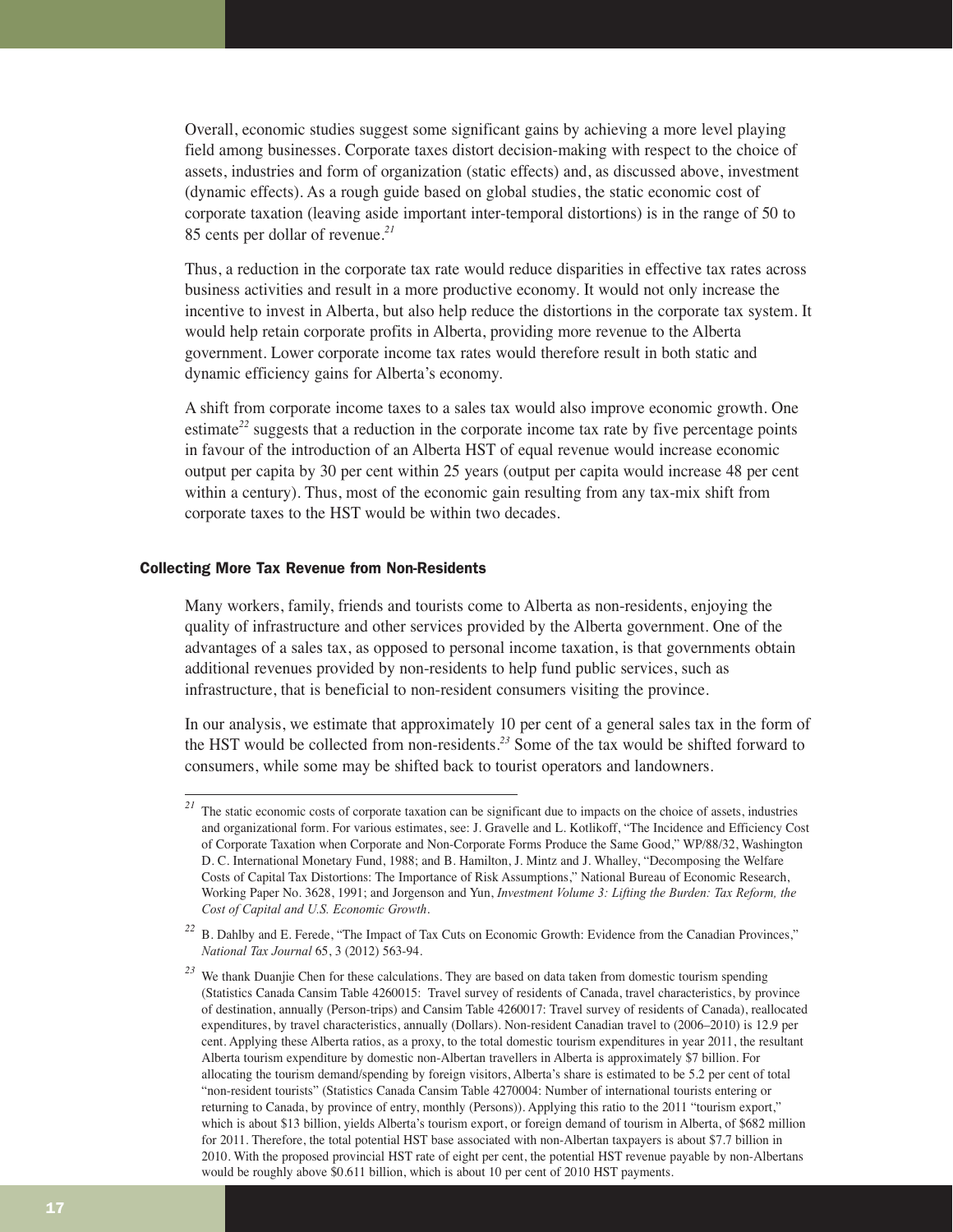A sales tax could discourage non-resident consumption of goods and services in Alberta, although the precise effect is not known. Tourism is less sensitive to locations with strong appeal (e.g., Venice or Banff) compared to those that have close competing alternatives (beaches). Studies suggest that destination prices have less impact on tourism than exchange rates and transportation costs. Studies also suggest that an increase in destination prices would reduce tourism to some extent, depending on the quality of the destination (a 10-per-cent increase in destination prices would reduce tourism ranging from five per cent to 14 per cent).*<sup>24</sup>* Demand by non-residents working in Alberta temporarily for Alberta goods and services would probably be less sensitive to price shifts.

The HST in Alberta would therefore result in additional taxes on non-resident consumption in Alberta. However, by shifting from personal income taxes to the HST, Albertans will pay less tax on the income they earn to purchase foreign consumption goods (including those related to Albertans travelling abroad). Alberta could also lose income tax and other revenues from any net reductions in Alberta business activity due to tourism (although resources not used in the tourism sector can be used elsewhere in the economy).

While general sales-tax revenues paid by non-residents would be affected by less tourism, the revenues would be used to support Albertan public or private incomes in other ways. We will discuss alternative uses of this revenue obtained from non-resident consumption as part of our proposals for tax reform.

#### Reducing Volatility in Alberta's Revenue

With the Alberta government own-source revenues depending significantly on natural resource revenues (Table 1), Alberta's revenues are therefore highly volatile. As a result, surpluses quickly build up with rising energy prices, while deficits appear when prices fall.

This imposes a large degree of risk on fiscal planning, especially when a government must balance its budget as required by legislation in Alberta. In downturns, the government must cut spending when revenues come up short. In upturns, spending spigots may be turned on as revenues pour into government coffers. While good fiscal planning with built-up stabilization funds can help mitigate spending sprees and cutbacks, other actions can be taken to reduce volatility in Alberta's own-source revenues.

One risk-management approach is to shift reliance to less volatile revenues sources. In recent years, the Alberta government has done the opposite, eliminating the Alberta health premium and a planned alcohol levy in 2008. The Alberta health-care premium was one of the least volatile sources among provincial own-source revenues.

*<sup>24</sup>* G. Crouch, "A Meta-analysis of Tourism Demand," *Annals of Tourism Research*, 22, 1 (1995) 103-118.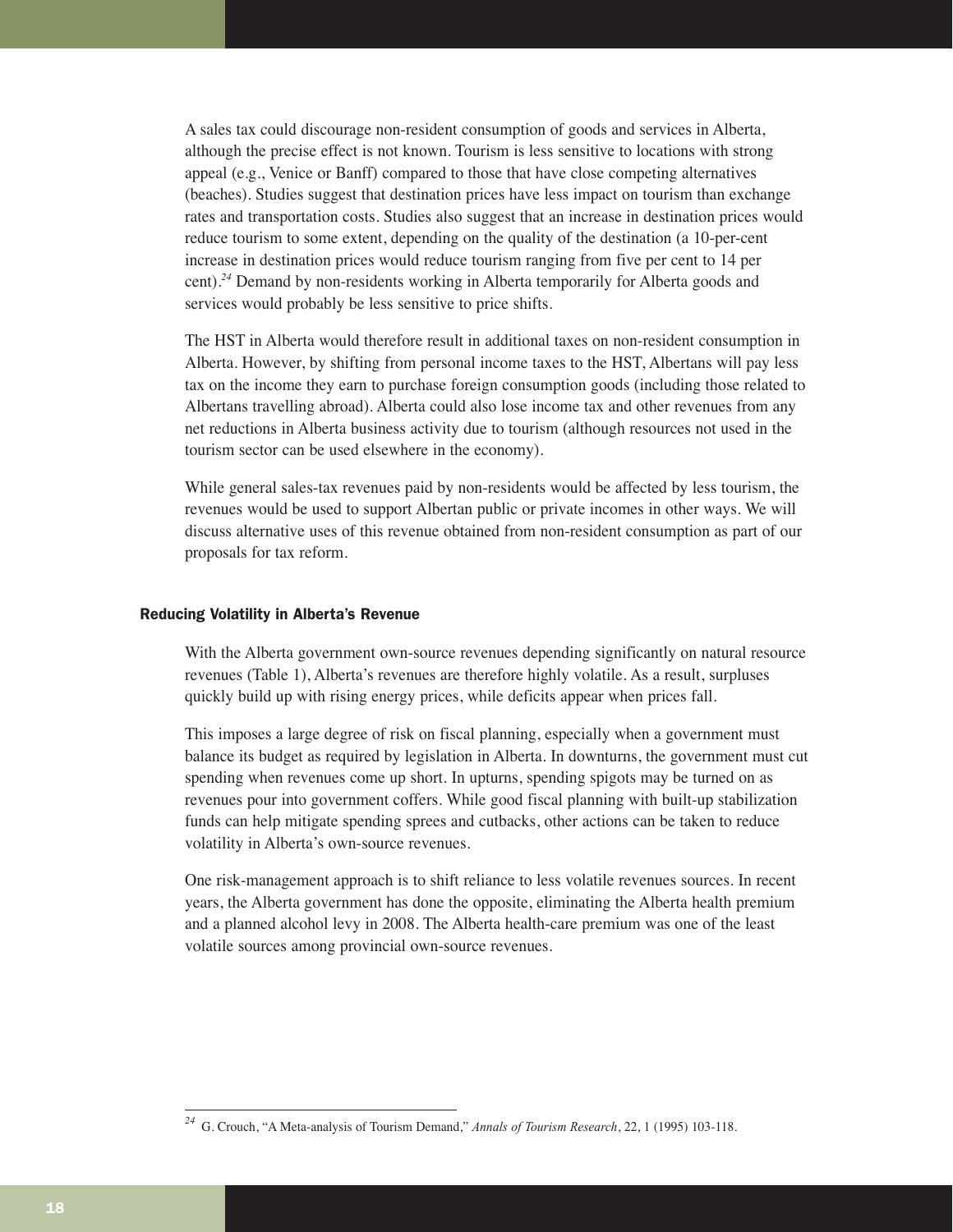#### **TABLE 8: VOLATILITY OF REVENUE SOURCES IN ALBERTA**

| Alberta Government Revenue 1991-2009 | <b>Coefficient of Variation*</b> |
|--------------------------------------|----------------------------------|
| <b>Own-Source Revenue</b>            | 11.20%                           |
| <b>Personal Income Tax</b>           | 14.60%                           |
| <b>Corporate Income Tax</b>          | 16.50%                           |
| <b>Natural Resource Revenue</b>      | 36.30%                           |
| GST/HST                              | 10.70%                           |
|                                      |                                  |

*Note: The coefficient of variation is measured as the standard deviation of differences from a trend, divided by the mean of a data series.*

A shift from income taxes to consumption taxes like the HST (which has a similar base to the GST) would reduce, to some degree, volatility in Alberta's revenue stream. As shown in Table 8, the GST/HST revenue stream in Alberta is less volatile than personal and corporate taxes, as well as the aggregate of own-source revenues as measured by the coefficient of variation.<sup>25</sup>

#### Minimizing the Impact on Administrative and Compliance Costs

Taxes not only impose economic costs by discouraging work effort, risk-taking, investment and saving, but they can also be costly to collect. Governments must hire bureaucracies and buy equipment to collect taxes (administrative costs) and taxpayers must hire accountants, lawyers and develop systems to comply with the tax system. According to one recent study, administrative and compliance costs associated with tax collection in Canada accounted for 4.5 to five per cent of total tax revenues in 2011.*<sup>26</sup>* Total administrative costs in Canada are \$6.6 billion, individual tax compliance costs are \$4.7 to \$7 billion, and business tax compliance costs range from \$14.5 to \$17.8 billion.

By far, personal and corporate taxes account for the lion's share of tax administrative and compliance costs. In this regard, Canadian tax collection agreements between federal and provincial governments reduce both administrative and compliance costs. Alberta has a tax collection agreement with the federal government for personal income taxes, but not for corporate income tax. When Ontario harmonized its corporate income tax with the federal government, one study suggested that corporate tax compliance would decrease by \$137 million annually, with 90 per cent of compliance cost savings benefiting small businesses.*<sup>27</sup>*

<sup>&</sup>lt;sup>25</sup> The coefficient of variation is measured as the standard deviation of differences from a trend, divided by the mean of a data series. In this case, the differences were taken from an exponential trend for each revenue source, and the mean (average) revenue of each source is taken for the same period, 1991–2009. Note that our estimates vary from S. Langdon and C. Smith, "Energy Prices and Alberta Government Revenue Volatility," *C.D. Howe Institute Commentary* 313 (2010), as the data series used in our analysis includes more recent data that has since been made available.

*<sup>26</sup>* See: F. Vaillancourt, É. Roy-César and M. S. Barros, "The Compliance and Administrative Costs of Taxation in Canada," The Fraser Institute, *Studies in Tax Policy* (April 2013). The authors estimate that total compliance and administrative costs in Canada are 1.5 to 1.8 per cent of GDP. Here, we convert costs to be a proportion of tax revenues, which is about a third of GDP.

*<sup>27</sup>* PriceWaterhouseCoopers, "Corporate Tax Administration in Ontario (CTAO): A Study of Compliance Cost Savings," prepared for the Canada Revenue Agency, 2009.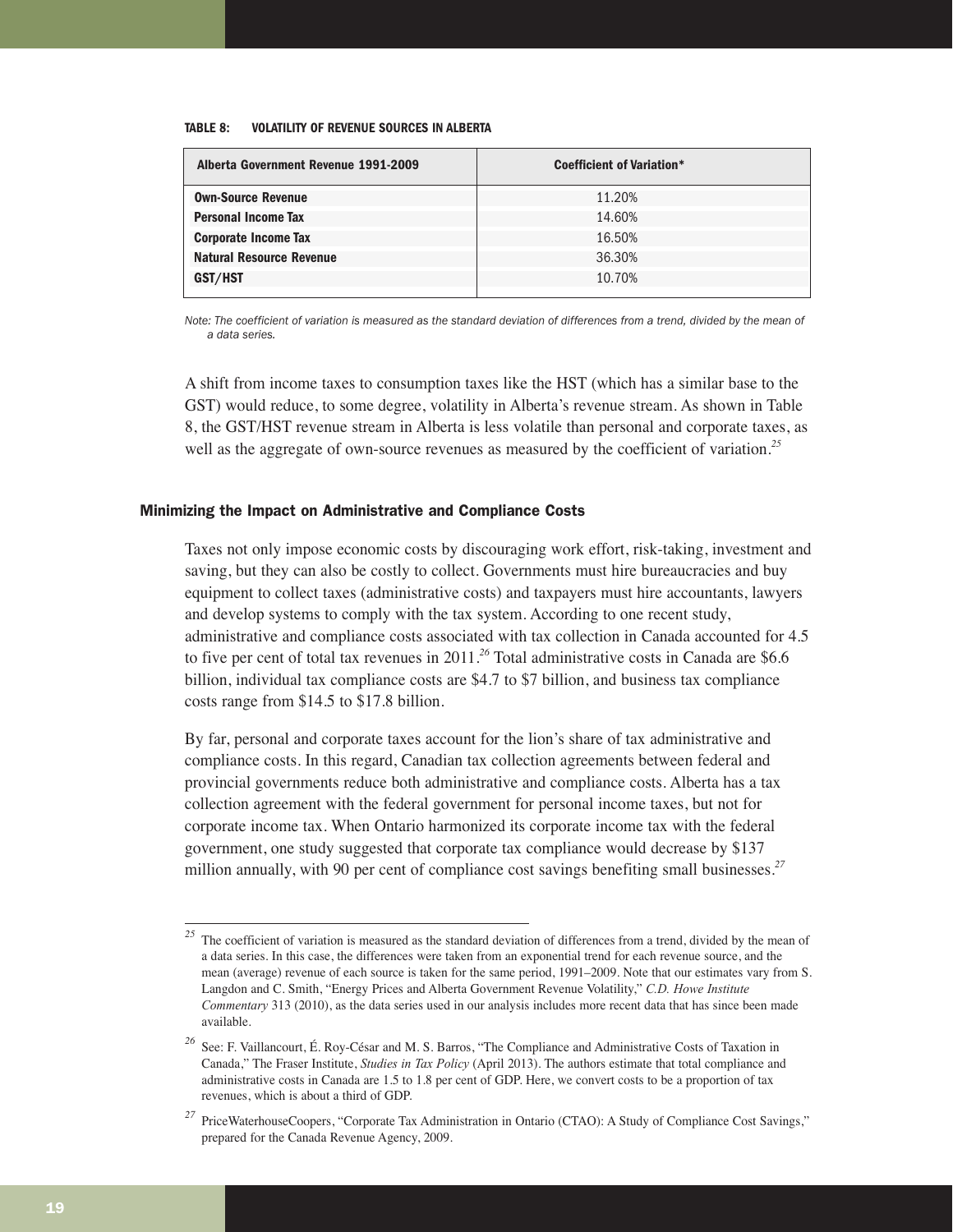Bringing in a new form of taxation would typically increase the costs of compliance and administration. However, if the HST were adopted in Alberta, compliance costs would not increase significantly since businesses already pay the federal GST — there would simply be a change in the rate of tax. There would be some additional compliance and administrative costs if Alberta introduced point-of-sale rebates for specific goods and services as in Ontario and the Atlantic provinces. Further, some additional administrative costs for the Alberta government would be incurred to administer its own HST, which would not be substantial if there were a sales-tax collection agreement with the federal government.

#### Consumption Tax Options: The Case for the HST

If Alberta wished to increase consumption taxes as a partial replacement for personal income taxes, several alternatives are available:

- Increasing user fees for public services such as a health premium for medicare services.
- Increasing or introducing selective excise taxes related to consumption such as alcohol, tobacco, fuel, amusement and luxury-good taxes.
- Adjusting the personal income tax to apply to expenditure.
- Introducing a business value tax.
- Introducing a retail sales tax akin to the other three western provinces.
- Introducing an Alberta Harmonized Sales Tax (HST).

Alternative tax proposals are evaluated in terms of efficiency, equity and simplicity, reviewed here in turn.

#### USER FEES

Greater reliance on user fees is certainly a possible alternative. Alberta is expected to raise \$3.5 billion in user fees this fiscal year, which is less than 10 per cent of the current budget (Table 1). Examples of user fees that fund public services are tolls, transit fares, post-secondary tuition payments and payments for infrastructure costs.

User fees were a greater part of its revenue collection until Jan. 1, 2009 when the Alberta Health Premium was eliminated. In its final year, it provided the Alberta government \$1.3 billion. Although criticized as a regressive tax, the premium was subsidized for lower-income households. The tax was both a stable and relatively non-distorting source of revenue. It would have been a more effective source of revenue had the premium been related to patient demand for health-care services as recommended by the Mazankowski and Graydon task forces a decade ago.*<sup>28</sup>*

*<sup>28</sup>* See: D. Mazankowski, *A Framework for Reform: Report of Premier's Advisory Council on Health, Alberta Health and Wellness*, 2001; and D. Graydon, *A Sustainable Health System for Alberta: Report of the M.L.A. Task Force on Health Care Funding and Revenue Generation*, Alberta Health and Wellness, October 2002.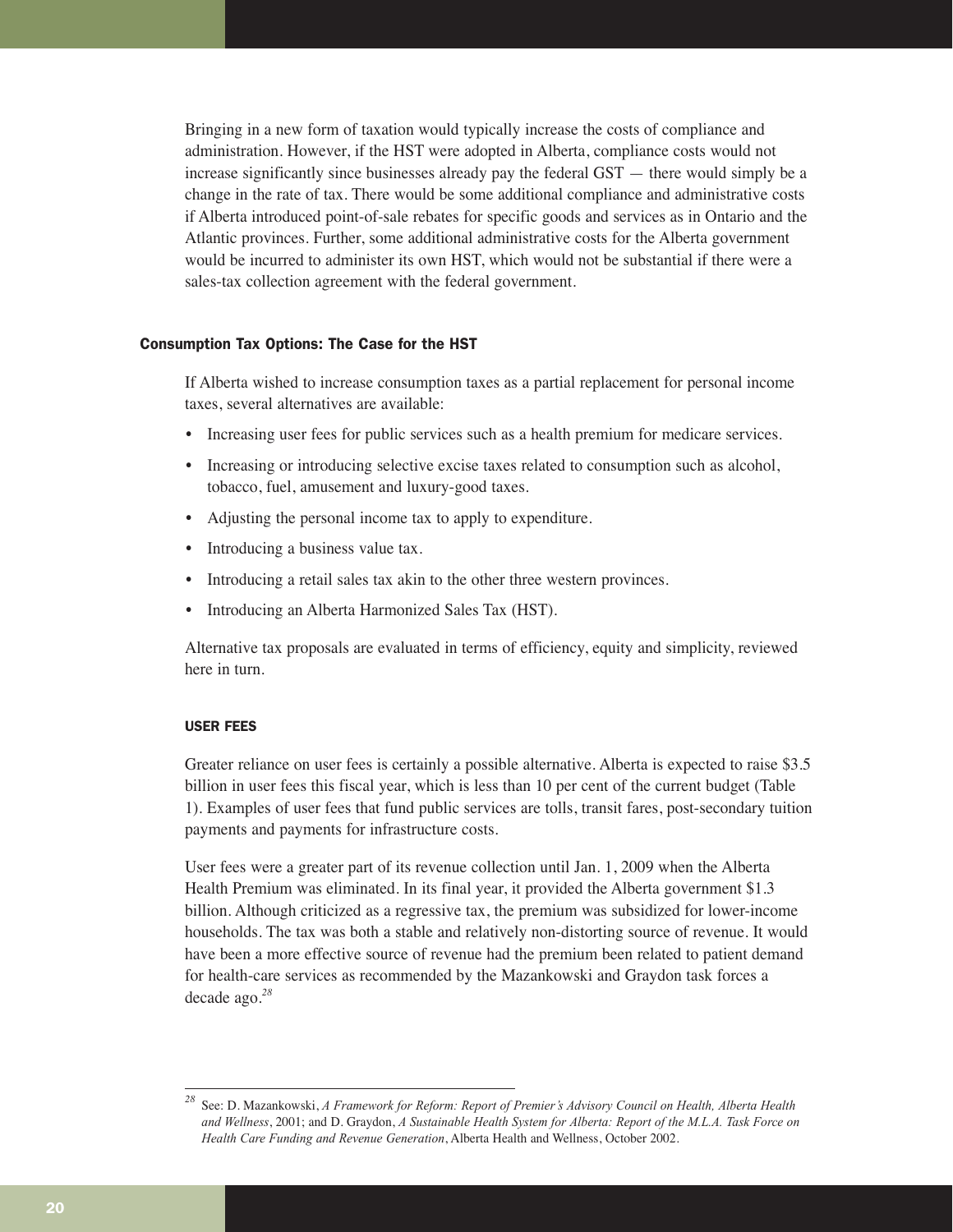User fees are arguably fair in that those Albertans who use the public services pay for them. They can be efficient by specifically pricing the services themselves. On the other hand, user fees are set by a government to recover costs and insufficient pressure may be put on government to keep service costs low given the lack of competition by other suppliers. Further, user fees are regressive, although the impact can be ameliorated by low-income tax credits under the personal income tax. It is unlikely that new user fees would be a significant source of new revenues, but they could provide limited new revenues to the Alberta government.

#### EXCISE TAXES

Alberta currently raises less than \$5 billion in excise taxes, including "sin" taxes on alcohol, tobacco and gambling, as well as other goods and services including insurance, fuel and tourism. Excise taxes could be broadened to include other goods and services such as luxury products (e.g., large automobiles, furs and jewelry). The fuel tax applied to gasoline and diesel could be broadened to tax other energy sources such as natural gas, coal and electricity. Environmental taxes such as emission fees and waste-management charges could also be expanded, including the existing Alberta carbon levy.

While new and expanded excise taxes could be a source of new revenue for Alberta, many apply not just to consumption but also to business costs. When applied to business inputs such as energy, Alberta businesses will be less competitive in international markets while capital investments are taxed more highly. Although excise taxes are used in many jurisdictions, it would be difficult for Alberta to set levies substantially higher than those of its neighbours for competitiveness reasons.

#### A PERSONAL EXPENDITURE TAX

Alberta could move towards a full expenditure tax by exempting the return on saving under the personal income tax. In principle, this would require no limits placed on funds invested in registered retirement saving plans, registered pension plans and tax-free savings accounts. The expansion of these tax-assisted savings plans would virtually eliminate most taxes paid on investment income. Alternatively, Alberta could introduce a 10-per-cent tax credit to relieve any taxes paid on investment income and capital gains on a limited basis (consistent with the existing tax collection agreement with the federal government).

Nonetheless, the adoption of a full personal expenditure tax would be problematic for three reasons. First, it would result in less revenue raised by the Alberta government and therefore a need to raise other taxes or income tax rates to recoup revenues. Second, any move to eliminating tax on investment income at the personal level would require adjustments to the business taxation that also falls on investment returns earned by Albertans through corporations and unincorporated businesses. Third, given that Alberta currently has a tax collection agreement with the government of Canada, the province agrees to follow the federal base, which requires the province to maintain the same limits as formulated by the federal government. Alberta could leave the tax collection agreement, but that would require Albertans to separately file their personal income tax forms, and for the Alberta government to administer the system. A full-blown Alberta expenditure tax would therefore be unappealing as a reform measure.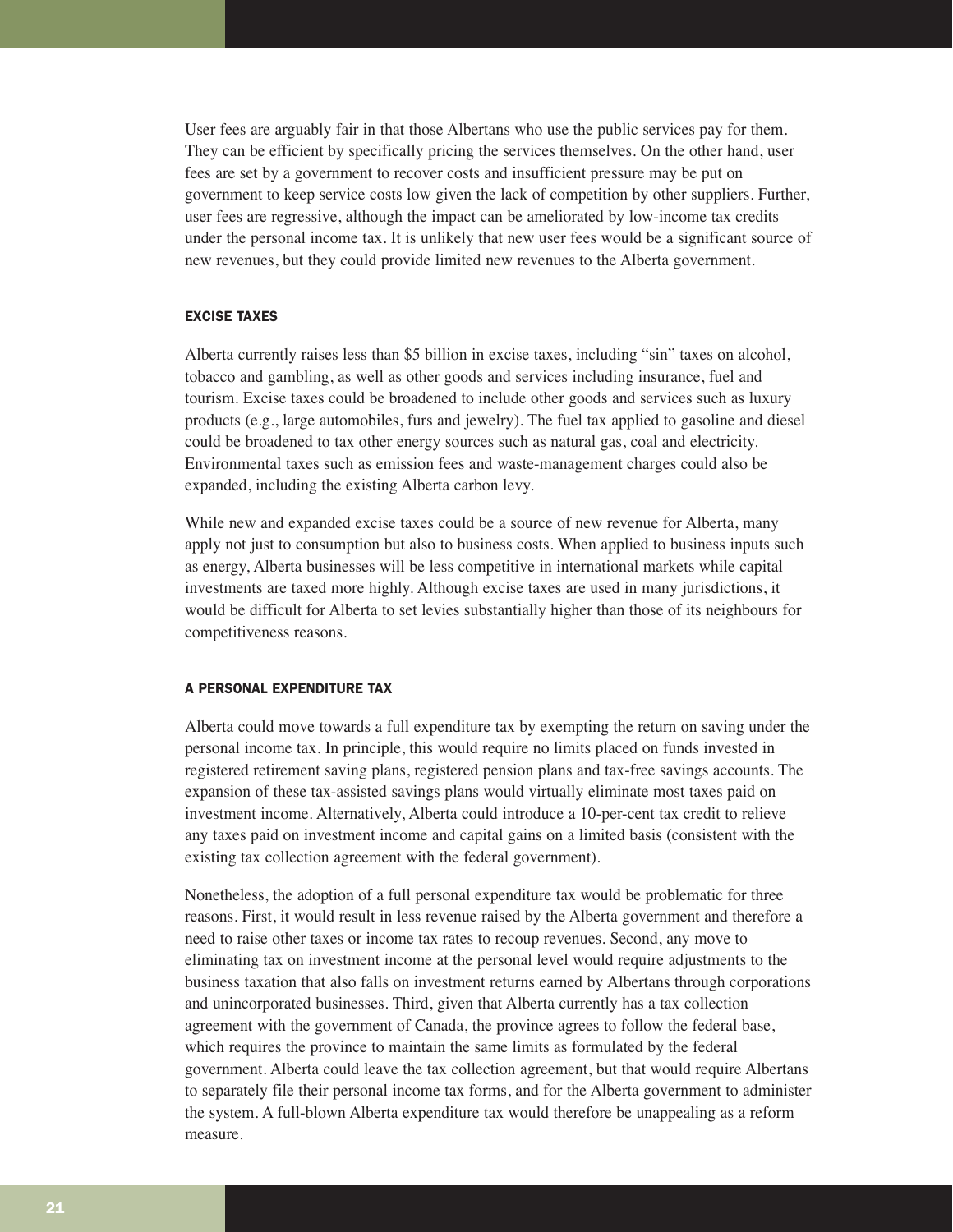#### BUSINESS VALUE TAX

Another form of consumption that Alberta could consider is a business value tax, or BVT, paid by businesses on revenues earned from the sale of goods and services less the cost of purchasing goods and services.*<sup>29</sup>* No deduction would be provided for payroll and interest costs. Capital could be expensed from the base, making the tax more similar to a value-added tax. However, if the tax follows similar levies in Italy and Hungary, capital would be depreciated using rules similar to the corporate income tax. Effectively, the tax is then similar to a production tax on labour and capital services.

The BVT would be levied on goods and services sold within and outside the province. Purchases from Alberta and non-Alberta businesses would be deducted from the base. Federal Crown corporations and First Nations businesses operating on reserves would not be taxable. The tax could be applied widely on profit and non-profit businesses, as in Italy.

Given the lack of experience in Canada with the BVT, Alberta would be a pioneer in adopting such a tax. The BVT could be a significant revenue source, although it would impose both administrative costs on the government and compliance costs on taxpayers. Administrative and compliance costs would be less if the tax were collected as part of the corporate income tax. Nonetheless, it could impose significant distortions on the economy if many producers were exempt.

#### RETAIL SALES TAX

Like British Columbia, Saskatchewan and Manitoba, Alberta could collect a retail sales tax that would be imposed on goods and some services on final sales to consumers. The tax would be new to Alberta and would require its own administration.

In recent years, the federal government encouraged provinces to reform their sales-tax systems by adopting a sales tax harmonized with the federal GST. All provinces east of the Manitoba border have replaced retail sales taxes with value-added taxes, which is explained in more detail in the next section.

The first problem with the retail sales tax is that a significant amount of its revenues are collected on commercial intermediate and capital inputs, since it is impossible to exempt business-to-business sales when many goods and services could also be used for consumption purposes (e.g., computers, automobiles, furniture, office supplies and structures). Given that a large share of retail sales-tax revenues apply to business inputs in many provinces, the tax harms both competitiveness and capital formation.<sup>30</sup> Second, the retail sales tax typically exempts many services and therefore results in uneven effective tax rates on consumer products. Third, the retail sales tax would be a new tax with significant administrative and compliance costs.

*<sup>29</sup>* This tax was proposed by R. Bird and J. Mintz in "Tax Assignment in *Canada: A Modest Proposal," in Canada: The State and the Federation 1999/2000, Toward a Mission Statement for Canadian Fiscal Federalism*, ed. Harvey Lazar (Kingston, Ont.: Queen's University, Institute of Intergovernmental Relations, 2000).

*<sup>30</sup>* More than a third of Ontario retail sales taxes were levied on commercial intermediate and capital goods. See: P. Dungan, J. Mintz, F. Poschmann and T. Wilson, "Growth Oriented Sales Tax Reform for Ontario," *C.D. Howe Institute Commentary* 273, C.D. Howe Institute (September 2008).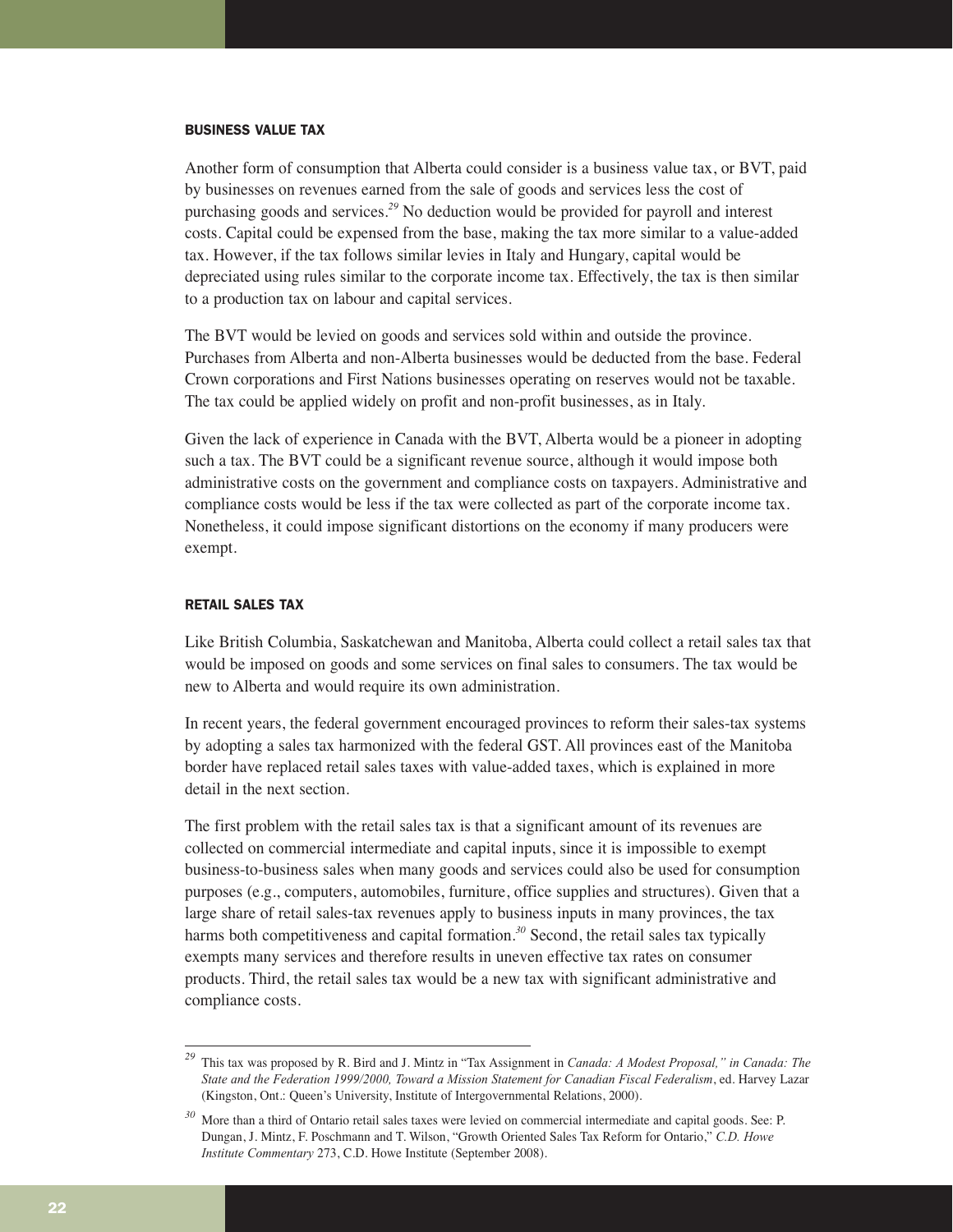Overall, the retail sales tax would be a non-starter for improving the overall tax system for the province.

#### THE HARMONIZED SALES TAX (HST)

The best consumption tax option for Alberta is to adopt an HST, which would be piggybacked on the federal GST and therefore collected and administered by the federal government under a tax collection agreement. Albertans would see a higher sales-tax rate applied in the province, which would be added to the current GST rate of five per cent.

The GST and HST are forms of a credit-invoice value-added tax that is now used in over 140 jurisdictions around the world. The tax is applied to sales of goods and services sold by a business, which is able to claim an input tax credit for HST paid on purchases from other registered firms. Thus, the HST provides refunds of input taxes to avoid taxes on intermediate and capital goods and services purchased by businesses. The advantage of the HST is that it does not hurt business competitiveness and capital formation, as in the case of other consumption taxes discussed above. It also applies to a wide variety of goods and services, making the tax more efficient and fair compared to narrow-based consumption taxes such as the retail sales tax.

The federal GST has been criticized for three reasons. First, the current VAT in Canada is applied to a narrower base than it should be, collecting roughly half of potential revenues on consumption.*<sup>31</sup>* This is unlike value-added taxes in some countries, such as New Zealand, that provide fewer exemptions of goods and services from tax. Second, a sales tax has been criticized as falling more heavily on the poor compared to the rich, although zero-rating of necessities (food, housing and medical supplies) and the low-income sales-tax credit has made the GST much less regressive, if it is at all. Given that saving is a deferral of consumption to the future, studies have shown that broad consumption taxes are proportional over lifetime incomes. Third, certain exemptions, especially for financial services, municipal, schools, hospitals and other non-profits, result in complexity as well as economic distortions.

We note that 77 per cent of the GST is paid directly by households in Alberta. Close to 13 per cent of the GST is paid by exempt businesses and non-profit organizations on their intermediate and capital inputs, with the remainder paid by non-residents as noted above. If the GST had fewer exemptions, households would directly pay more of the tax.

While it might be feasible for Alberta to design a better value-added tax than the current federal GST — something like the New Zealand GST — both administrative and compliance costs would be substantially reduced if Alberta adopted the HST.

For Alberta, the HST would therefore not impose a new tax on consumption as much as it would increase the rate of an existing tax. Given the tax collection agreements adopted in other provinces that have converted retail sales taxes to the HST, Alberta could also enter into a similar agreement.

*<sup>31</sup>* M. Smart, "Departures from Neutrality in Canada's Goods and Services Tax," University of Calgary, School of Public Policy, *SPP Research Papers* 5, 5 (February 2012).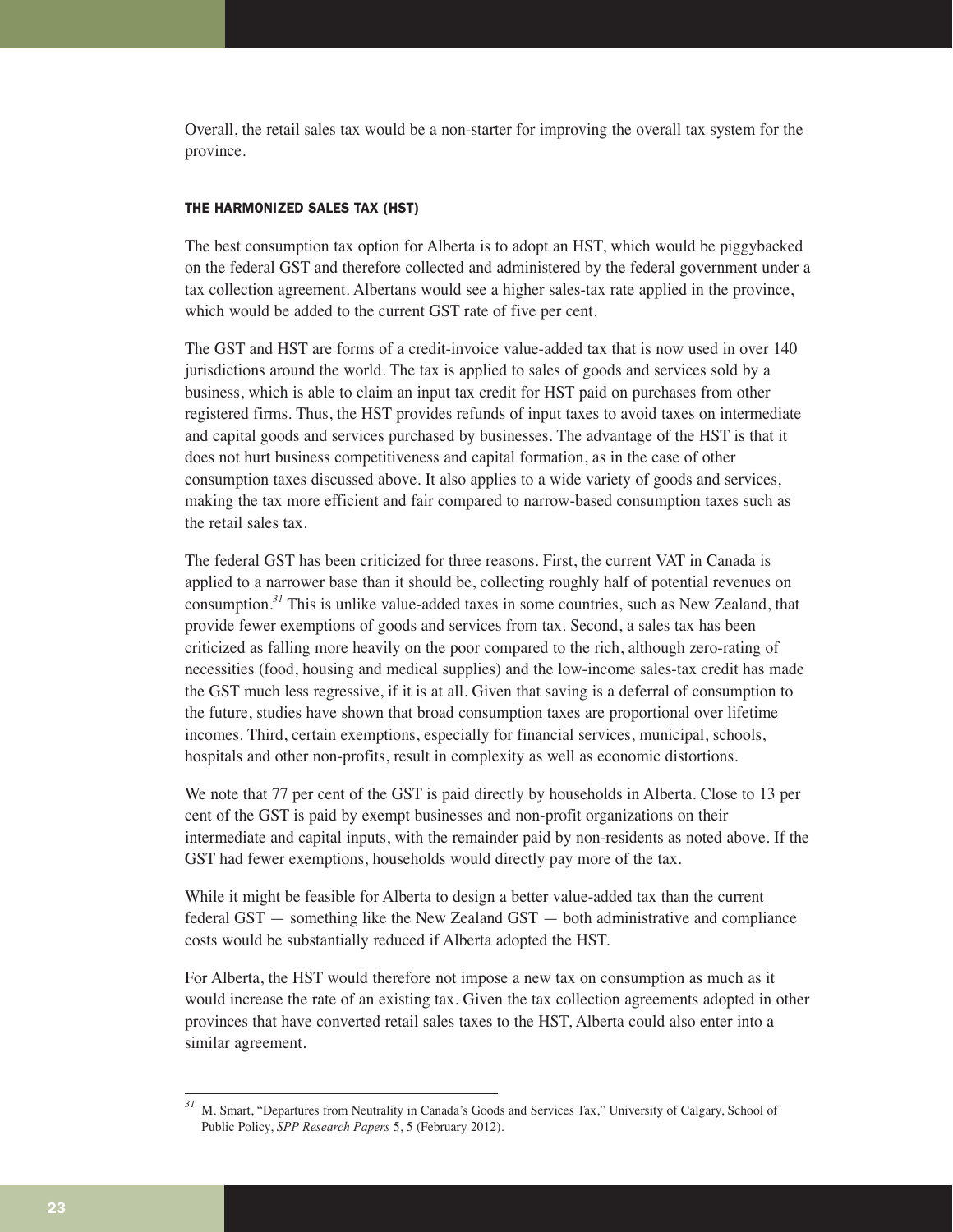Further, Alberta would need to undertake tax reform of some sort given the new revenues it would receive from an HST. It would also lose some flexibility in tax decisions. If Alberta received the same per-capita grant as other provinces, it could receive a one-time transition payment of about \$1.3 billion from the federal government for adopting an HST harmonized with the federal GST, to make it easier to adopt sales-tax reform.

# OUR PRIMARY PROPOSAL

We propose a major shift in the tax mix for Alberta from personal and corporate income taxes to an Alberta HST on a revenue-neutral basis, which would have the following attributes:

- A more efficient tax structure that promotes growth and higher incomes that would be relatively neutral in its impact on households with different incomes.
- A somewhat less volatile source of revenues compared to the existing tax structure.
- Increased revenues from non-residents who benefit from Alberta services when working or visiting Alberta.
- A reform that does not increase administrative and compliance costs.

A switch from personal and corporate income taxes to the HST, piggy-backed on the existing federal GST in Alberta, would enhance the Alberta tax advantage. We realize any proposal in this study reflects our own view as to what would make a better tax structure in Alberta. We therefore begin with a primary proposal that will be followed by various options, all of which would be subject to debate by Albertans, should they wish to reform the tax system.

In our analysis below, we used the Statistics Canada Social Policy Simulation Data Base and Model. SPSDM is a comprehensive database and model that integrates real income, consumption, and taxation data from Canada's most comprehensive sources, allowing for analysis of the interaction between policy and individual/household economic activity in Canada. The latest version of SPSDM available (based on income, consumption, and taxation data from 2009) has been used to estimate the effects of our proposals for households in different income categories, including the value of consumption taxes, income taxes, and salestax credits.*<sup>32</sup>* Our 2013–14 estimate for the value of HST was generated outside of the model based on the most recent data for Alberta GST (2009). We updated values for 2013–14 based on an estimated growth rate for Alberta, which integrates both economic and demographic variables.

The analysis below does not incorporate "behavioural effects" that would likely result in higher revenues being raised after the tax-mix change given economic responses to tax changes. This particularly applies to corporate tax revenues that do not fall as much as predicted by a corporate tax-rate reduction due to increased investment and profit-shifting into Alberta from

*<sup>32</sup>* Although 2009 reflects a recessionary climate, our revenue estimates are based on growth rates that incorporate both economic and demographic variables, and are validated against external sources including estimates in the Alberta budget. As such, revenue estimates are not sensitive to the base year chosen.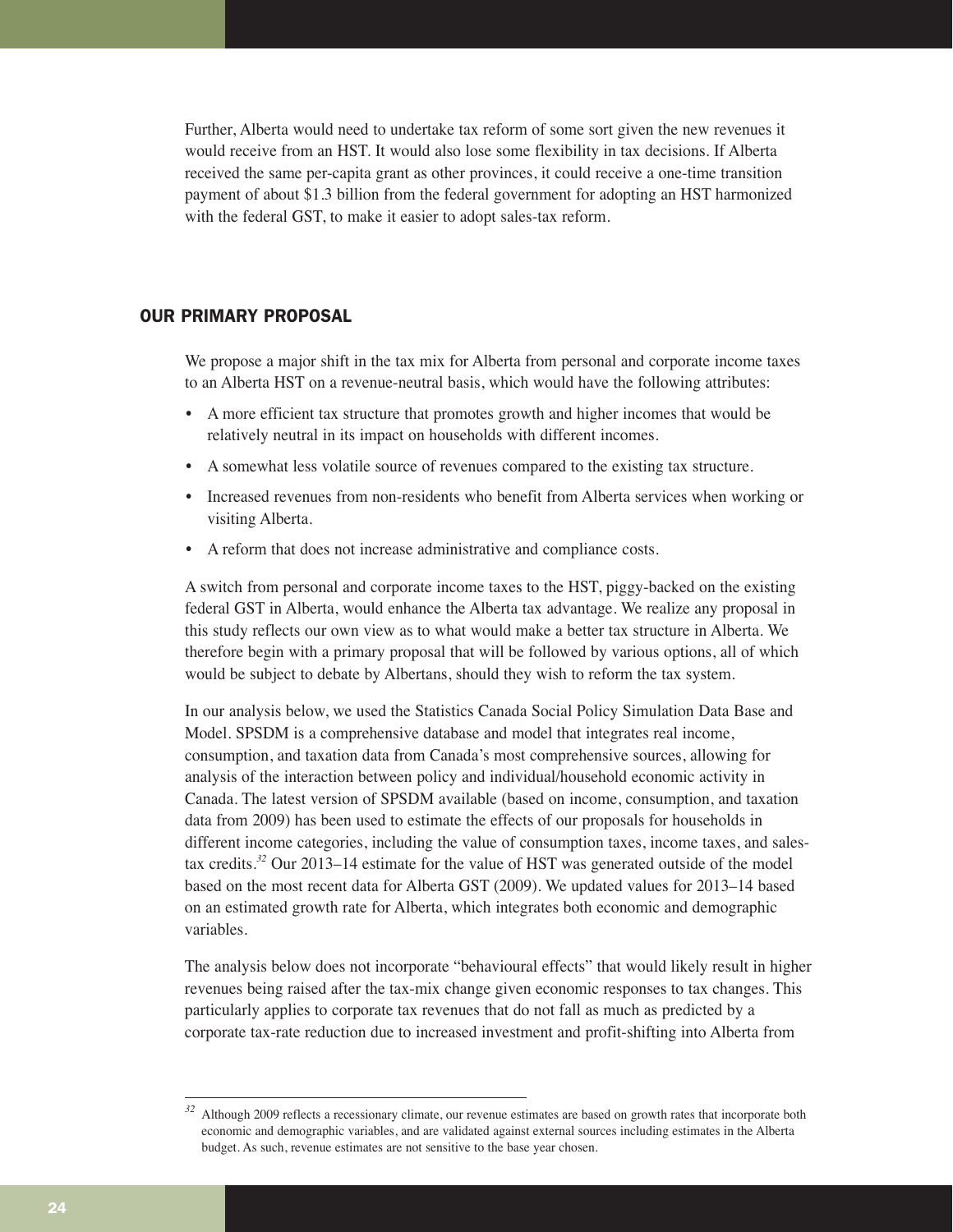high-taxed jurisdictions.*<sup>33</sup>* Further, reductions in personal income taxes tend to have a somewhat bigger impact on increased activity compared to a sales-tax increase that would offset it (as discussed above with respect to the economic cost of raising revenue). However, to incorporate behavioural effects in revenue estimates, a detailed model of the Alberta economy would be needed, that goes beyond this analysis.

#### An Alberta HST Rate of Eight Per Cent with Personal and Corporate Income Tax Reductions

Our primary proposal is to introduce a provincial HST rate of eight per cent that would be added to the federal GST rate of five per cent. The Alberta HST rate would therefore be 13 per cent, similar to Ontario, New Brunswick, Nova Scotia (by 2015) and Newfoundland and Labrador, and below that of Prince Edward Island (14 per cent), and Quebec (15 per cent). The Alberta portion of the HST would raise almost \$8 billion that would be used for personal and corporate income tax reductions, as well as covering the cost of a low-income sales-tax credit.

Most of the revenues would be used to reduce personal income taxes. In our proposal, we increase the personal income tax exemption from the existing \$17,593 to \$57,250 (for couples this would result in the first \$114,500 of personal income not subject to Alberta personal income tax). We also propose a reduction in the personal income tax rate by one point. The combined result of the tax-rate decrease and the personal-exemption increase is that personal income tax revenues are reduced by \$6.3 billion.

Of the \$8 billion in sales-tax revenue, about \$700 million would be used to reduce the general corporate income tax rate from 10 per cent to 8.43 per cent. The corporate tax reduction would partially offset the HST paid on business inputs (\$955.32 billion) paid by entities that do not claim an input tax credit for HST on input purchases (e.g., financial firms, and providers of exempt goods such as rental housing).

We do not reduce the small-business tax rate since there is already a large gap in the provincial rates between large/medium- and small-business tax rates, with the small-business rate of three per cent applied to corporate income of up to \$500,000 with a phasing out of the small-business preference when assets are more than \$10 million in taxable capital. The differential corporate tax rate imposes a tax on business growth that can be ameliorated by a lower general corporate tax rate.*<sup>34</sup>* We also adjust the dividend tax credit downwards to reflect the lower corporate income tax, resulting in an increase of personal income tax revenue equal to \$49 million.

We introduce an Alberta refundable low-income sales-tax credit similar to the federal GST sales-tax credit,<sup>35</sup> which would cost \$985 million. The credit is calculated with a simple formula that takes a base payout value, which is increased by two per cent of each dollar

*<sup>33</sup>* See D. Chen and J. Mintz, "2012 Annual Global Tax Competitiveness Ranking: A Canadian Good News Story."

*<sup>34</sup>* D. Chen and J. Mintz, "Small Business Taxation: Revamping Incentives to Encourage Growth," University of Calgary, School of Public Policy, *SPP Research Papers* 4, 7 (2011).

<sup>&</sup>lt;sup>35</sup> The federal GST low-income tax credit is provided to students and others who might still be living with their families. The credit is calculated for each tax "family" in a household, so a 19-year-old child—technically an adult and family of one, for tax purposes—living with his parents who make over \$500,000 a year will receive a lowincome sales-tax credit. Thus, some households with relatively high incomes claim the credit, given the presence of more than one tax "family" as defined by Canada Revenue Agency.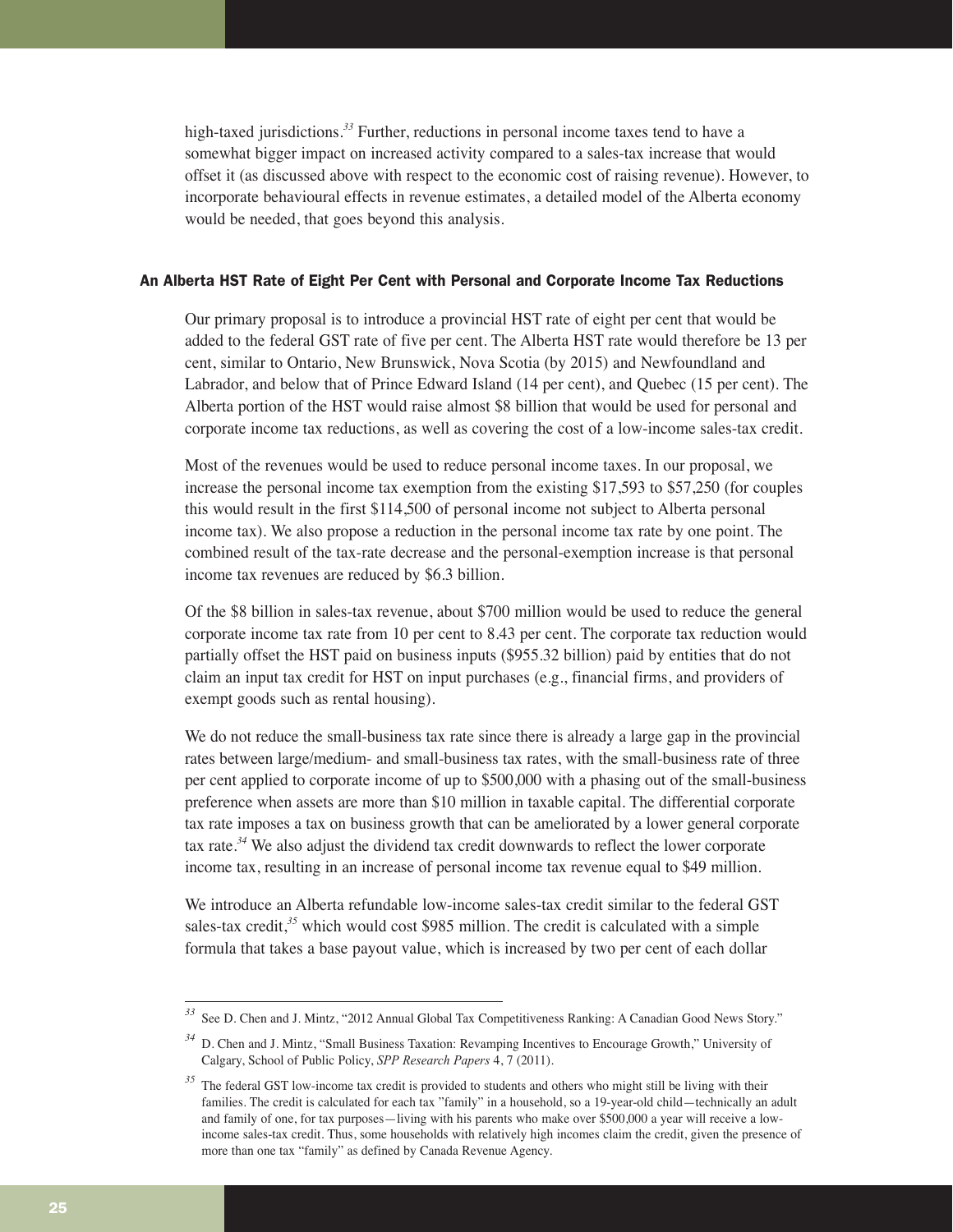earned above a low-income threshold, and reduced by 10 per cent of each dollar earned above a high-income threshold.*<sup>36</sup>* The base payout value for our refundable low-income sales-tax credit is \$650 for each adult,*<sup>37</sup>* with an additional \$342.50 for each child. The low-income threshold over which the credit is increased is \$8,439, and the high-income threshold over which the credit is decreased is \$41,300. With the 10-per-cent clawback of the Alberta lowincome tax credit, and the substantial increase in the personal exemption level, the effective marginal personal tax rate for the vast majority of Albertans will not exceed 10 per cent, maintaining the distinctive Alberta flat tax.

Though the cost associated with a provincial HST rate of eight per cent should be roughly 1.6 times that of GST, our Alberta sales-tax credit has base payout values 2.5 times the base payout values of the federal GST tax credit. This is because we have designed the credit to fully preserve after-tax real income and, thus, the purchasing power of lower-income households.

Under the existing personal income tax, 80 per cent of Albertans pay personal income taxes (Figure 2). Under our proposal, about 30 per cent of Alberta households would pay personal income taxes. For those households with between \$60,000 and \$130,000 in income, most will be exempt from paying personal income taxes.





The low-income tax credit helps maintain the progressivity of the tax system. With the exemption level, Alberta's top effective marginal tax rate is 10 per cent for the vast majority, since we avoid doubling up the personal tax rate and clawback of the low-income tax credit. This differs from the proposal by C. Busby and A. Laurin, "The 8 Percent Solution: A Sensible Tax Compromise for Albertans," E-Brief, C.D. Howe Institute, Toronto, July 4, 2013.

<sup>&</sup>lt;sup>37</sup> For a single parent, the base value is doubled. This is also a feature of the federal GST credit.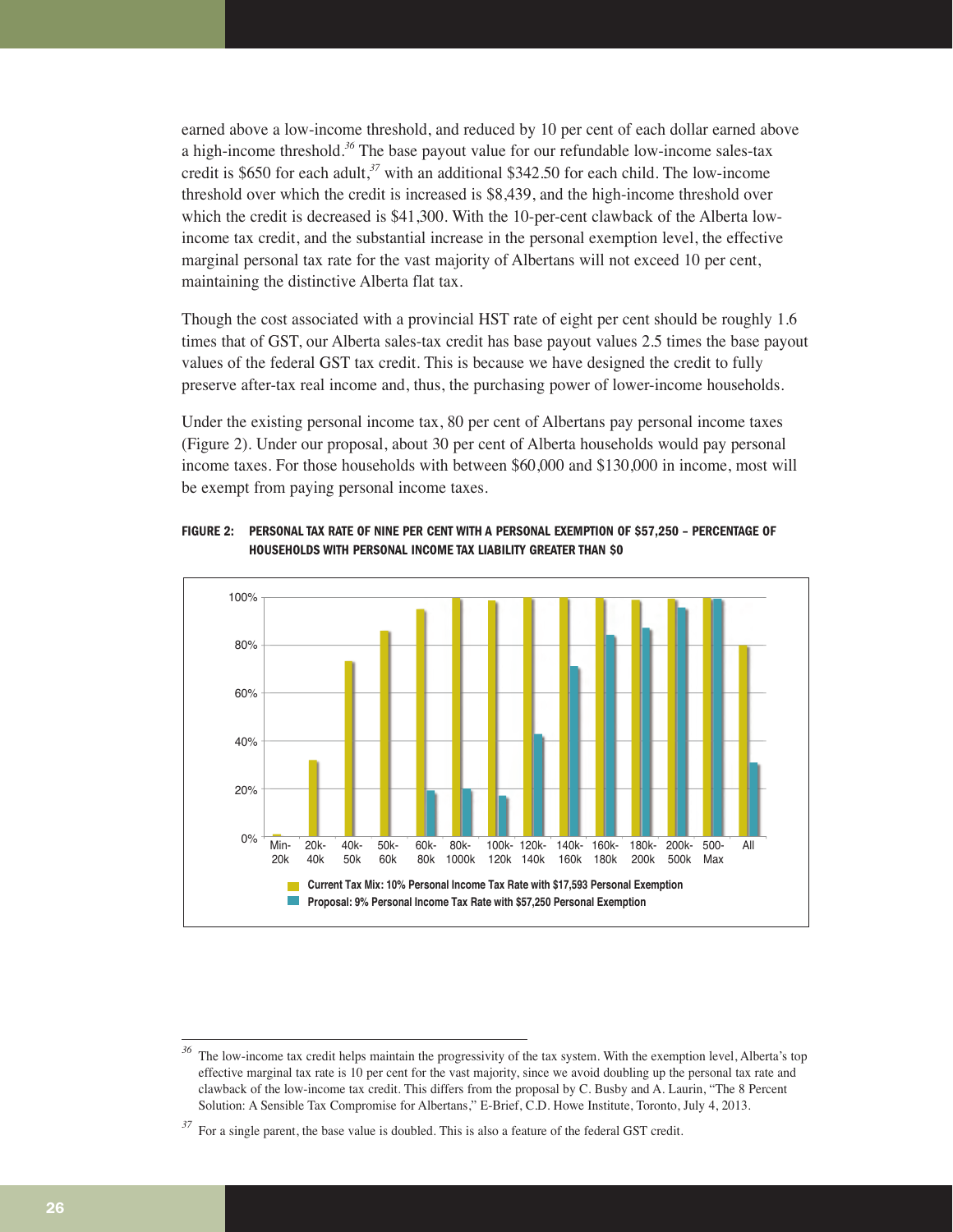Under our proposal, the total tax payments for each income class are shown in Figure 3. All households pay less tax directly since some of the tax burden is shifted to non-residents and businesses. Without taking into account any forward shifting of business-level taxes (HST and corporate tax) on households, the overall impact by income class of the proposed shift in the tax mix would result in less tax paid.





The proposal is described in detail in Tables 9 A and B below. Overall, the proposal would confer a number of benefits on the Alberta economy:

- About two-thirds of Alberta households would no longer pay personal income taxes on their taxable savings.
- With the point reduction in the personal income tax rate, small-business owners will have a lower effective tax rate on income derived from their investments.
- Most Alberta households would pay less tax on their work effort even though sales taxes offset personal income tax reductions.
- The overall progressivity of Alberta's tax system would not be affected significantly.
- The reduction in the general corporate income tax rate will reduce the effective tax rate on new investment from 17.0 per cent to 15.8 per cent, with above-average reductions in the construction and service sectors of the economy. It will offset the impact of any HST paid on capital goods, such as those related to financial-service transactions.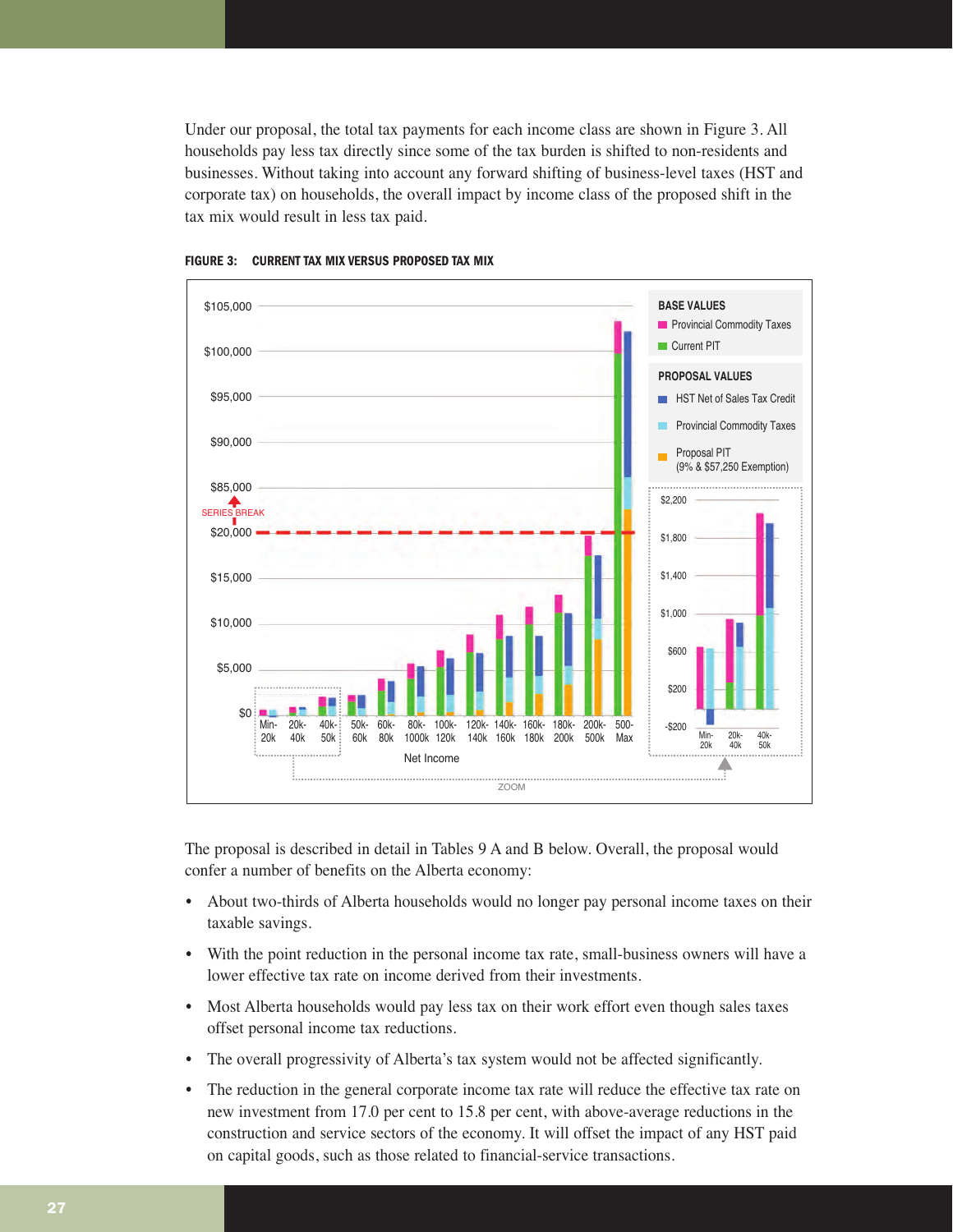- Alberta would have the lowest corporate income tax rate in Canada and one that would result in a more competitive business tax system. The reduced corporate income tax rate would also result in a more neutral corporate tax structure. The differential between large and small firms will also be reduced.
- At 23 per cent, large- and medium-sized-business profits will be taxed at a rate lower than the world average. This will encourage many companies to keep profits in Alberta rather than shifting them to other jurisdictions.

| <b>Current Tax Mix</b><br>(AB Budget 2013-14 Estimates) |          |          | <b>HST with Proposed Rate Cut</b><br>and Personal Tax Exemption Increase |
|---------------------------------------------------------|----------|----------|--------------------------------------------------------------------------|
| <b>PROVINCIAL HST REVENUE @ 0%</b>                      |          | \$7,961  | <b>PROVINCIAL HST REVENUE @ 8%</b>                                       |
| HST SALES TAX CREDIT (LIC)                              |          | -\$985   | HST SALES TAX CREDIT (LIC)                                               |
| <b>Personal Income Tax Revenue</b>                      |          |          | <b>Personal Income Tax Revenue</b>                                       |
| *Personal Income Tax Rate 10%                           |          |          | *Personal Income Tax Rate 9%                                             |
| *Personal Exemption \$17,593                            | \$10,001 | \$3,720  | *Personal Exemption \$57,250                                             |
| (personal & spouse)                                     |          |          | (personal & spouse)                                                      |
| Provincial Dividend Tax Credit Rate                     |          |          | Provincial Dividend Tax Credit Rate                                      |
| <b>10%</b> Eligible & 3.5% Ineligible                   | \$617    | \$568    | <b>8.43%</b> Eligible & 3.5% Ineligible                                  |
| (reflected in PIT revenue)                              |          |          | (reflected in PIT revenue)                                               |
| <b>Corporate Income Tax Revenue</b>                     |          |          | <b>Corporate Income Tax Revenue</b>                                      |
| Large Rate: 10%                                         | \$4,437  | \$3,740  | Large Rate: 8.43%                                                        |
| Small Rate: 3%                                          | \$386    | \$386    | Small Rate: 3%                                                           |
|                                                         |          |          |                                                                          |
| TOTAL REVENUE                                           | \$14,824 | \$14,823 | TOTAL REVENUE                                                            |

#### **TABLE 9A: PERSONAL TAX RATE CUT TO NINE PER CENT AND A PERSONAL EXEMPTION INCREASE WITH A PROVINCIAL HST OF EIGHT PER CENT – GOVERNMENT REVENUE (\$ MILLIONS)**

Personal income tax revenue is net of the dividend tax credit reported in following line.

*Notes:* 

*The low-income sales-tax credit (LIC) is designed based on the parameters of the federal GST credit with some slight modifications. For this proposal the HST low-income sales-tax credit is calculated with a payout value 2.5 times that of the GST credit, and a clawback rate of 10-per-cent above an income threshold of \$41,300.*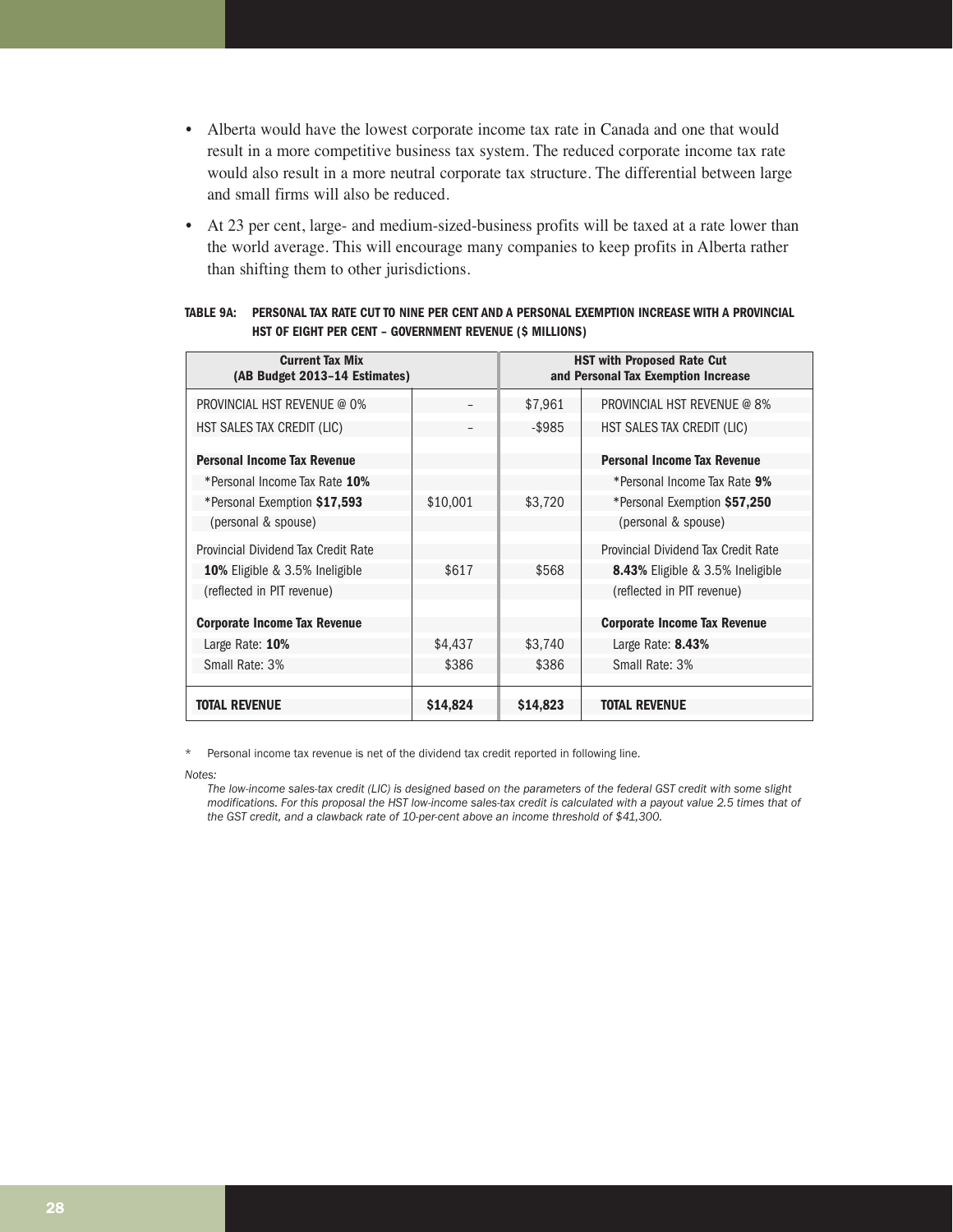|                                                  | Change in<br><b>Personal</b><br><b>Income Tax</b><br><b>Liability</b> | <b>HST Paid</b><br>on<br><b>Consumption</b> | <b>Low Income</b><br><b>Sales Tax</b><br>Credit (LIC)<br><b>Received</b> | <b>Net</b><br><b>Increase</b><br>in After-Tax<br><b>Real Income</b> | Proposal %<br>of<br><b>Households</b><br>with $PIT > 0$ | HST + PIT<br>net of LIC<br>as a % of<br><b>Household</b><br><b>Income</b> | <b>Current</b><br><b>Alberta PIT</b><br>as a % of<br><b>Household</b><br><b>Income</b> |
|--------------------------------------------------|-----------------------------------------------------------------------|---------------------------------------------|--------------------------------------------------------------------------|---------------------------------------------------------------------|---------------------------------------------------------|---------------------------------------------------------------------------|----------------------------------------------------------------------------------------|
| <b>Household Combined</b><br><b>Total Income</b> |                                                                       |                                             |                                                                          |                                                                     |                                                         |                                                                           |                                                                                        |
| Min - 20k                                        | $-1$                                                                  | 1,032                                       | 1,194                                                                    | 196                                                                 | 0.0%                                                    | $-1.2%$                                                                   | 0.0%                                                                                   |
| $20k - 40k$                                      | $-282$                                                                | 1,486                                       | 1,230                                                                    | 56                                                                  | 0.0%                                                    | 0.9%                                                                      | 0.9%                                                                                   |
| 40k - 50k                                        | $-986$                                                                | 2,111                                       | 1,220                                                                    | 127                                                                 | 0.0%                                                    | 2.0%                                                                      | 2.2%                                                                                   |
| 50k - 60k                                        | $-1,489$                                                              | 2,232                                       | 744                                                                      | 13                                                                  | 0.0%                                                    | 2.7%                                                                      | 2.7%                                                                                   |
| 60k - 80k                                        | $-2,559$                                                              | 2,809                                       | 473                                                                      | 235                                                                 | 19.2%                                                   | 3.5%                                                                      | 3.9%                                                                                   |
| 80k - 100k                                       | $-3,660$                                                              | 3,625                                       | 311                                                                      | 344                                                                 | 20.1%                                                   | 4.1%                                                                      | 4.5%                                                                                   |
| 100k - 120k                                      | $-4,881$                                                              | 4,425                                       | 408                                                                      | 845                                                                 | 17.2%                                                   | 4.0%                                                                      | 4.8%                                                                                   |
| 120k - 140k                                      | $-6,334$                                                              | 4,586                                       | 291                                                                      | 1,974                                                               | 42.9%                                                   | 3.8%                                                                      | 5.4%                                                                                   |
| 140k - 160k                                      | $-6,903$                                                              | 4,936                                       | 341                                                                      | 2,226                                                               | 71.2%                                                   | 4.1%                                                                      | 5.6%                                                                                   |
| 160k - 180k                                      | $-7,607$                                                              | 4,788                                       | 386                                                                      | 3,112                                                               | 84.5%                                                   | 4.0%                                                                      | 5.9%                                                                                   |
| 180k - 200k                                      | $-7,863$                                                              | 6,133                                       | 364                                                                      | 2,041                                                               | 87.3%                                                   | 4.8%                                                                      | 5.9%                                                                                   |
| 200k - 500k                                      | $-9,137$                                                              | 7,308                                       | 367                                                                      | 2,146                                                               | 95.8%                                                   | 5.7%                                                                      | 6.5%                                                                                   |
| $500k +$                                         | $-17,073$                                                             | 16,161                                      | 202                                                                      | 1,214                                                               | 99.5%                                                   | 7.8%                                                                      | 7.9%                                                                                   |
| All                                              | $-4,011$                                                              | 3,746                                       | 629                                                                      | 884                                                                 | 30.9%                                                   | 4.7%                                                                      | 5.5%                                                                                   |
| <b>Household</b><br><b>Composition</b>           |                                                                       |                                             |                                                                          |                                                                     |                                                         |                                                                           |                                                                                        |
| With Kids, 1 Adult                               | $-1,391$                                                              | 2,396                                       | 1,345                                                                    | 377                                                                 | 3.7%                                                    | 3.1%                                                                      | 3.7%                                                                                   |
| With Kids, 2+ Adult                              | $-5,382$                                                              | 4,890                                       | 586                                                                      | 1,064                                                               | 36.6%                                                   | 5.0%                                                                      | 5.7%                                                                                   |
| With Elderly, 1 Adult                            | $-901$                                                                | 1,565                                       | 763                                                                      | 115                                                                 | 8.9%                                                    | 3.4%                                                                      | 3.6%                                                                                   |
| With Elderly, 2+ Adult                           | $-2,680$                                                              | 3,451                                       | 775                                                                      | 38                                                                  | 14.9%                                                   | 3.7%                                                                      | 3.7%                                                                                   |
| Other, 1 Adult                                   | $-2,490$                                                              | 2,263                                       | 427                                                                      | 638                                                                 | 36.2%                                                   | 5.2%                                                                      | 6.1%                                                                                   |
| Other, 2+ Adult                                  | $-5,393$                                                              | 4,493                                       | 607                                                                      | 1,473                                                               | 38.6%                                                   | 4.7%                                                                      | 5.7%                                                                                   |
| All                                              | $-4,011$                                                              | 3,746                                       | 629                                                                      | 884                                                                 | 30.9%                                                   | 4.7%                                                                      | 5.5%                                                                                   |

# **TABLE 9B: PERSONAL TAX RATE CUT TO NINE PER CENT AND A PERSONAL EXEMPTION INCREASE WITH A PROVINCIAL HST OF EIGHT PER CENT – DISTRIBUTIONAL IMPACT (HOUSEHOLDS, IN DOLLARS)***<sup>38</sup>*

The tax reform would have some other impacts that should be noted. The HST will increase sales taxes paid on many goods and services that will no doubt be criticized.*<sup>39</sup>* It will increase the cost of owner-occupied and rental housing (other provinces have reduced HST on newly purchased homes that Alberta will likely wish to do). It could potentially increase tax evasion to the extent that suppliers of final goods and services (such as home renovations) do not charge tax. With many low-income households no longer paying personal income tax and with the modest reduction in the Alberta personal income tax rate, tax incentives for charitable contributions and other similar "tax expenditures" will be less effective (which, depending on one's point of view, might be a good or bad outcome).

*<sup>38</sup>* The low-income sales-tax credit (LIC) is calculated for each tax "family" in a household, as is the case with the GST credit. For instance, a 19-year-old child—technically an adult and family of one for tax purposes—living with his parents who make over \$500,000 a year will receive a low-income sales-tax credit. This explains the presence of low-income sales-tax credits in high-income households.

<sup>&</sup>lt;sup>39</sup> It is estimated that at least 90 per cent of sales taxes are shifted forward in higher consumer prices. See J. R. Kesselman, "Consumer Impacts of BC's Harmonized Sales Tax: Tax Grab or Pass-Through?," *Canadian Public Policy* 337, 2 (2011) 139-162, for an analysis of the B.C. sales-tax changes and M. Smart, "Lessons in Harmony: What Experience in Atlantic Canada Shows about the Benefits of the Harmonized Sales Tax," *Commentary*, No. 253, C.D. Howe Institute (2007), for the Atlantic sales-tax reforms in Newfoundland and Labrador, Nova Scotia and New Brunswick.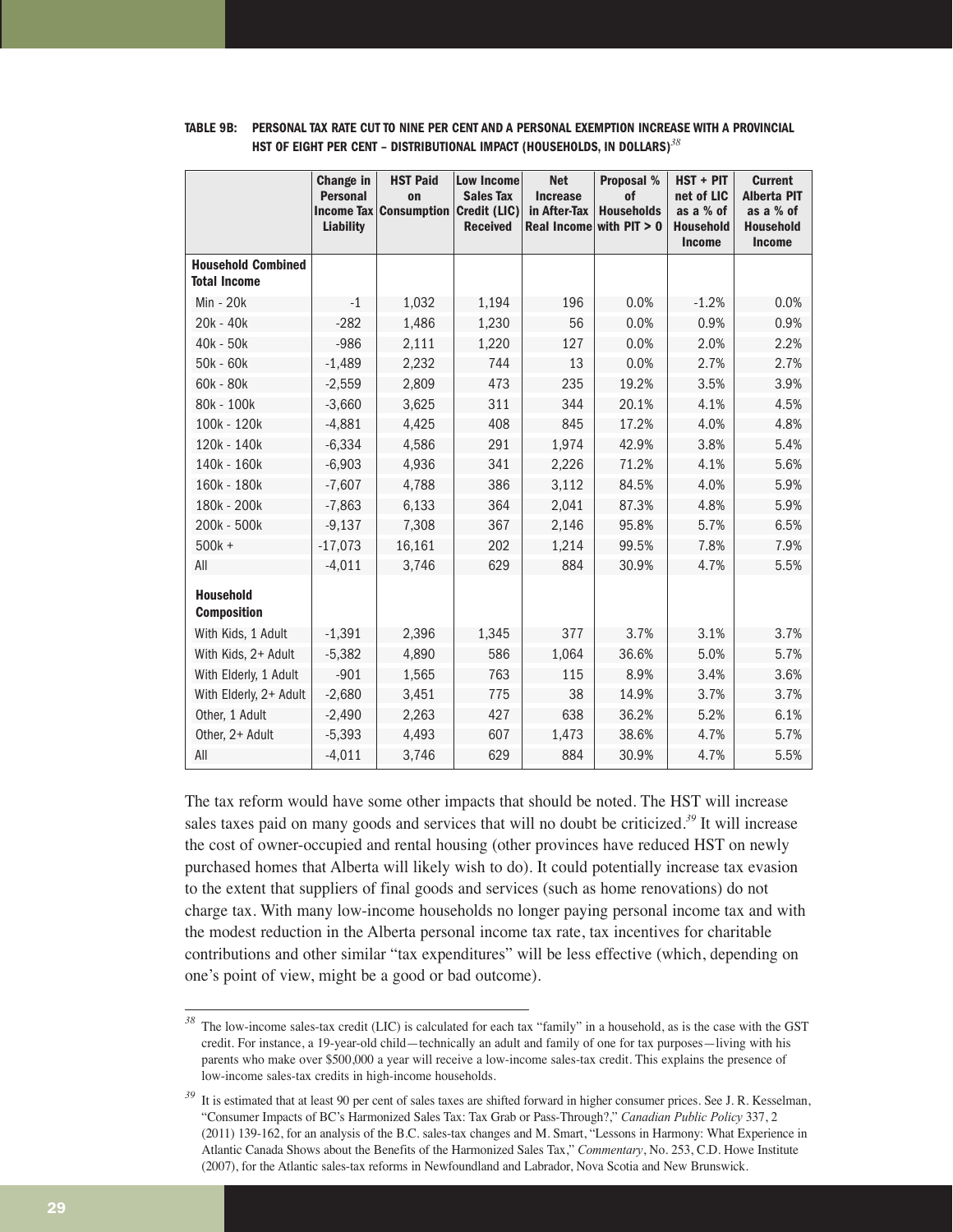# OTHER OPTIONS

The basic proposal would see Alberta's eight-per-cent-HST revenue being used to reduce a portion of corporate and personal income taxes (Table 9). This, of course, is only one option of many that could be considered as part of a major tax reform. In this section, we look at alternative proposals:

- 1. Adopting a lower HST rate for Alberta, such as two and five per cent, as compared to eight per cent.
- 2. Whether Alberta's personal income tax rate should be graduated (progressive) rather than applied at a flat 10-per-cent rate over and above the exemption level.
- 3. Whether the HST revenues should be revenue-increasing or revenue-decreasing rather than revenue-neutral, which would keep total Alberta taxes the same.

#### Lower Alberta HST Rates

We chose eight per cent as the Alberta-HST rate (with a federal-Alberta HST rate of 13 per cent), which is similar to most harmonized provinces. With retail sales taxes in Saskatchewan (five per cent) and British Columbia (seven per cent) that heavily fall on business costs, the eight-per-cent Alberta rate would remain competitive, providing a substantial reduction in personal and corporate taxes. However, the sales-tax rate would be higher than in neighbouring provinces, which encourages cross-border shopping to some degree, especially with Saskatchewan.

Albertans might prefer a lower Alberta-HST rate. An Alberta rate of five per cent would be similar to Saskatchewan's provincial sales-tax rate (the HST rate in Alberta, including the federal portion, would therefore be 10 per cent). A two-per-cent Alberta-HST rate might be preferable since the federal GST was reduced from seven to five per cent (therefore, the combined HST rate would be seven per cent, which was the GST rate before 2006).

In Table 10, we provide some comparisons of tax-mix changes depending on the HST rate chosen for Alberta with the Alberta rate of eight per cent providing a reference in the final column. A combined HST rate in Alberta of seven per cent (two per cent being the provincial portion) would yield \$1.99 billion that could be used to increase the personal exemption to \$20,150 if the one-point reduction in the personal income tax rate is maintained. With less revenue obtained from non-residents, the corporate income tax rate is reduced to 9.6 per cent.

The two-per-cent option is attractive since Alberta's HST rate, including the federal portion, would be no different from the previous federal GST rate of seven per cent. However, given the low amount of revenue raised, the economic gains from adopting the HST are relatively minimal, and less dramatic as a shift.

With a combined HST rate of 10 per cent (five per cent for the Alberta portion), Alberta would obtain almost \$5 billion in revenue. The exemption level would be increased to \$35,025, with the personal income tax rate reduce by a point as in the other cases. The corporate income tax rate could be reduced from 10 to 8.99 per cent. This proposal would have a stronger impact on the economy compared to the two-per-cent proposal, since taxes would change more substantially.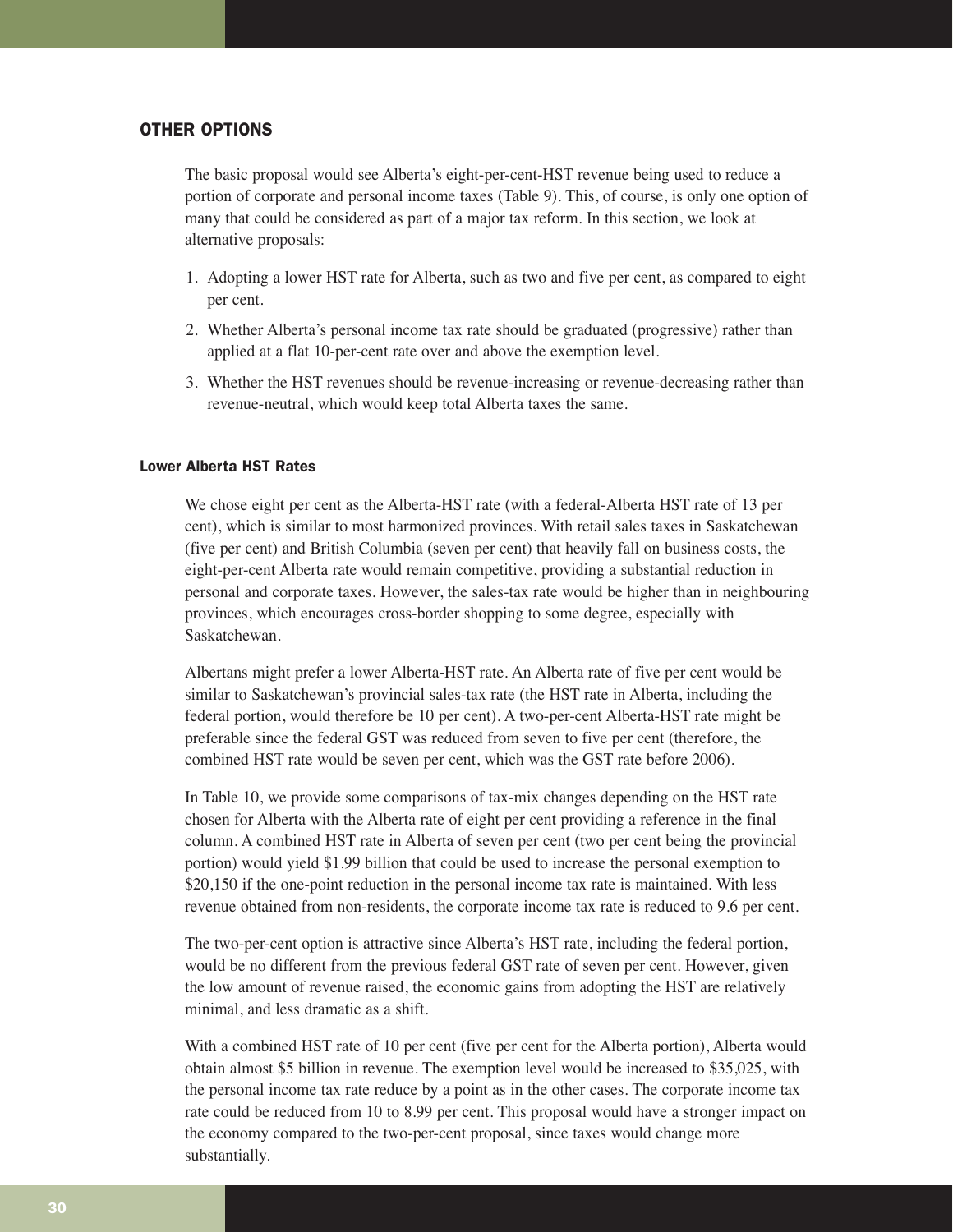| <b>Government Revenue and Expenditures</b>         | <b>Base values</b><br>(Current Tax Mix) | <b>Alberta HST</b><br>@ 2% | <b>Alberta HST</b><br>@5% | <b>Alberta HST</b><br>@ 8% |
|----------------------------------------------------|-----------------------------------------|----------------------------|---------------------------|----------------------------|
| Revenue (\$ millions)                              |                                         |                            |                           |                            |
| <b>HST Revenue Total</b>                           |                                         | \$1,990                    | \$4,976                   | \$7,961                    |
| <b>HST Revenue Attributed to AB Residents</b>      |                                         | \$1,791                    | \$4,478                   | \$7,165                    |
| <b>HST Revenue Attributed to Non-residents</b>     |                                         | \$199                      | \$498                     | \$796                      |
| HST Tax Credit Program cost                        |                                         | $-$ \$239.70               | $-$ \$477.80              | $-$ \$984.80               |
| HST (net of LIC) Available to Displace PIT         |                                         | \$1,750                    | \$4,498                   | \$6,976                    |
| Personal Income Tax (\$ dollars)                   |                                         |                            |                           |                            |
| Personal Income Tax Revenue @ Neutrality Given HST | \$10,001                                | \$8,421                    | \$5,951                   | \$3,720                    |
| Deduction Value (personal & spouse) @ 9% rate      | \$17,593.00                             | \$20,150                   | \$35,025                  | \$57,250                   |
| PIT Rate @ \$17,593                                | 9%                                      | 9%                         | 9%                        | 9%                         |
| Corporate Income Tax (\$ millions)                 |                                         |                            |                           |                            |
| Large Rate %                                       | 10.00%                                  | 9.61%                      | 8.99%                     | 8.43%                      |
| Large Revenue                                      | \$4,437.00                              | \$4,264                    | \$3,989                   | \$3,740                    |
| Small Rate%                                        | 3%                                      | 3%                         | 3%                        | 3%                         |
| Small Revenue                                      | \$386.00                                | \$386.00                   | \$386,00                  | \$386.00                   |
|                                                    |                                         |                            |                           |                            |
| <b>Total Revenue (net)</b>                         | \$14,824                                | \$14,821                   | \$14,824                  | \$14,823                   |

# **TABLE 10: HST AT VARYING RATES WITH PERSONAL INCOME TAX AT NINE PER CENT AND AN INCREASE IN PERSONAL EXEMPTION**

# INCREASING PROGRESSIVITY IN ALBERTA'S TAX SYSTEM

Some have argued for an increase in the personal income tax for upper-income households,*<sup>40</sup>* which can be viewed as an alternative to introducing the HST as we propose.

We have estimated that a one-point increase in personal income tax rate for individual income above over \$150,000 would raise \$268 million.*<sup>41</sup>* Increasing Alberta's personal income tax rate from 10 to 16.8 per cent for households with income above \$150,000 (similar to the newly introduced "temporary" income category in British Columbia) would increase provincial revenues by \$1.24 billion. This amount is significantly less than introducing a two-per-cent Alberta-HST rate that would generate close to \$2 billion in revenue.

While a graduated-rate personal tax structure is common across countries to achieve distributional objectives, increased levies on high-income individuals in a province like Alberta would have some negative consequences.

See, for example, Alberta Federation of Labour, http://www.betterwayalberta.ca/the-better-way.

*<sup>41</sup>* An increase of one point in the personal income tax for individuals with incomes above \$200,000 would raise \$226 million.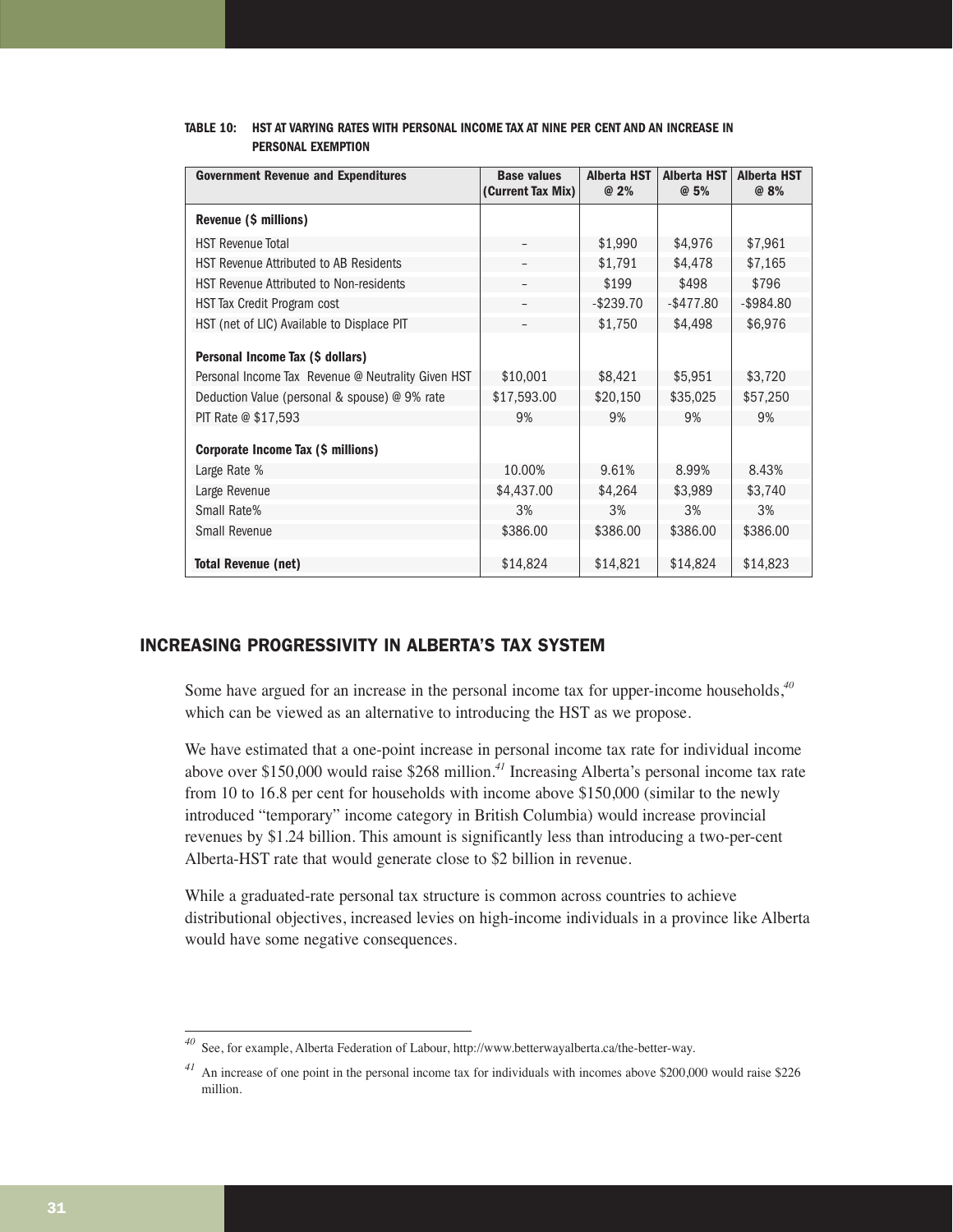Alberta depends on skilled labour given the importance of its energy industry. Raising taxes on skilled workers (households with more than \$200,000 in income) would make it less attractive for others to move to Alberta. This could lead to higher wage premiums demanded of skilled workers, somewhat undoing the effect of the tax hike on skilled workers in achieving distributional objectives.*<sup>42</sup>*

Also, Alberta would be unlikely to raise the expected revenues from a substantial hike in personal income tax rates. A recent estimate suggests that a 10-per-cent increase in the marginal tax rate for incomes above \$150,000 reduces taxable income by 7.2 per cent.*<sup>43</sup>* Thus, a jump in the marginal tax rate from 10 to 16.8 per cent in Alberta on incomes above \$150,000 would raise only \$510 million with this estimate.

Given the relatively low amount of revenue raised and the economic costs arising from a lessattractive fiscal framework for skilled workers, a shift to a much more graduated rate structure in Alberta by raising tax rates on high-income individuals from 10 to 16.8 per cent will not provide benefits to the Alberta economy.

However, an option for our specific proposal is to replace the existing Alberta flat tax with a graduated rate structure. For example, the HST revenues could be used to reduce the personal income tax rate below 10 per cent for incomes up to \$150,000, maintaining the existing rate of 10 per cent for incomes in excess of \$150,000. An example of this approach is shown in Table 13 where we take a two-rate Alberta personal tax with 6.5 per cent applying to individual income between \$36,625 and \$150,000 and 10 per cent on income above \$150,000. The aftertax real incomes of households change in a pattern similar to our primary proposal, except more taxpayers will be subject to personal income tax, although the marginal tax rate will be reduced by 3.5 per cent for middle-income taxpayers compared to the existing system.

*<sup>42</sup>* This point suggests the sub-national governments have more difficult in redistributing income due to labour mobility within a country. See M. Feldstein and M. Wrobel, "Can States Redistribute Income?" *Journal of Public Economics* 68, 3 (1998) 369-396. Canadian studies suggest that labour is less mobile. See Kathleen Day and Stanley Winer, "Policy-Induced Internal Migration: An Empirical Investigation of the Canadian Case," *International Tax and Public Finance,* 13, 5 (2006) 535-64.

*<sup>43</sup>* Canada: Department of Finance "Response of Individuals to Changes in Marginal Tax Rates," *Tax Expenditures and Evaluations*, Department of Finance, Ottawa, 2010, http://www.fin.gc.ca/taxexp-depfisc/2010/taxexp1003-eng.asp.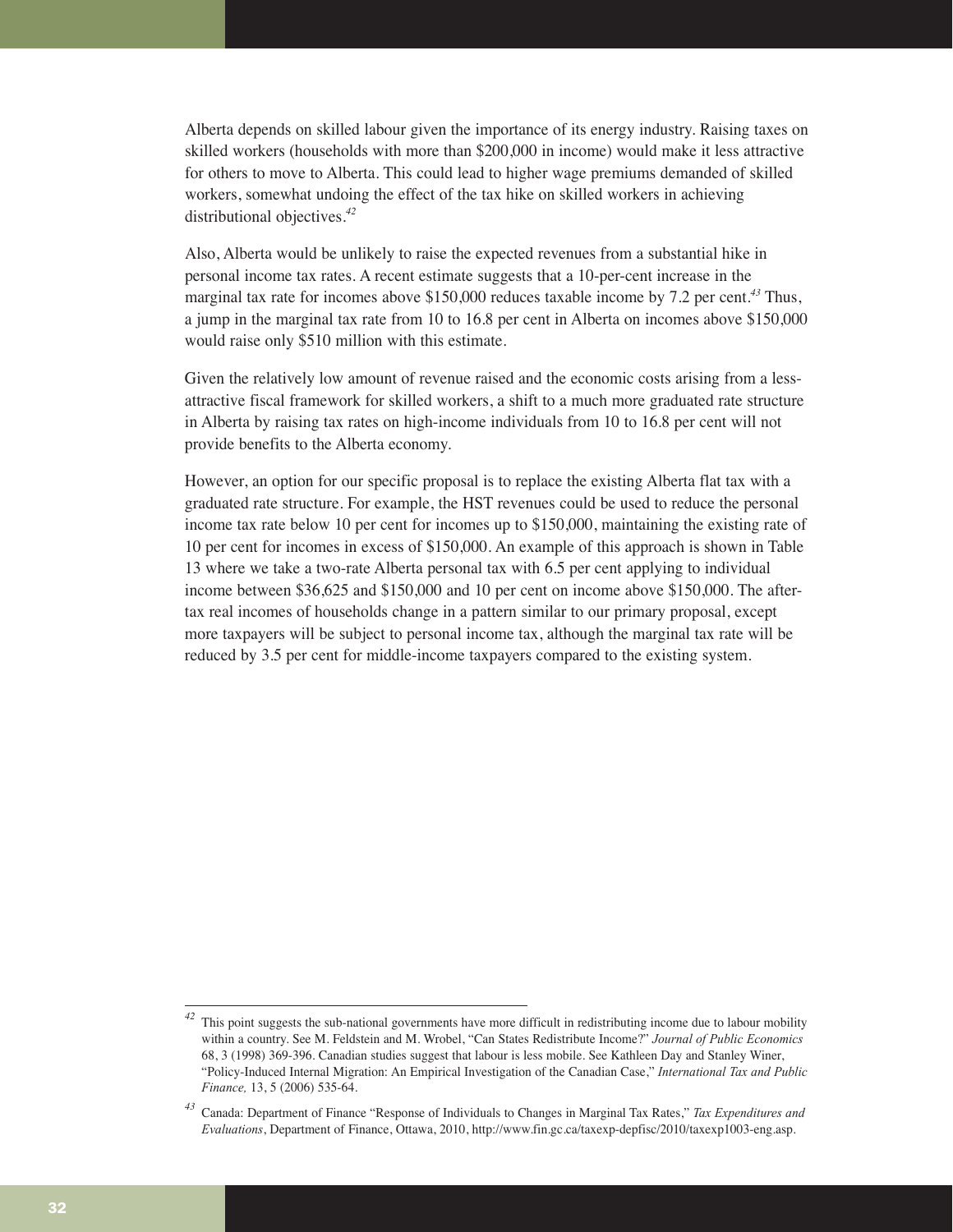# **TABLE 11A: PROGRESSIVE TAX RATE AND PERSONAL EXEMPTION INCREASE WITH AN HST – GOVERNMENT REVENUE (\$ MILLIONS)**

| <b>Current Tax Mix</b><br>(AB Budget 2013-14 Estimates) |          | <b>HST with Progressive Income Tax</b><br>and a Personal Tax Exemption Increase |                                             |  |
|---------------------------------------------------------|----------|---------------------------------------------------------------------------------|---------------------------------------------|--|
| <b>PROVINCIAL HST REVENUE @ 0%</b>                      |          | \$7,961                                                                         | <b>PROVINCIAL HST REVENUE @ 8%</b>          |  |
| HST SALES TAX CREDIT (LIC)                              |          | $-$ \$821                                                                       | HST SALES TAX CREDIT (LIC)                  |  |
| <b>Personal Income Tax Revenue</b>                      |          |                                                                                 | <b>Personal Income Tax Revenue</b>          |  |
| *Personal Income Tax Rate 10%                           |          |                                                                                 | *Personal Income Tax Rate                   |  |
| *Personal Exemption \$17,593                            | \$10,001 | \$3,575                                                                         | <b>6.5%</b> on income under 150k & 10% over |  |
| (personal & spouse)                                     |          |                                                                                 | *Personal Exemption \$36,625                |  |
|                                                         |          |                                                                                 | (personal & spouse)                         |  |
| Provincial Dividend Tax Credit Rate                     |          |                                                                                 | Provincial Dividend Tax Credit Rate         |  |
| <b>10%</b> Eligible & 3.5% Ineligible                   | \$617    | \$567                                                                           | <b>8.39%</b> Eligible & 3.5% Ineligible     |  |
| (reflected in PIT revenue)                              |          |                                                                                 | (reflected in PIT revenue)                  |  |
|                                                         |          |                                                                                 |                                             |  |
| <b>Corporate Income Tax Revenue</b>                     |          |                                                                                 | <b>Corporate Income Tax Revenue</b>         |  |
| Large Rate: 10%                                         | \$4,437  | \$3,723                                                                         | Large Rate: 8.39%                           |  |
| Small Rate: 3%                                          | \$386    | \$386                                                                           | Small Rate: 3%                              |  |
|                                                         |          |                                                                                 |                                             |  |
| <b>TOTAL REVENUE</b>                                    | \$14,824 | \$14,824                                                                        | <b>TOTAL REVENUE</b>                        |  |

\* Personal income tax revenue is net of the dividend tax credit reported in following line.

*Notes:* 

*The low-income sales-tax credit (LIC) is designed based on the parameters of the federal GST credit with some slight modifications. For this proposal the HST low-income sales-tax credit is calculated with a payout value 2.5 times that of the GST credit, and a clawback rate of 10-per-cent above an income threshold of \$33,884.*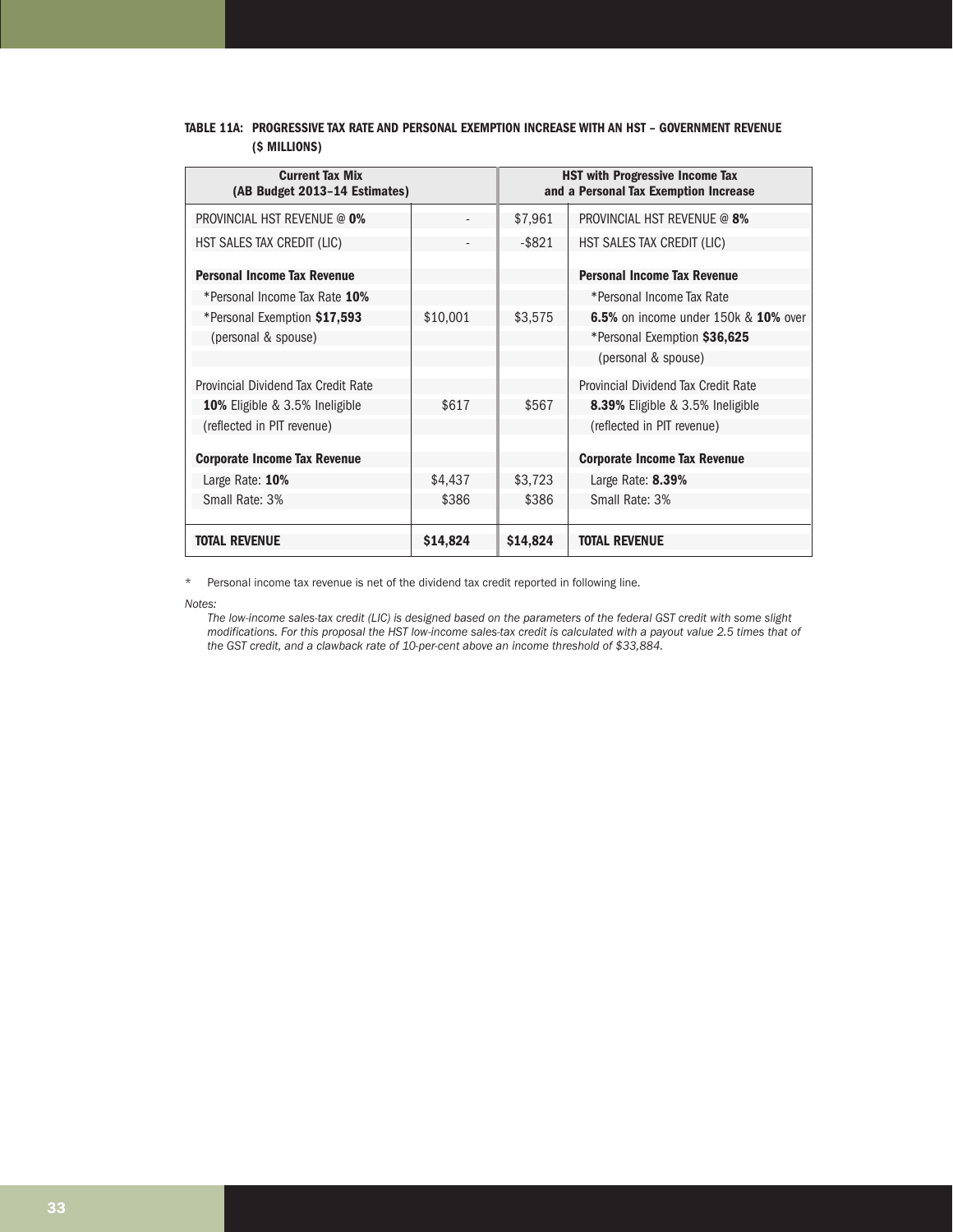|                                                  | Change in<br><b>Personal</b><br><b>Liability</b> | <b>HST Paid</b><br>on<br><b>Income Tax Consumption</b> | <b>Low Income</b><br><b>Sales Tax</b><br><b>Credit (LIC)</b><br><b>Received</b> | <b>Net</b><br><b>Increase</b><br>in After-Tax<br>Real Income | <b>Proposal %</b><br>of<br><b>Households</b><br>with $PIT > 0$ | HST + PIT<br>net of LIC<br>as a % of<br><b>Household</b><br><b>Income</b> | <b>Current</b><br><b>Alberta PIT</b><br>as a % of<br><b>Household</b><br><b>Income</b> |
|--------------------------------------------------|--------------------------------------------------|--------------------------------------------------------|---------------------------------------------------------------------------------|--------------------------------------------------------------|----------------------------------------------------------------|---------------------------------------------------------------------------|----------------------------------------------------------------------------------------|
| <b>Household Combined</b><br><b>Total Income</b> |                                                  |                                                        |                                                                                 |                                                              |                                                                |                                                                           |                                                                                        |
| Min - 20k                                        | $-1$                                             | 1,032                                                  | 1,194                                                                           | 196                                                          | 0.0%                                                           | $-1.2%$                                                                   | 0.0%                                                                                   |
| 20k - 40k                                        | $-281$                                           | 1,499                                                  | 1,184                                                                           | $\Omega$                                                     | 0.0%                                                           | 1.1%                                                                      | 0.9%                                                                                   |
| 40k - 50k                                        | $-995$                                           | 2,058                                                  | 722                                                                             | $-288$                                                       | 0.0%                                                           | 2.9%                                                                      | 2.2%                                                                                   |
| 50k - 60k                                        | $-1,496$                                         | 2,221                                                  | 435                                                                             | $-264$                                                       | 0.0%                                                           | 3.3%                                                                      | 2.7%                                                                                   |
| 60k - 80k                                        | $-2,605$                                         | 2,805                                                  | 353                                                                             | 169                                                          | 17.9%                                                          | 3.6%                                                                      | 3.9%                                                                                   |
| 80k - 100k                                       | $-3,779$                                         | 3,628                                                  | 253                                                                             | 400                                                          | 19.0%                                                          | 4.0%                                                                      | 4.5%                                                                                   |
| 100k - 120k                                      | $-4,970$                                         | 4,438                                                  | 316                                                                             | 832                                                          | 27.4%                                                          | 4.1%                                                                      | 4.8%                                                                                   |
| 120k - 140k                                      | $-6,310$                                         | 4,564                                                  | 237                                                                             | 1,921                                                        | 54.1%                                                          | 3.9%                                                                      | 5.4%                                                                                   |
| 140k - 160k                                      | $-7,024$                                         | 4,930                                                  | 297                                                                             | 2,307                                                        | 79.9%                                                          | 4.0%                                                                      | 5.6%                                                                                   |
| 160k - 180k                                      | $-8,091$                                         | 4,800                                                  | 329                                                                             | 3,512                                                        | 85.9%                                                          | 3.8%                                                                      | 5.9%                                                                                   |
| 180k - 200k                                      | $-8,741$                                         | 6,161                                                  | 279                                                                             | 2,775                                                        | 87.3%                                                          | 4.4%                                                                      | 5.9%                                                                                   |
| 200k - 500k                                      | $-10,309$                                        | 7,345                                                  | 313                                                                             | 3,185                                                        | 94.9%                                                          | 5.2%                                                                      | 6.5%                                                                                   |
| $500k +$                                         | $-9,508$                                         | 16,043                                                 | 188                                                                             | $-6,127$                                                     | 99.6%                                                          | 8.4%                                                                      | 7.9%                                                                                   |
| All                                              | $-4,104$                                         | 3,747                                                  | 524                                                                             | 870                                                          | 33.0%                                                          | 4.7%                                                                      | 5.5%                                                                                   |
| <b>Household</b><br><b>Composition</b>           |                                                  |                                                        |                                                                                 |                                                              |                                                                |                                                                           |                                                                                        |
| With Kids, 1 Adult                               | $-1,360$                                         | 2,390                                                  | 1,199                                                                           | 214                                                          | 3.7%                                                           | 3.4%                                                                      | 3.7%                                                                                   |
| With Kids, 2+ Adult                              | $-5,393$                                         | 4,889                                                  | 490                                                                             | 984                                                          | 41.1%                                                          | 5.1%                                                                      | 5.7%                                                                                   |
| With Elderly, 1 Adult                            | $-925$                                           | 1,565                                                  | 707                                                                             | 83                                                           | 8.9%                                                           | 3.4%                                                                      | 3.6%                                                                                   |
| With Elderly, 2+ Adult                           | $-2,716$                                         | 3,447                                                  | 629                                                                             | $-64$                                                        | 15.0%                                                          | 3.8%                                                                      | 3.7%                                                                                   |
| Other, 1 Adult                                   | $-2,742$                                         | 2,268                                                  | 333                                                                             | 783                                                          | 34.4%                                                          | 5.0%                                                                      | 6.1%                                                                                   |
| Other, 2+ Adult                                  | $-5,519$                                         | 4,496                                                  | 495                                                                             | 1,481                                                        | 42.5%                                                          | 4.7%                                                                      | 5.7%                                                                                   |
| All                                              | $-4,104$                                         | 3,747                                                  | 524                                                                             | 870                                                          | 33.0%                                                          | 4.7%                                                                      | 5.5%                                                                                   |

#### **TABLE 11B: PROGRESSIVE TAX RATE AND PERSONAL EXEMPTION INCREASE WITH AN HST – DISTRIBUTIONAL IMPACT (HOUSEHOLDS, IN DOLLARS)**

# NON-REVENUE NEUTRAL TAX REFORM

In the proposal above, a tax-mix shift raises no additional revenues for the government since the new HST revenues are used to reduce personal and corporate income taxes. While not incorporated in our estimates, we do expect some new revenues from increased economic activity and profit shifting by multinationals, but we have not tried to estimate new revenues from these sources. These additional revenues could help fund public services and infrastructure.

Nonetheless, it would also be useful to consider in more detail whether the tax reform should be revenue-increasing or -decreasing, rather than revenue-neutral as assumed in our proposals so far.

Currently, Alberta has a significant fiscal deficit with program expenditures outstripping revenues. With the recent southern-Alberta floods, additional expenditures are required for relief and mitigation. It becomes a political decision as to whether the province should use new sales-tax revenue to help fund public services, including municipal infrastructure.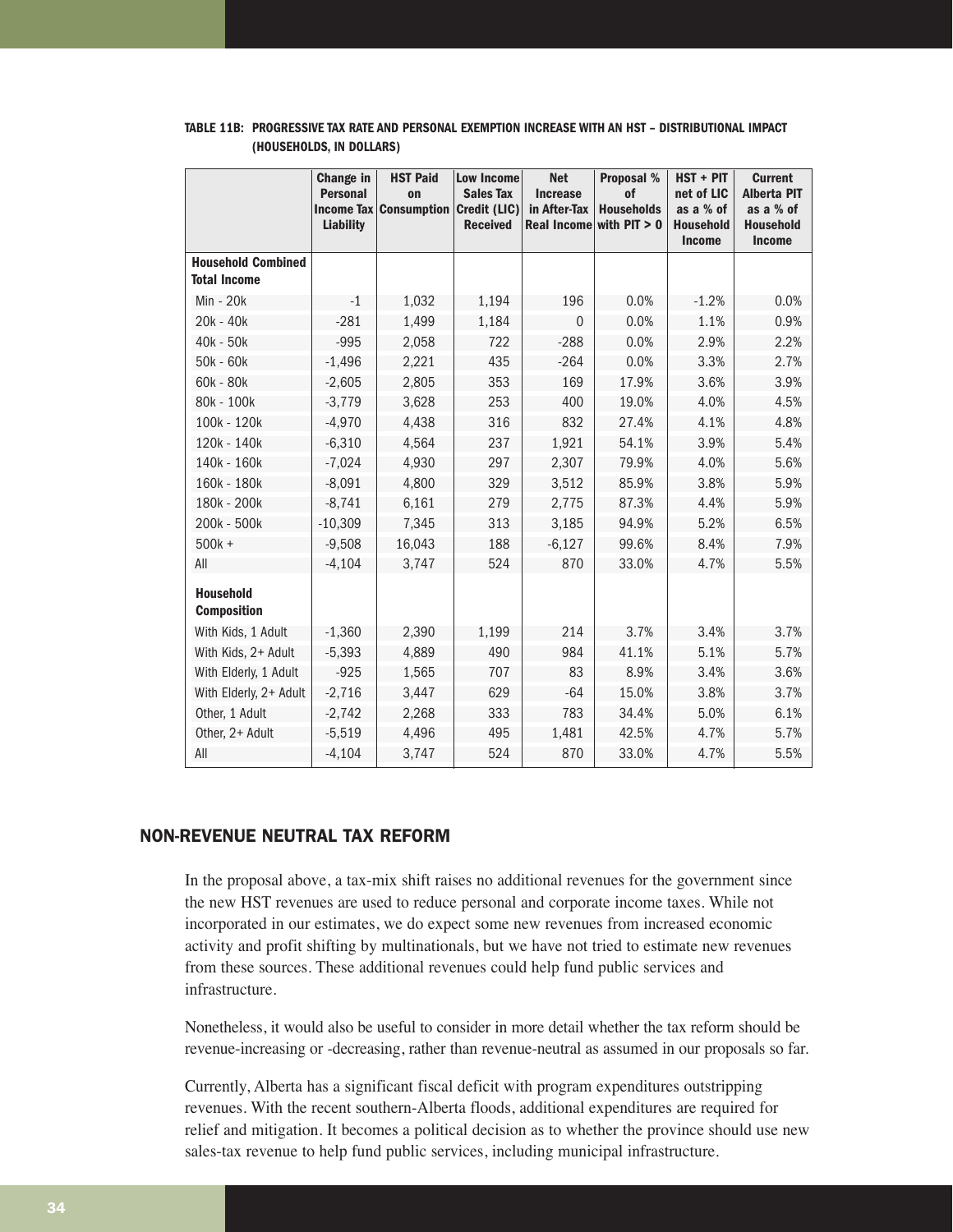**FIGURE 4: ALBERTA PROGRAM SPENDING PER PERSON**



*Notes: Values are presented in 2012 dollars. Program expenditure values: Fiscal Reference Tables. Population values: Cansim Table 051-0001.*

Some Albertans argue that the province does not need to raise more revenue but instead, needs to show greater spending constraint as program spending has risen faster than population and prices in the past decade. Certainly, per-capita program spending in 2012 (Figure 2) had increased sharply between 2001 and 2009, leveling off in the past three years.

Others have argued that the province has used too much of its royalty revenues from nonrenewable resource extraction to fund provincial spending levels, rather than saving such funds for the future. Therefore, new taxes are needed to fund public services and infrastructure, while non-renewable resource revenues are saved for the future.

It is therefore an open question as to whether tax reform should increase revenues or not. Although we are focused in this study on the tax structure, the discussion around the introduction of an Alberta sales tax will no doubt focus on revenue requirements as well. We do note the following:

First, tax reforms are more difficult for the public to accept if they raise revenues. Many new sales taxes around the world have been introduced to keep revenues constant, including the federal GST, which replaced the federal manufacturers' sales tax, and recent sales reforms in Ontario, Quebec and the Atlantic provinces that replaced retail sales taxes with multi-stage VATs and income tax reductions. Politicians need to make a strong case as to the reasons that governments need extra revenue besides creating more growth through a better tax structure. When governments do need revenue, voters would like to ensure they benefit from larger public budgets in the future.

Second, it is possible for tax changes to be revenue-neutral for Albertan households, but with revenues collected from non-residents and businesses used to fund provincial expenditures or to be transferred to municipalities as a grant. Further, any new revenues from increased economic activity could be used to fund public services.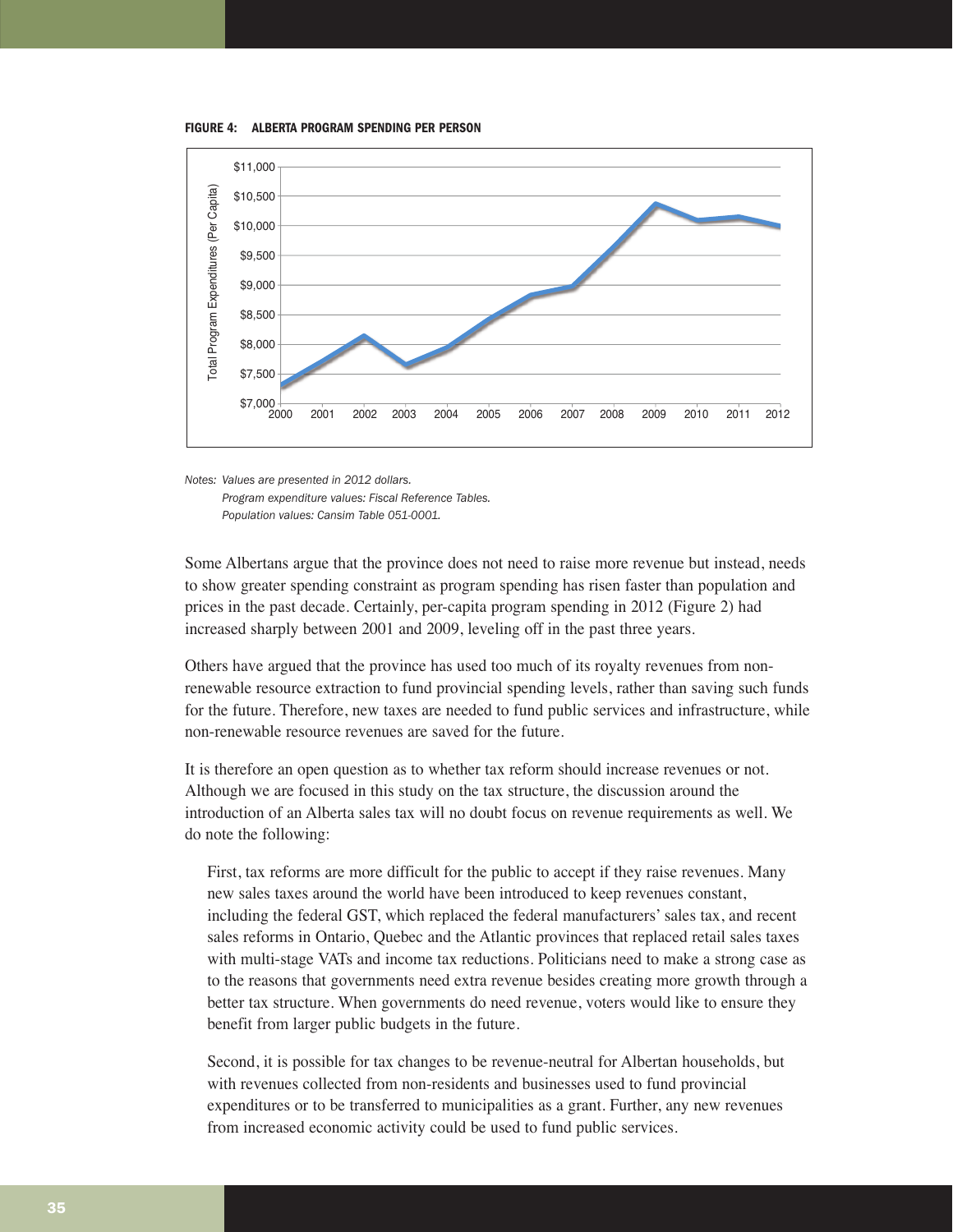A different approach is to introduce the HST by reducing overall taxes paid by Albertans. This approach was used for the introduction of the flat tax in Alberta, which was accompanied by a reduction in revenue of \$1.5 billion in 2001. It helps make a tax reform more popular if taxes are also reduced for a large part of the population. For example, the introduction of a revenue-neutral flat tax would have raised taxes on middle-income groups to cover the cost of tax reductions for high- and low-income Albertans who benefit most from rate reductions and exemption increases respectively.

Given Alberta's current deficit, the virtual elimination of the revenue-stabilization fund (the Sustainability Fund) and a sharp reduction in net financial assets by \$4 billion expected in the 2013–14 fiscal year, it is highly unlikely that a tax reform with a loss in revenues will be achievable without further straining Alberta's fiscal health.

# CONCLUSIONS

Alberta currently has the opportunity to enhance its tax advantage by introducing a harmonized sales tax, while maintaining revenue neutrality through major reductions in corporate and personal income taxes.

By reducing reliance on personal and corporate income taxes, and introducing consumption taxes, the province can shift its tax mix toward less volatile, more efficient sources of revenue. The proposals presented in this paper illustrate a few of the options that can achieve these ends, while protecting low-income Albertans from the regressive effects of consumption taxes.

A revenue-neutral HST would also present the opportunity to lower corporate income taxes. This would reduce disparities in effective tax rates across business activities, and lessen distortions in the corporate tax system promoting growth and productivity in Alberta's economy. This would create incentives for businesses to invest in Alberta, bringing new jobs and opportunities to the province.

The prospect of capturing the HST associated with non-resident tourism is another benefit for all Albertans. HST associated with non-resident consumption currently represents a forgone revenue stream for the province somewhere in the range of \$800 million. This is a significant source of untapped revenue available to the Alberta government to help fund public services.

The introduction of a harmonized sales tax is also attractive given its low administrative cost for government and compliance cost for business. Governments and businesses are already equipped for the GST and, so, face minimal costs in incorporating an HST. As an HST would apply to the same tax base in place for the GST, the introduction of an HST in Alberta would largely amount to a change of tax rate for those who administer the GST.

In closing, we present this paper with the hope that our proposal for a revenue-neutral HST will persuade Albertans to consider current opportunities to enhance the provincial tax mix detached from the politically charged sentiments that have often dominated discussion of a revenue-generating consumption tax in the province.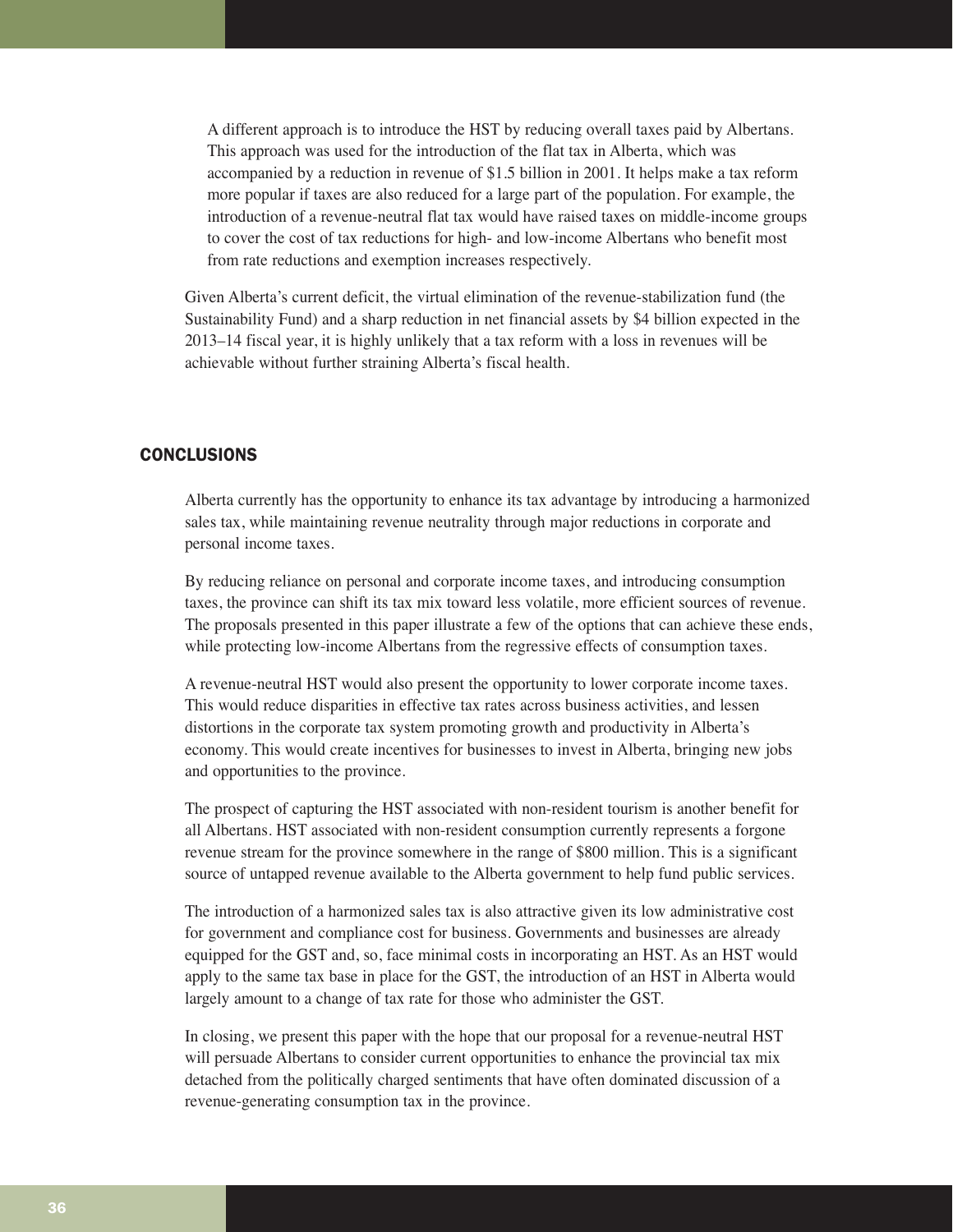#### About the Authors

Philip Bazel is a research associate at The School of Public Policy specializing in tax and infrastructure policy.

#### Dr. Jack Mintz

#### The James S. & Barbara A. Palmer Chair in Public Policy

Jack M. Mintz was appointed the Palmer Chair in Public Policy at the University of Calgary in January 2008.

Widely published in the field of public economics, he was touted in a 2004 UK magazine publication as one of the world's most influential tax experts. He serves as an Associate Editor of International Tax and Public Finance and the Canadian Tax Journal, and is a research fellow of CESifo, Munich, Germany, and the Centre for Business Taxation Institute, Oxford University. He is a regular contributor to the National Post, and has frequently published articles in other print media.

Dr. Mintz presently serves on several boards including Imperial Oil Limited, Morneau Shepell, and the Social Sciences and Humanities Research Council. He is also appointed by the Federal Minister of Finance to the Economic Advisory Council to advise on economic planning.

Dr. Mintz has consulted widely with the World Bank, the International Monetary Fund, the Organization for Economic Co-operation and Development, and various governments, businesses and non-profit organizations in Canada.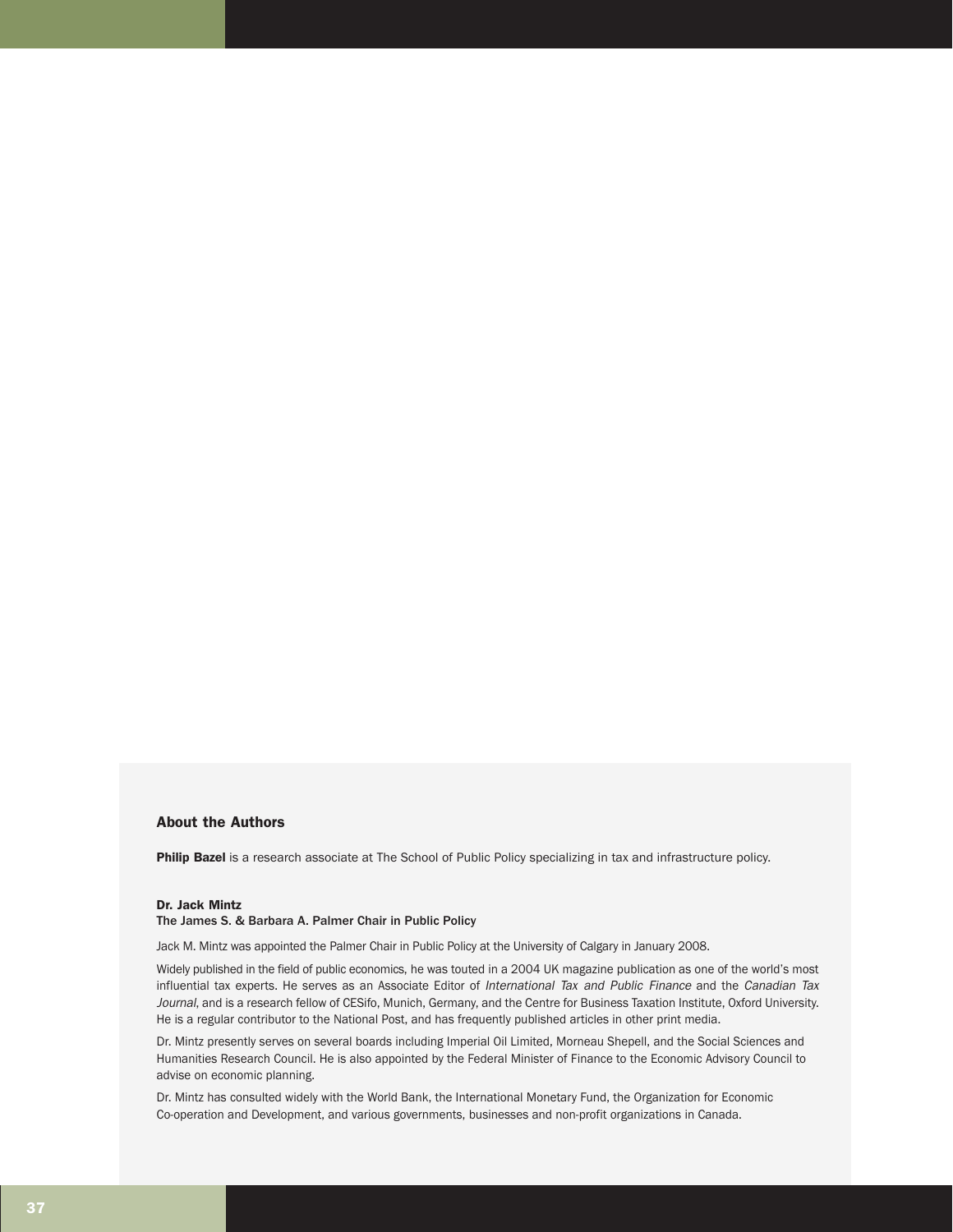#### ABOUT THE SCHOOL OF PUBLIC POLICY

The School of Public Policy will become the flagship school of its kind in Canada by providing a practical, global and focused perspective on public policy analysis and practice in areas of energy and environmental policy, international policy and economic and social policy that is unique in Canada.

The mission of The School of Public Policy is to strengthen Canada's public service, institutions and economic performance for the betterment of our families, communities and country. We do this by:

- Building capacity in Government through the formal training of public servants in degree and nondegree programs, giving the people charged with making public policy work for Canada the hands-on expertise to represent our vital interests both here and abroad;
- $\cdot$  Improving Public Policy Discourse outside Government through executive and strategic assessment programs, building a stronger understanding of what makes public policy work for those outside of the public sector and helps everyday Canadians make informed decisions on the politics that will shape their futures;
- Providing a Global Perspective on Public Policy Research through international collaborations, education, and community outreach programs, bringing global best practices to bear on Canadian public policy, resulting in decisions that benefit all people for the long term, not a few people for the short term.

#### The School of Public Policy

University of Calgary, Downtown Campus 906 8th Avenue S.W., 5th Floor Calgary, Alberta T2P 1H9 Phone: 403 210 7100

#### DISTRIBUTION

Our publications are available online at www.policyschool.ca.

#### DISCLAIMER

The opinions expressed in these publications are the authors' alone and therefore do not necessarily reflect the opinions of the supporters, staff, or boards of The School of Public Policy.

#### COPYRIGHT

Copyright © 2013 by The School of Public Policy.

All rights reserved. No part of this publication may be reproduced in any manner whatsoever without written permission except in the case of brief passages quoted in critical articles and reviews.

#### ISSN

1919-112x SPP Research Papers (Print) 1919-1138 SPP Research Papers (Online)

#### DATE OF ISSUE

September 2013

#### MEDIA INQUIRIES AND INFORMATION

For media inquiries, please contact Morten Paulsen at 403-453-0062.

Our web site, www.policyschool.ca, contains more information about The School's events, publications, and staff.

#### DEVELOPMENT

For information about contributing to The School of Public Policy, please contact Courtney Murphy by telephone at 403-210-7201 or by e-mail at cdmurphy@ucalgary.ca.